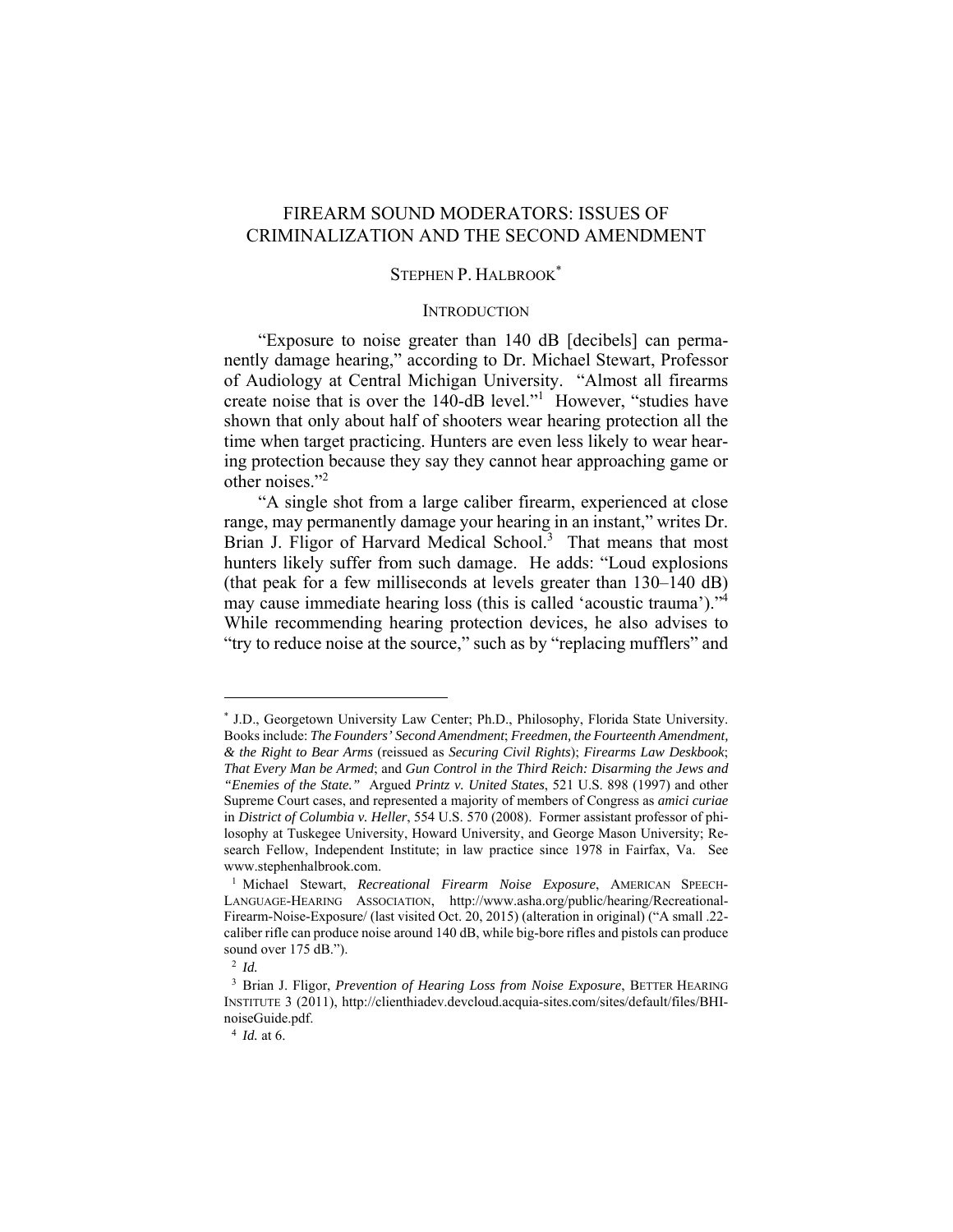avoiding "ineffective mufflers" on tools and yard equipment.<sup>5</sup> For firearms, reducing noise at the source would mean using sound moderators, otherwise known as silencers or suppressors.

Many shooters and hunters grew up using no ear protection. At some point they tried plugging cotton in the ear and found that it did nothing.<sup>6</sup> Disposable earplugs came next, then earmuffs, and then earplugs molded to fit an individual's ear.<sup>7</sup> The National Institute for Occupational Safety and Health recommends that "hunters and shooters use double hearing protection every time a weapon is fired. Double protection involves wearing both earplugs and earmuffs."<sup>8</sup> But even the use of a single device makes it hard for a hunter to hear wildlife, and may inhibit one's ability to hear range commands, which can cause accidents. That said, some recommend use of light ear protection even if noise suppressors are used.<sup>9</sup>

It might be speculated that most of America's gun owners—there are an estimated eighty-nine firearms out of every one-hundred residents<sup>10</sup>—have some hearing damage, but no reliable figures exist. However, at the top of the list of service-connected disabilities of all military veterans appears "tinnitus," or ringing in the ear (1,121,709 vets), and hearing loss (854,855), followed by post-traumatic stress disorder (648,992) and various other physical disabilities. Total recipients of disability payments amount to 4,120,238, for annual payments of  $$54.92$  billion.<sup>11</sup> While obviously not all cases of tinnitus and hearing loss are attributable to gunfire, by definition, that cause figures high in military service.

<sup>5</sup> *Id.* at 7. 6 *They're Your Ears: Protect Them: Hearing Loss Caused by Farm Noise is Preventable*, CENTERS FOR DISEASE CONTROL AND PREVENTION (Oct. 2007), http://www.cdc.gov/niosh /docs/2007-175/pdfs/2007-175.pdf.

<sup>7</sup> John Franks, *Why Choose Custom-Moulded Over Disposable Earplugs?*, INDUSTRIAL SAFETY & HYGIENE NEWS 5 (Aug. 2012), http://www.ishn.com/ext/resources/Resources/ white-papers/Why-choose-Custom-over-Disposable-Earplugs-FINAL-0912-copy.pdf? 1409239043.

<sup>8</sup> William J. Murphy et al., *Firearms and Hearing Protection*, 3 HEARING REV. 36 (Mar. 6, 2007), http://www.hearingreview.com/2007/03/firearms-and-hearing-protection. ("Earplugs were able to reduce the peak SPL by 10-30 dB and standard earmuffs yielded 20-38 dB of peak reduction.").

<sup>9</sup> Ilkka Kyttälä & Rauno Pääkkönen, *Suppressors and Shooting Range Structures*, SUPPRESSOR PROJECT § 15 (1995), http://www.guns.connect.fi/rs/suppress.html. 10 Aaron Karp, *Estimating Civilian Owned Firearms*, 9 SMALL ARMS SURVEY RESEARCH

NOTES 2 tbl.1 (Sept. 2011), http://www.smallarmssurvey.org/fileadmin/docs/H-Research \_Notes/SAS-Research-Note-9.pdf.

<sup>&</sup>lt;sup>11</sup> Compensation: Service-Connected Disability or Death Benefits, U.S. DEP'T OF VETERANS AFF. 5 (Aug. 17, 2014), http://www.benefits.va.gov/REPORTS/abr/ABR\_FY 2013\_Compensation\_07172014.pdf.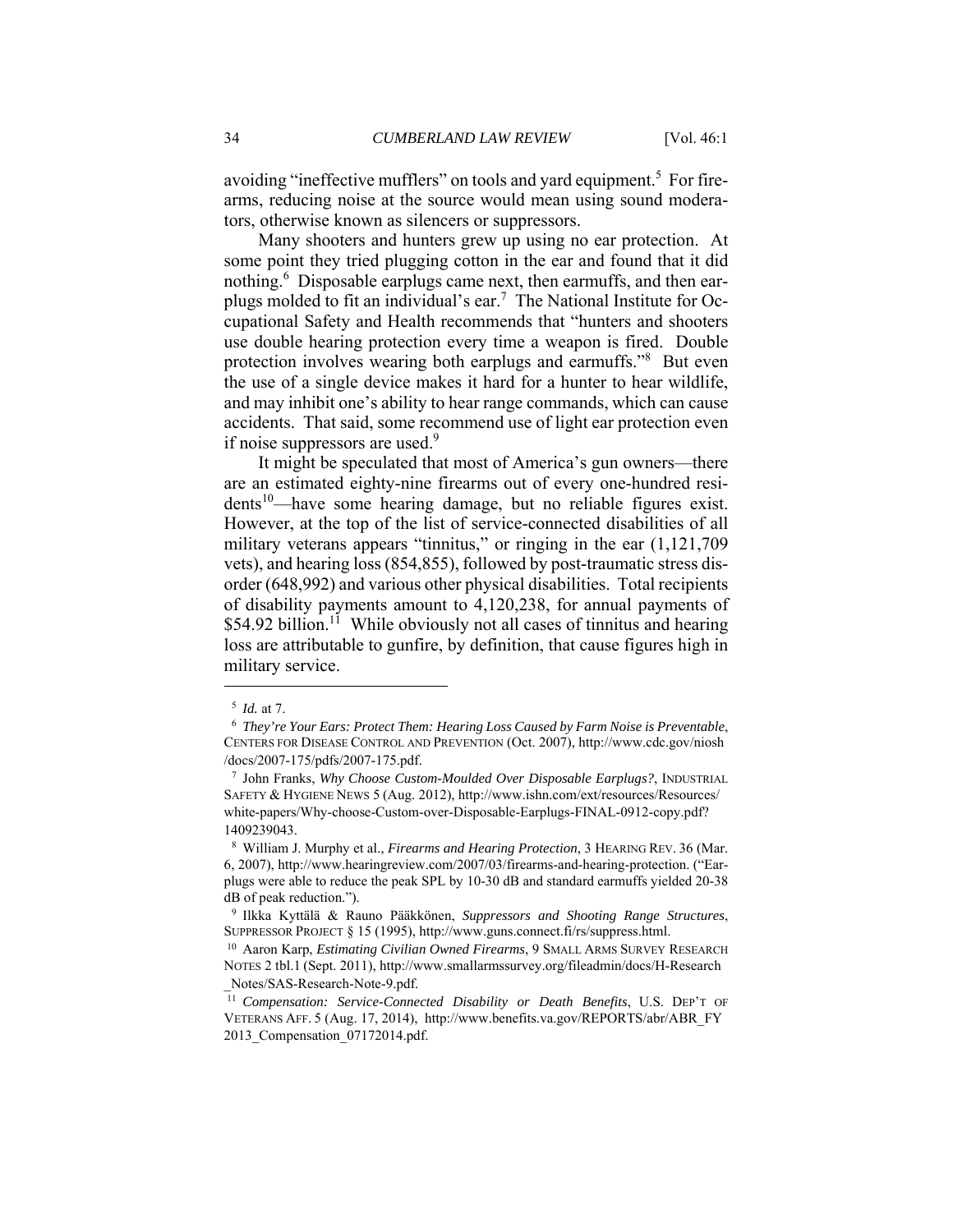Some of the most advanced studies on the effects of gunfire and other military activities on hearing have been conducted in relation to soldiers in the Finnish Defence Force. Attenuation of noise was found deficient because, among other reasons, earplugs do not always fit properly in ear canals; further, earplugs and earmuffs deteriorate communication between personnel and can thus increase the risk of accidents $12$ 

Devices to reduce noise at its source are ubiquitous in modern society. But imagine if you had to register with the government, obtain permission of law enforcement, submit fingerprints, and pay a \$200 tax in order to have a muffler on your automobile or lawn mower.<sup>13</sup> You have to do exactly that to obtain a device to muffle the noise from your firearm, and if you fail to do so, you can be imprisoned for ten years.<sup>14</sup> There appears to be a perception that only a gangster would want to reduce such noise. Myth or reality?

Despite the legal restrictions, almost 800,000 silencers are registered with the Bureau of Alcohol, Tobacco, Firearms and Explosives ("ATF") as of  $2015$ .<sup>15</sup> It is lawful to possess noise suppressors in fortyone states, and to use them for hunting in thirty-seven states.16 That indicates a broad recognition of legitimate uses of suppressors not only to protect one's hearing, but also for such purposes as reduction of loud noise that may disturb others<sup>17</sup> or spook game.<sup>18</sup>

The following analyzes the extensive restrictions on suppressors

<sup>12</sup> R. Paakkonen & K. Lehtomaki, *Protection Efficiency of Hearing Protectors Against Military Noise from Handheld Weapons and Vehicles*, 7 NOISE & HEALTH 11 (2005), http://www.noiseandhealth.org/article.asp?issn=1463-1741;year=2005;volume=7;issue=

<sup>26;</sup>spage=11;epage=20;aulast=Paakkonen. 13 26 U.S.C. §§ 5811–12 (2012).

<sup>&</sup>lt;sup>14</sup> See *id.* §§ 5845(a), 5871.<br><sup>15</sup> BUREAU OF ALCOHOL, TOBACCO, FIREARMS AND EXPLOSIVES, FIREARMS COMMERCE IN THE UNITED STATES ANNUAL STATISTICAL UPDATE 2015, U.S. DEP'T JUSTICE 15 (2015), https://www.atf.gov/file/89561/download.

<sup>16</sup> *Benefits of Using Suppressors for Hunting and Shooting Sports*, NATIONAL SHOOTING SPORTS FOUNDATION (2015), http://www.nssf.org/factsheets/PDF/Suppressors.pdf. <sup>17</sup> A Finnish study on use of suppressors at rifle ranges showed that "[a]ll rifle suppressors

reduced the shooter's exposure from the original  $160 \pm 3$  decibels to below the EU risk limit 140 dB," and that "[i]f noise level decreases by 6 dB, distance to the neighbor can be halved." KYTTÄLÄ & PÄÄKKÖNEN, *supra* note 9, §§ 1a, 13.<br><sup>18</sup> "The situations where a group of hunted animals react by fleeing to the sound of a

firearm being discharged is so universal to be axiomatic." Martin MacCarthy et al., *An Investigation into the Use of Sound Moderators on Firearms for Game & Feral Management in New South Wales*, SHOOTERS & FISHERS PARTY 43 (July 2011), http://www.shootersandfishers.org.au/files/6/533938269/sound-moderator-report-july-2011.pdf.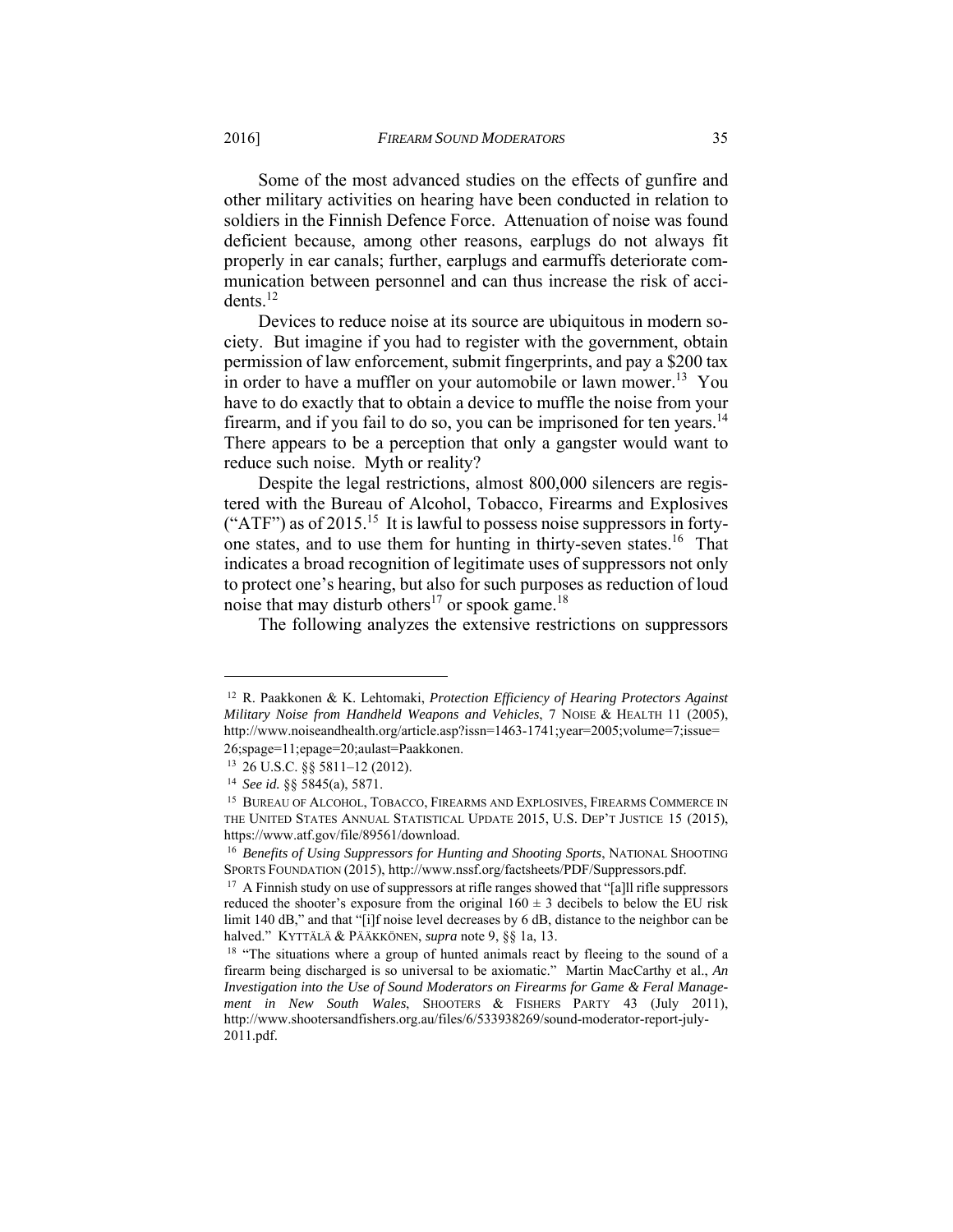set forth in the federal firearm laws, which include one set of restrictions that make it difficult for anyone to possess one, and a separate set of restrictions that prohibit possession by felons and other untrustworthy persons and punish criminal misuse thereof. It then sets forth a lengthy historical and legislative narrative showing how suppressors came to be restricted, albeit without evidence of criminal misuse. Next, this article summarizes certain data and precedents that shed light on whether suppressors are actually used in crime to any significant extent. Following that is a discussion of whether suppressors might be protected to some extent by the Second Amendment, which guarantees the right to keep and bear "arms." That includes reference to the laws of European countries that do not reflect a need for stringent provisions. It concludes with a call for dialogue on whether the time has come to reevaluate how suppressors are regulated.

# I. FEDERAL RESTRICTIONS ON FIREARM SILENCERS AND MUFFLERS

#### *A. Definitions*

A noise suppressor is defined as a "firearm" under Title I of the Gun Control Act ("GCA") and is thus subject to all provisions applicable to firearms. 18 U.S.C. § 921(a)(3) provides in part: "The term 'firearm' means (A) any weapon . . . which will . . . expel a projectile by the action of an explosive;  $\dots$  (C) any firearm muffler or firearm silencer . . . ." Section 921(a)(24) provides the following further definition:

The terms "firearm silencer" and "firearm muffler" mean any device for silencing, muffling, or diminishing the report of a portable firearm, including any combination of parts, designed or redesigned, and intended for use in assembling or fabricating a firearm silencer or firearm muffler, and any part intended only for use in such assembly or fabrication.

The above definitions are only for regulatory purposes. In ordinary language, a noise suppressor is not a firearm. "[A]lthough silencers are defined as 'firearms' . . . they are not actual weapons. They cannot be fired or discharge projectiles."19 Moreover, the term "silencer" is a misnomer, in that—despite movie fantasies—a noise suppressor reduces decibels, but does not actually "silence" the discharge of a firearm. Noise may be muffled or diminished, and maybe by only a few decibels at that, but it can still be heard.<sup>20</sup>

<sup>&</sup>lt;sup>19</sup> United States v. Ritsema, 31 F.3d 559, 562 (7th Cir. 1994).<br><sup>20</sup> 1 ALAN C. PAULSON, SILENCER HISTORY AND PERFORMANCE 67, 69–70 (1996).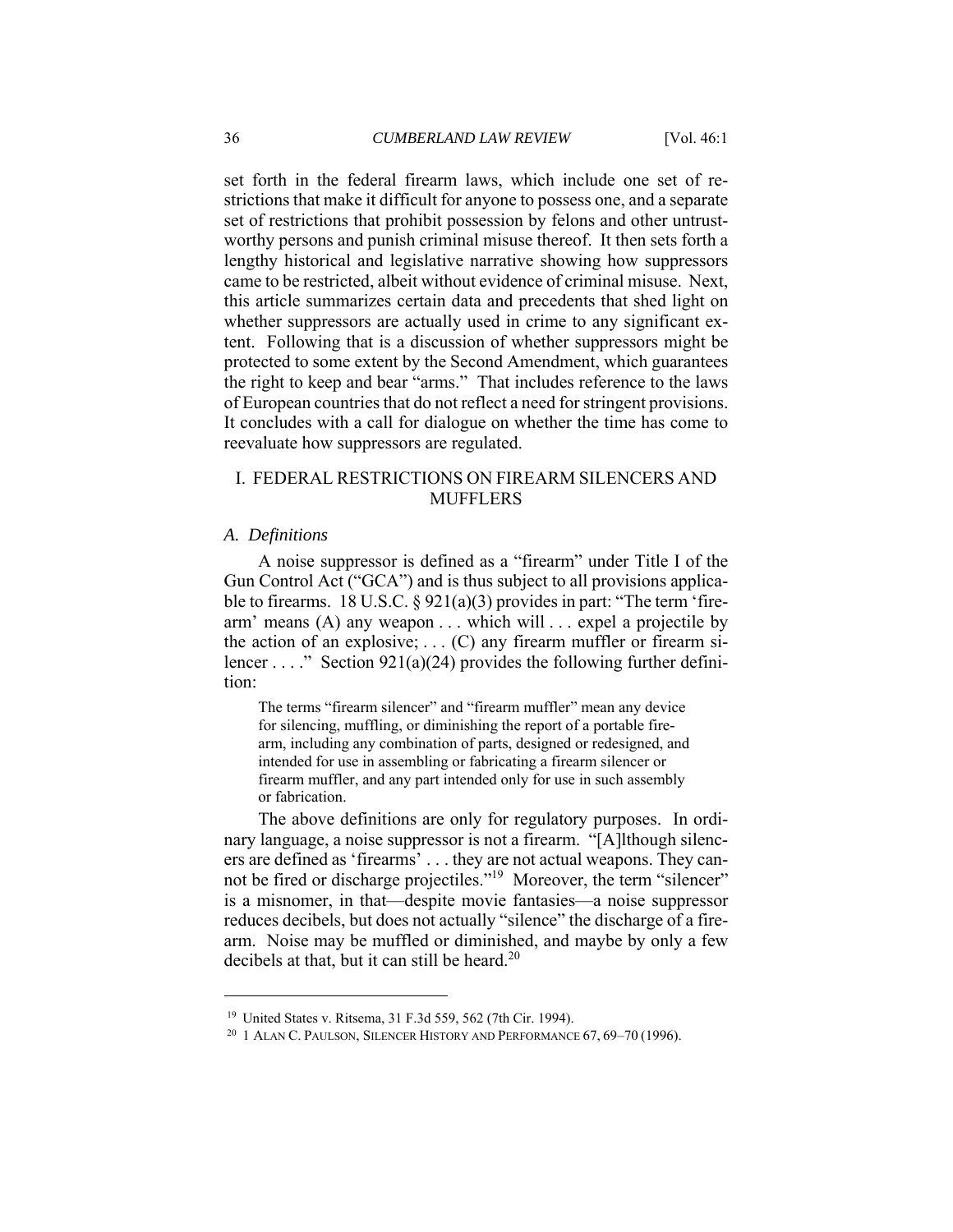While the definition includes "any device for silencing, muffling, or diminishing the report of a portable firearm," it does not include a device that incidentally has the effect of a silencer, nor does it include various firearm features that muffle or diminish the report of a firearm.21 Certain muzzle attachments are devices that may incidentally decrease noise but are not intended "for" that purpose, $^{22}$  and noise may also be reduced merely by lengthening a firearm barrel<sup>23</sup> or by using a subsonic or lower powered cartridge (e.g., a .22 cal. rimfire round in place of a .45 cal. round).

The National Firearms Act ("NFA") defines "firearm" to include certain narrow categories of guns, but also includes "any silencer (as defined in section 921 of Title 18, United States Code). . . ."24 Other items defined as "firearm[s]" in the NFA include machineguns, shotguns with barrels under eighteen inches, and destructive devices, such as bombs and artillery.<sup>25</sup> Classifying a device that simply reduces harmful noise with major weapons of war could be viewed as bizarre, especially in light of GCA restrictions on suppressors, discussed below.

## *B. GCA Restrictions Applicable to Noise Suppressors*

# *1. Provisions Applicable to Criminal Misuse and Prohibited Persons*

A major focus of the GCA is to punish severely the criminal possession or misuse of firearms. Using or carrying a firearm during and in relation to, or possession in furtherance of, a "crime of violence" or "drug trafficking crime" punishable in a federal court<sup>26</sup> subjects a person to five years imprisonment, and if the firearm "is equipped with a firearm silencer or firearm muffler," the person must be sentenced to *not less than thirty years imprisonment.*<sup>27</sup> For a second conviction for such use of a silencer, "the person shall . . . be sentenced to *imprisonment for life*."<sup>28</sup> Conspiracy to commit the above subjects a person to

<sup>21</sup> *See* 18 U.S.C. § 921(a)(24) (2012). 22 *See infra* notes 159–62 and accompanying text. 23 Brandon Louis Clark, *Effect of Barrel Length on the Muzzle Velocity and Report from a* Mosin-Nagant *7.62x54R Rifle*, UNIV. OF SOUTH FLA. (2011), http://honors.usf.edu/documents/thesis/u82488180.pdf ("[T]he report and muzzle blast increas[e] as the barrel length decreases.").

 $24$  26 U.S.C. § 5845(a)(7) (2012).

<sup>&</sup>lt;sup>25</sup> *Id.* §§ 5845(a)(1), (6), (8), 5845(f).<br><sup>26</sup> 18 U.S.C. §§ 924(c)(1)(A), (c)(2)–(3) (2012). The states are free to punish similar acts under state laws regardless of whether they are punishable under federal law.<br><sup>27</sup> *Id.* §§ 924(c)(1)(A), (B)(ii) (emphasis added).<br><sup>28</sup> *Id.* § 924(c)(1)(A), (C)(ii) (emphasis added).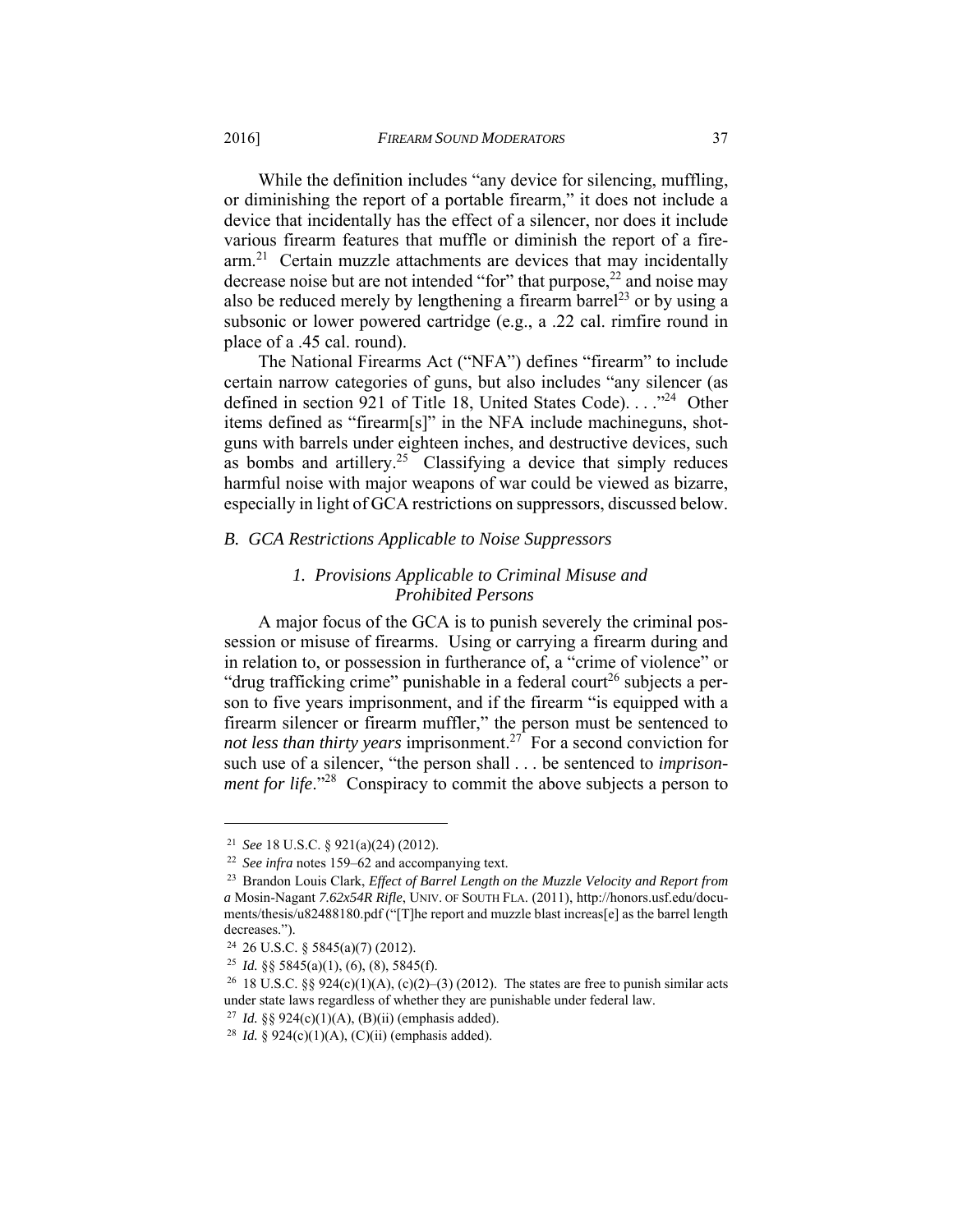imprisonment "for any term of years or life."<sup>29</sup>

Further, the GCA prohibits transfer or sale of a "firearm" (again, including a muffler or silencer) to, and prohibits possession of a firearm by, certain categories of persons who are considered untrustworthy. They include: convicted felons, fugitives, unlawful drug users and addicts, persons who were ever committed to a mental institution, illegal aliens, persons subject to domestic restraining orders, and persons convicted of misdemeanor crimes of domestic violence.<sup>30</sup> Violation is punishable by ten years imprisonment.<sup>31</sup>

## *2. Background Checks and Provisions Applicable to Law-Abiding Persons*

Because noise suppressors are "firearms" under the GCA, they are subject to all of the GCA requirements regulating firearms. Manufacturers and dealers must be licensed by ATF, and engaging in the business without a license is punishable with five years imprisonment.<sup>32</sup> Licensees must keep records of receipt and transfer of firearms, and their records, inventory, and premises are subject to inspection by ATF.<sup>33</sup> Like other firearms, silencers must be marked with a serial number, $34$  and thus may be traced by ATF in any bona fide criminal investigation.35

A dealer with federal firearms license ("FFL") may transfer a firearm to a non-licensee only after a check under the National Instant Criminal Background Check System ("NICS"), and failure to do so is punishable by imprisonment for one year.<sup>36</sup> There is an exception for a transfer that has been approved under the  $NFA$ ,<sup>37</sup> which also requires a background check. Thus, if suppressors were not subject to the NFA, transferees would undergo NICS checks. NICS checks rely on databases that identify prohibited persons and are conducted by the FBI or

<sup>29</sup> *Id.* § 924(o). 30 *Id.* § 922(d)(1)–(9), (g)(1)–(9). 31 *Id.* § 924(a)(2). 32 18 U.S.C. §§ 922(a)(1)(A)–(B), 924(a)(1)(C) (2012); *see also* Bureau of Alcohol, Tobacco, Firearms, and Explosives, *Apply for a License*: *How to Become a Federal Firearms Licensee*, BUREAU OF ALCOHOL, TOBACCO, FIREARMS AND EXPLOSIVES, www.atf.gov/firearms/apply-license (last visited Nov. 21, 2015). 33 18 U.S.C. § 923(a), (g) (2012).

<sup>34</sup> *Id.* at § 923(i). Besides the serial number, an importer or manufacturer must place the following further information on the firearm: model, caliber or gauge, and the name, city and state of the importer or manufacturer. 27 C.F.R. § 478.92(a)(1)(i), (ii)(A)–(E) (2014). <sup>35</sup> 18 U.S.C. § 923(g)(1)(B)(iii), (g)(1)(D)(7) (2012).

<sup>36</sup> *Id.* §§ 922(t)(1)(A), 924(a)(5). 37 *Id.* § 922(t)(3)(B).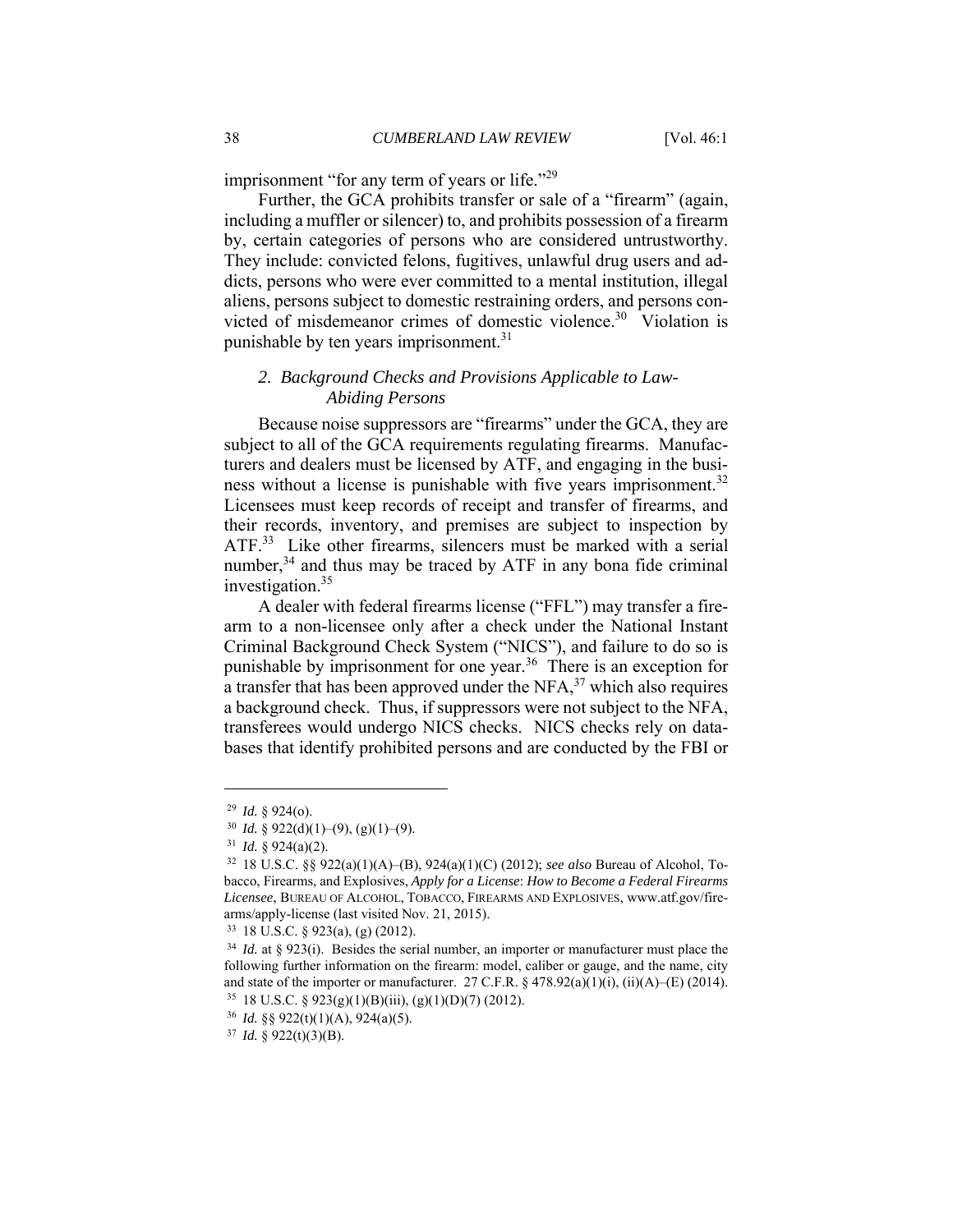state authorities.<sup>38</sup> As noted, a firearm, including a silencer, may not be transferred to a convicted felon or any of the other disqualified persons listed above.

One may transfer and receive a firearm only within one's state of residence and only in compliance with state law. Violation is punishable by imprisonment for five years.<sup>39</sup> Thus, a suppressor may be bought or sold only if consistent with state law.

Numerous other restrictions on firearms are set forth in the GCA and related ATF regulations,<sup>40</sup> and they all apply as well to silencers. Thus, the GCA includes a comprehensive array of restrictions to keep firearms out of the hands of prohibited persons.

#### *C. NFA Restrictions Applicable to Noise Suppressors*

By being defined as a "firearm" in the NFA, a suppressor is subject to the same strict requirements involving registration, taxation, and approval by the government that apply to machine guns and artillery.<sup>41</sup> NFA firearms must be registered in the National Firearms Registration and Transfer Record maintained by the Attorney General (who acts through ATF). $42$  The making and transfer of an NFA firearm requires payment of a \$200 tax, submission of fingerprints and other information, and approval by ATF.<sup>43</sup>

To approve an application to make or transfer an NFA firearm, ATF regulations require applicants to obtain a certificate by local or state law enforcement, without which it will be denied.<sup>44</sup> However, they are not federal employees, and thus "these officials have the discretion to execute or not execute the required certifications."45 It takes ATF six months to process an ATF Form 4 "Application for Tax Paid Transfer and Registration," which is required to transfer a silencer or other NFA firearm.<sup>46</sup>

It is unlawful to transfer, receive, or possess a firearm in violation of any of the NFA provisions (the quintessential violation being "to

<sup>38 28</sup> C.F.R. § 25.1 (2014).

<sup>&</sup>lt;sup>39</sup> 18 U.S.C. §§ 922(a)(3), (5), (b)(2)–(3), 924(a)(1) (2012).<br><sup>40</sup> 27 C.F.R. § 478.1–.171 (2014).

<sup>&</sup>lt;sup>41</sup> 26 U.S.C. § 5845(a) (2012) (defining "firearm").<br><sup>42</sup> *Id.* § 5841(a).<br><sup>43</sup> *Id.* §§ 5811(a), 5812(a) ("transferring" firearms), 5821(a), 5822 ("making" firearms).<br><sup>44</sup> 27 C.F.R. §§ 479.63 ("making" firearms), 479.85

*Programs and Services Processing Times*, BUREAU OF ALCOHOL, TOBACCO, FIREARMS AND EXPLOSIVES, https://www.atf.gov/file/11831/download (last updated Dec. 31, 2014).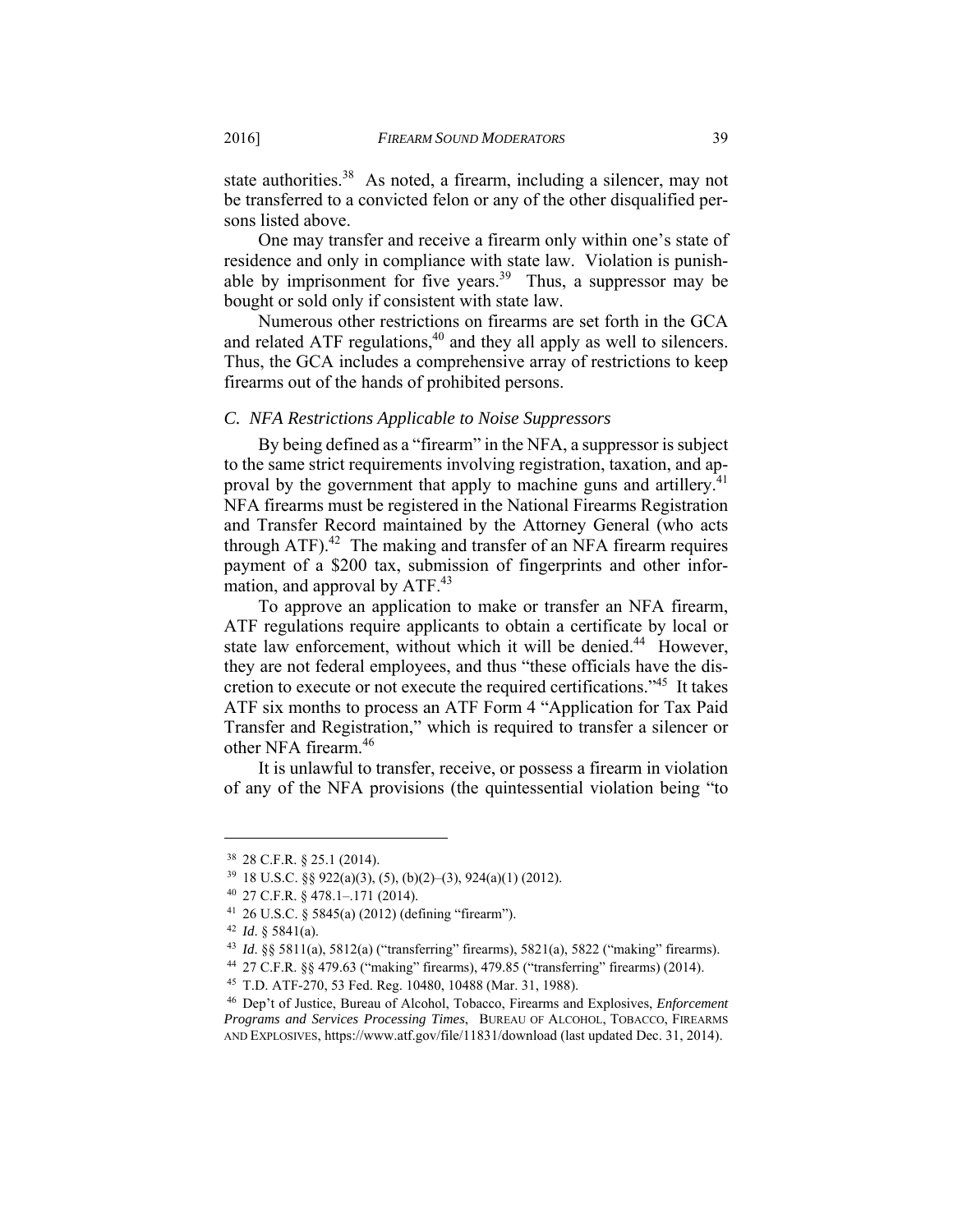receive or possess a firearm which is not registered to him in the National Firearms Registration and Transfer Record . . . .").<sup>47</sup> Violation subjects a person to a fine of  $$10,000$  and ten years imprisonment.<sup>48</sup>

The NFA is Chapter 53 of the Internal Revenue Code, and not surprisingly violation thereof involves paperwork and taxes applicable to all persons, rather than to possession or use of firearms in violent crimes. "Possession of unregistered silencers is a 'victimless crime,'" and indeed, "the silencer alone cannot cause injury, nor does the device itself look like a weapon . . . . "<sup>49</sup> This raises the issue of what would be the effects of removing suppressors from the NFA.

#### *D. Effects of Removing Suppressors from the National Firearms Act*

Thinking outside the current paradigm, the National Firearms Act could be amended by deleting the term "silencer" from its definitions of "firearms."50 The effect would be that a silencer would no longer be subject to the NFA's registration and taxation provisions.

That would leave suppressors still defined as "firearms" under the Gun Control Act and thus subject to all of its provisions, including manufacturer markings so they can be traced, licenses for dealers, recordkeeping and inventory subject to ATF inspection, background checks on purchasers, prohibition on possession by felons and other disqualified persons, and enhanced incarceration for use in drug trafficking and violent crime.

Removal of suppressors from the NFA would have no effect on the laws of the nine States that prohibit them. The GCA prohibits a licensee from transferring a firearm to a person in a State where the purchase or possession thereof would violate State or local law.<sup>51</sup> Thus, suppressors would remain unlawful in the States that prohibit them.

The first step in consideration of why suppressors might be removed from the NFA involves a historical analysis of how they got there in the first place. Get ready for a rendition of the insightful truism: "Laws are like sausages, it is better not to see them being made."

<sup>47 26</sup> U.S.C. § 5861(d) (2012).

<sup>48</sup> *Id*. § 5871. 49 United States v. Ritsema, 31 F.3d 559, 565–66 (7th Cir. 1994).

<sup>&</sup>lt;sup>50</sup> Specifically, 26 U.S.C. § 5845(a), which defines "firearm," could be amended by deleting "(7) any silencer (as defined in section 921 of Title 18, United States Code)," and renumbering the current " $(8)$ " to " $(7)$ ".

<sup>51 18</sup> U.S.C. § 922(b)(2) (2012).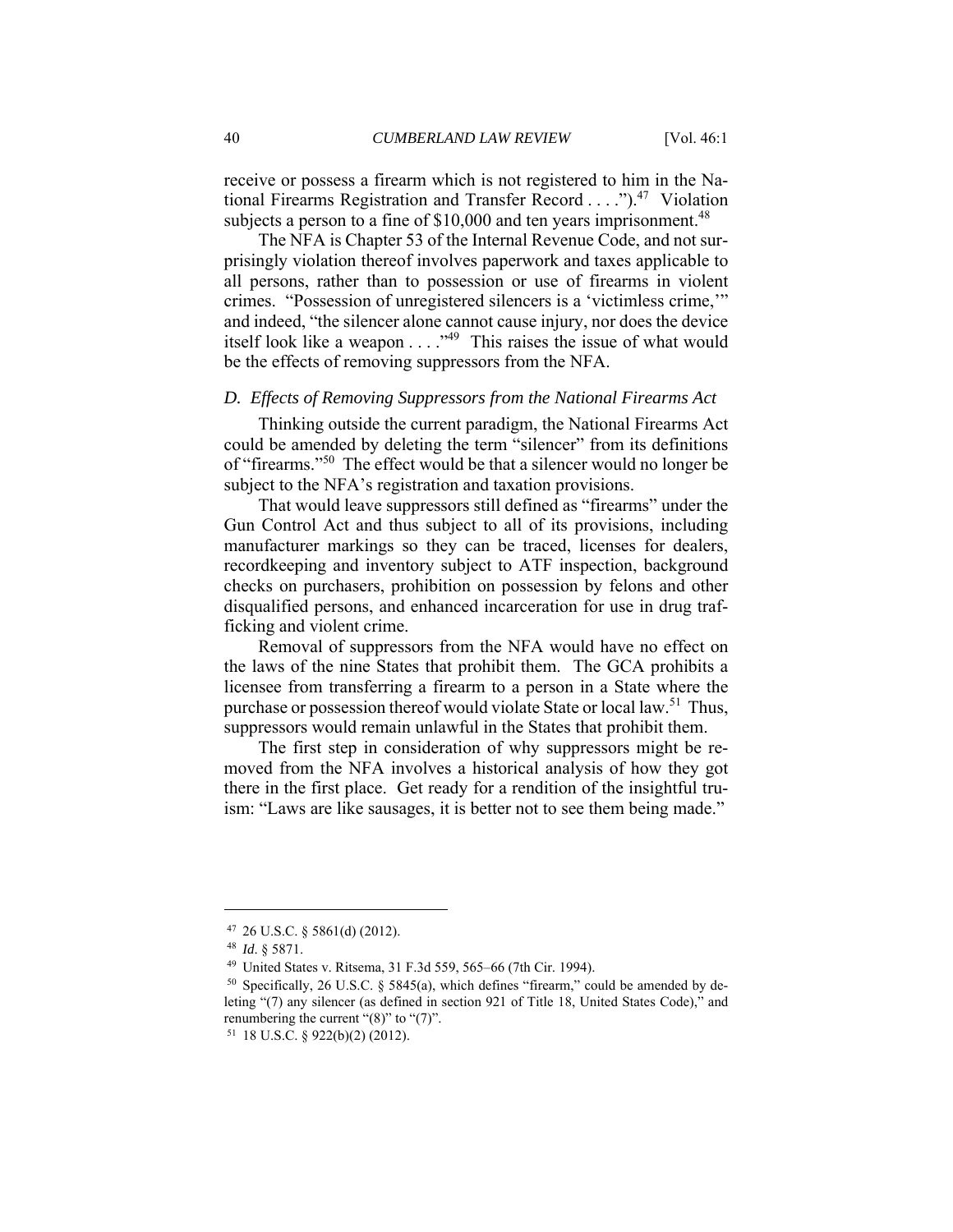# II. THE TORTUROUS HISTORY OF HOW NOISE SUPPRESSORS CAME TO BE RESTRICTED

A review of the historical background explains how mere noise suppressors came, paradoxically, to be placed in the National Firearms Act of 1934 in the same category as machine guns and short-barreled shotguns. Astonishingly, no facts or data were ever set forth in the legislative record suggesting that suppressors were a crime problem. The legislative history also demonstrates how, independently of the NFA, wholly separate restrictions focusing on keeping suppressors out of the hands of prohibited persons and punishing criminal misuse developed in the Federal Firearms Act of 1938, the Gun Control Act of 1968, and the Firearm Owners' Protection Act of 1986. NFA restrictions became arguably superfluous upon enactment of these provisions.

## *A. Innocent Origins: Invention and Early Use of Suppressors*

"The Maxim Silencer was developed to meet my personal desire to enjoy target practice without creating a disturbance," wrote Hiram Percy Maxim, inventor of the first successful firearm noise suppressor. "I have always loved to shoot, but I never thoroughly enjoyed it when I knew that the noise was annoying other people. It occurred to me one day that there was no need for the noise. Why not do away with it and shoot quietly?"<sup>52</sup>

Maxim was a genius who designed some of the first gasoline and electric automobiles.<sup>53</sup> "The silencer grew out of Hiram's efforts to improve the gasoline automobile, which in the early years of the century made a fearful racket."<sup>54</sup> Maxim described the simplicity with which he conceived of how to decrease the noise in the discharge of a firearm:

One morning after my bath, I noticed in the bath tub the miniature whirl pool that forms over the drain hole when the plug is pulled and the water starts to run out. There was the familiar little hole down in the center of the whirl and it started me thinking that here was an exactly similar case to my powder gas and bullet problem. Here was water in a bath tub, the drain plug being pulled out, and yet the water was able to run out, but slowly because it was whirling.

Why would not the powder gases act the same way as the water,

<sup>&</sup>lt;sup>52</sup> Hiram Percy Maxim, *Foreword* to HIRAM PERCY MAXIM, EXPERIENCES WITH THE MAXIM SILENCER 2 (1915), http://www.silencerresearch.com/maximletters.pdf.

<sup>&</sup>lt;sup>53</sup> See Hiram Percy Maxim, Horseless-Carriage Days (Dover Pubs. 1962) (1936).<br><sup>54</sup> Stephen B. Goddard. Colonel Albert Pope and His American Dream Machines:

THE LIFE AND TIMES OF A BICYCLE TYCOON TURNED AUTOMOTIVE PIONEER 227 (2000).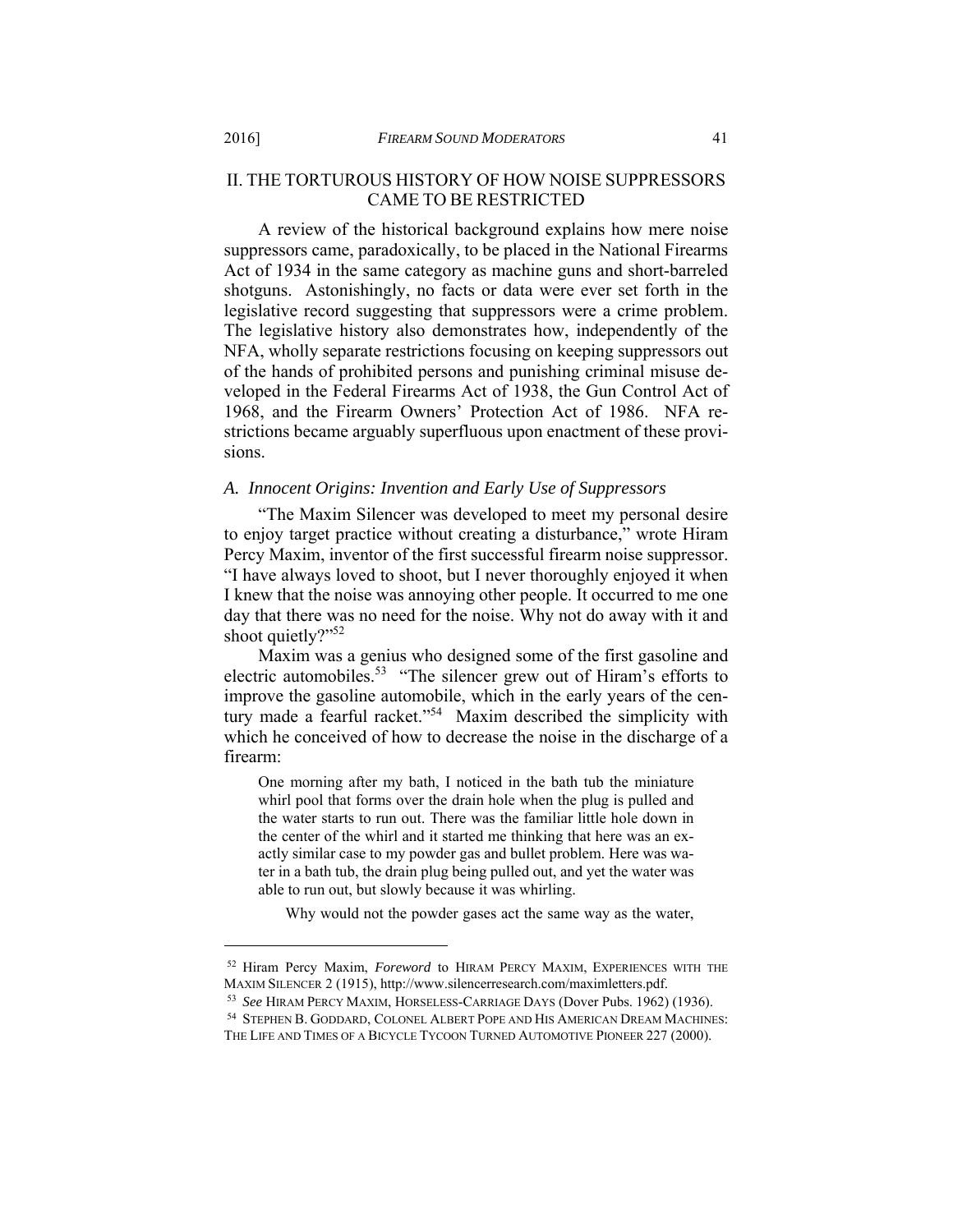if they were whirled? . . .

 I immediately made a little "whirling tube" which would catch the powder gases as they burst from the muzzle of one of my rifles and whirl it around vigorously. In the center I provided a hole for the bullet to pass through but considerably larger than the bullet so it would not touch. The gases had no escape except through this central hole. Being central they could not possibly get out until they had slowed down. This of course meant that they must come out gradually and in consequence, noiselessly. . . .

This was the birth of the Maxim Silencer.<sup>55</sup>

In his 1908 patent application, Maxim described a device mounted on "an ordinary sporting rifle" in which "the energy of the powder gases is dissipated in rotary or whirling movement of the gases before they pass into the atmosphere," thereby reducing noise.<sup>56</sup> Maxim called his device a "silencer," although it did not actually silence a gun. "Reduces noise and recoil and eliminates flash," declared one of his advertisements, adding: "Ask any hardware or sporting goods dealer to show you one  $\ldots$ ."<sup>57</sup> A .22 suppressor could be had for \$5.00.<sup>58</sup> "Makes target practice and small gun shooting a fascinating pastime for the whole family," declared another ad.<sup>59</sup>

Maxim published a brochure with the front cover showing two finely-dressed ladies with suppressor-equipped rifles and consisting of "letters from sportsmen in all parts of the country."60 A hunter thought the device was "a very good thing from the humane standpoint and also for saving the game," for if the first shot only wounded a deer, the noise would not frighten it away, and a second shot could be fired to dispatch the animal.<sup>61</sup> A member of a "Noise-less Trap Shooting Club" described how use of the device with low-caliber shot cartridges "enables

<sup>&</sup>lt;sup>55</sup> MAXIM, EXPERIENCES WITH THE MAXIM SILENCER, *supra* note 52, at  $2-3$ .<br><sup>56</sup> U.S. Patent No. 958,935 col. 1 1. 11–14, col. 2 1. 62 (filed Nov. 30, 1908).<br><sup>57</sup> Hardrada55, *Silencer Winchester 1903*, PHOTOBUCKET, http: bums/h224/Hardrada55/Maxim%20Silencer/LotImg35393.jpg (last visited Dec. 20, 2015).

<sup>58</sup> Hardrada55, *Maxim Silencers*, PHOTOBUCKET, http://i65.photobucket.com/albums/h224/Hardrada55/Maxim%20Silencer/shooting-without-noise-article-pg-2.jpg (last visited Dec. 20, 2015); Brochure, *Maxim Silencer: It Will Pay To Know About It*, FORGOTTENWEAPONS.COM 5, http://www.forgottenweapons.com/wp-content/uploads/Ma xim%20silencer/Maxim%20Silencer%20brochure.pdf (last visited Dec. 20, 2015). 59 POPULAR SCIENCE MONTHLY, April 1920, at 128 (advertisement for Maxim Silencer).

Still another: "Train to be a marksman. . . . Shoot without disturbing anyone. Get up a club and have fun all the season. Girls like it when there's no nerve-ripping report. . . . No nervous clutching—no bruising of shoulder." POPULAR SCIENCE MONTHLY, Oct. 1917, at 146.

<sup>60</sup> MAXIM, EXPERIENCES WITH THE MAXIM SILENCER, *supra* note 52, at 1, 3. 61 *Id*. at 11.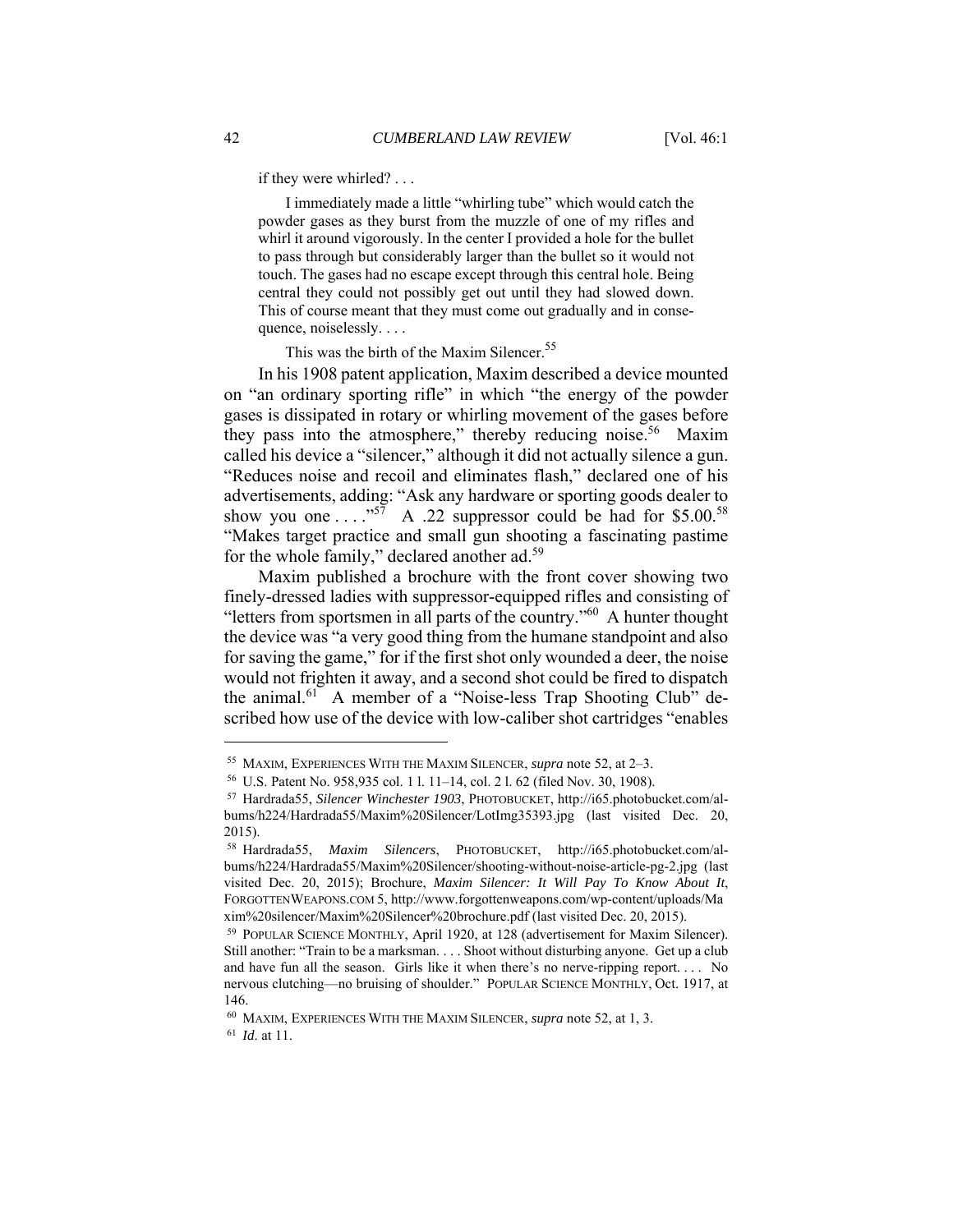us to enjoy trap shooting on the front lawn without disturbance or danger."62 The owner of a suppressed Featherweight Savage .303 rifle wrote that it could "be shot mostly by a slightly built lady who is enthusiastic over the idea of being able to kill big game without having her shoulder battered to the various colors of the rainbow by her high power arm."63

Maxim's suppressor had not been on the market long before crankextraordinaire William T. Hornaday published his *Our Vanishing Wildlife* (1913), which railed against both improved firearms and ethnic groups such as Italians and blacks.<sup>64</sup> Hornaday saw catastrophe looming in the use of more accurate rifles and better binoculars, regretting also that "in Wyoming the Maxim silencer is now being used."65 But he first trained his wrath on disfavored ethnic groups. Because "all members of the lower classes of southern Europe are a dangerous menace to our wild life," he proposed a law to "[p]rohibit the use of firearms in hunting by any naturalized alien from southern Europe until after a 10-years' residence in America."66 He denounced the blacks and "poor white trash" of the South for hunting doves and other birds for food, claiming "[n]o white man calling himself a sportsman ever indulges in such low pastimes"<sup>67</sup> and harkened to the days "when the negroes were too poor to own guns . . . . "68

But "[t]he time came when . . . single breech-loading guns went down to five dollars apiece. The negro had money now, and the merchants . . . sold him the guns, a gun for every black idler, man and boy,

<sup>62</sup> *Id*. at 13. 63 *Id.* at 14. "It will double the pleasure of your shooting and your advantage in hunting and target practice," wrote another enthusiast. "Once you have enjoyed the experience of shooting quietly, you will never be satisfied with the old-fashioned noisy report." *Id.* at 20. Still another opined:

Small game can be shot around camp without frightening away big game which may be in the neighborhood. Target practice can be enjoyed even at home with reduced velocity ammunition without the slightest disturbance being created. Marksmanship is improved because of the stopping of the report noise and reducing the recoil which stops the tendency to flinch, almost unavoidable when shooting a high power rifle.

*Id.* at 23. **64 WILLIAM TEMPLE HORNADAY, OUR VANISHING WILDLIFE: ITS EXTERMINATION AND** PRESERVATION 60 (Charles Scribner's Sons 1913).<br><sup>65</sup> *Id.* at 60.<br><sup>66</sup> *Id.* at 100. "The Italians are spreading, spreading, spreading. If you are without them

to-day, to-morrow they will be around you. Meet them at the threshold with drastic laws, thoroughly enforced . . . ." *Id.* at 102. 67 *Id.* at 106. 68 *Id.* at 110.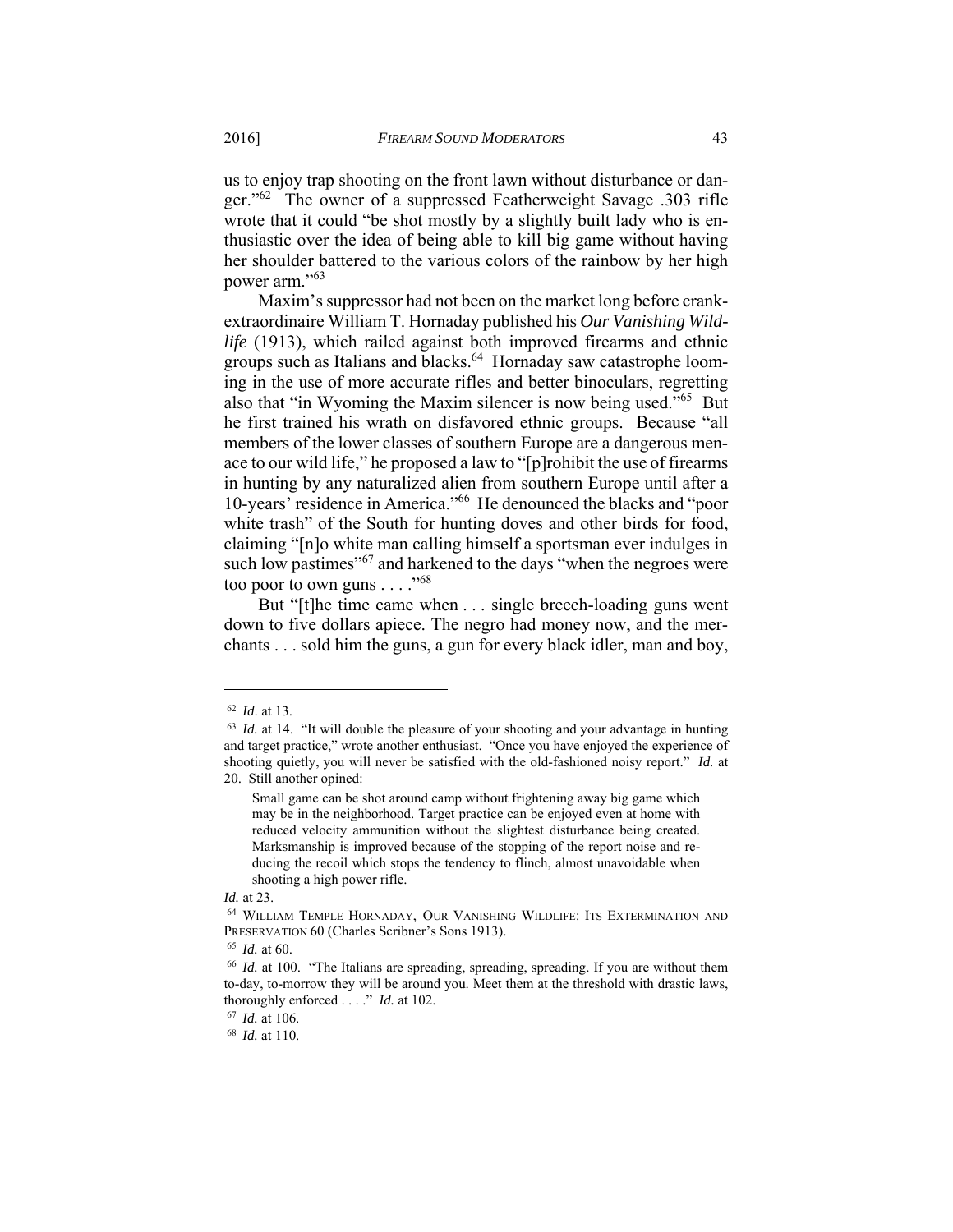in all the South."69 The solution, as proposed in Alabama, was "a resident license law taxing every gun not less than five dollars a year," a "gun tax which alone could have shut out three dollar guns and saved the remnant of the game."70 Guns could be banned by registering and taxing them out of existence.

Hornaday proceeded to rate the "degree of deadliness" in guns beginning with "Single-shot muzzle loader" and moving up to "Repeating rifle, with silencer," and after that to "'Pump' shot-gun (6 shots)" and then "Automatic or 'autoloading' shot-guns, 5 shots," at the top.<sup>71</sup> He denounced as unsportsmanlike five-shot pump shotguns and self-loading shotguns, which he wrongly called "machine guns," averring that "[t]he machine guns and 'silencers' are grossly unfair  $\ldots$  ."<sup>72</sup> He declared: "The use of automatic and pump shotguns, and silencers, should immediately be prohibited."<sup>73</sup>

Hornaday gave no explanation of why silencers should have been banned. A review of Hornaday's book blamed "rapid transportation, improved fire-arms, smokeless powder, the 'Maxim silencer,' the 'pump gun,' and like abominations" for the depletion of game birds and mammals.<sup>74</sup> It seems that modern technology was the great evil.

Meanwhile, to promote conservation and wildlife management, game regulators would focus on seasons, bag limits, and limiting the number of shots a gun would hold, not on banning the use of pump and self-loading guns. The Public Trust Doctrine, under which wildlife and natural resources must be promoted and preserved, was being implemented in game laws.<sup>75</sup> Early conservation efforts had no greater supporter than Teddy Roosevelt, who stood up for "unborn generations," averring: "The movement for the conservation of wildlife and the larger movement for the conservation of all our natural resources are essentially democratic in spirit, purpose, and method."<sup>76</sup>

Roosevelt saw no evil in suppressors. An avid hunter and gun collector, Roosevelt had a Maxim suppressor on his 1894 Winchester lever-action rifle for culling varmints at his residence of Sagamore Hill

<sup>69</sup> HORNADAY, *supra* note 64, at 110.<br>
<sup>70</sup> *Id.* at 113.<br>
<sup>71</sup> *Id.* at 145.<br>
<sup>72</sup> *Id.* at 146.<br>
<sup>73</sup> *Id.* at 287.<br>
<sup>74</sup> *A Plea For The Preservation Of Our Wildlife*, 54 THE DIAL 509, 509 (June 16, 1913) (reviewing WILLIAM T. HORNADY, OUR VANISHING WILDLIFE (1913)).

<sup>75</sup> The Wildlife Society et al., *The Public Trust Doctrine: Implications for Wildlife Management and Conservation in the United States and Canada*, 10 TECHNICAL REVIEW 1, 12– 15 (Sept. 2010), http://www.emwh.org/pdf/conservation/public%20trust%20doctrine.pdf. 76 *Id.* at 2 (quoting Theodore Roosevelt).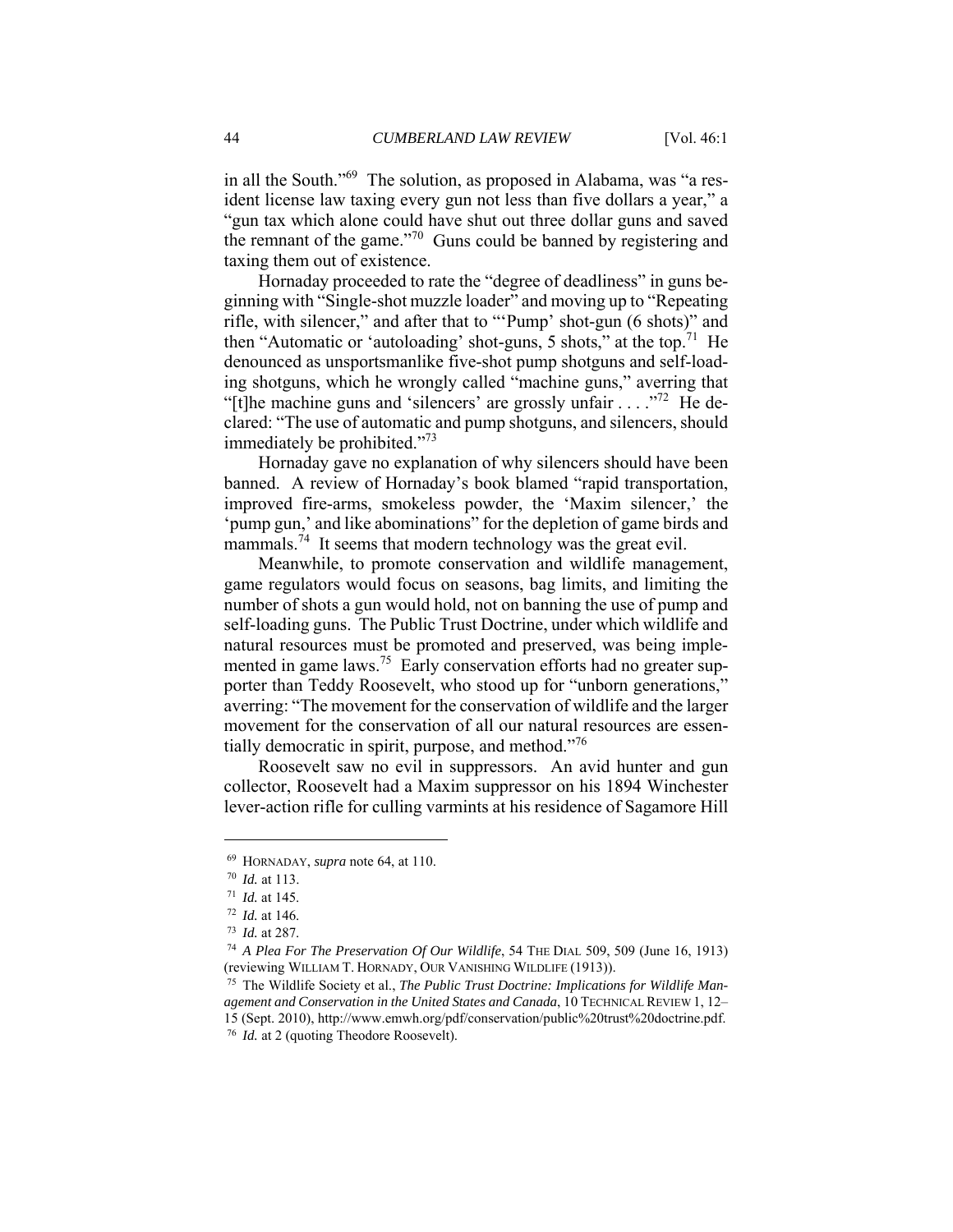on Long Island.77 That was not the only one. "In 1909, for his trip to Africa, Roosevelt ordered a M1903 Springfield [rifle] fitted with a Maxim silencer . . . . . . . . 78

After all, the Maxim device was just one of several types of suppressors that reduced hearing loss and noise pollution caused by modern technology. In a 1932 tribute, *TIME* magazine had this to say:

While mental hygienists, efficiency experts and city officials have been bewailing the maddening effects of city noise, Hiram Percy Maxim has been manufacturing noise mufflers at Hartford, Conn. Last week he announced that his Maxim Silencer Co. . . . will—besides continuing to make silencers for guns, motor exhausts, safety valves, air releases, in fact every kind of pipe which emits a gas—offer a consulting service in noise abatement. Chief abater will be "Dr. Shush," the Maxim trademark character . . . . "Dr. Shush" is really Hiram Percy Maxim, noise's bogeyman.<sup>79</sup>

But the brief golden age of noise suppressors for firearms would not last. "The public and the press mistakenly assumed that the silencer would be a tool for evil and that criminals would attach it to their pistols," writes historian Stephen B. Goddard. "It proved to be fodder for demagogues and in many states and countries was prohibited.<sup>80</sup> While the innovation for that one product was killed, the principle was extended to "industrial silencers, which were utilized for gas and diesel engines, air compressors, and to suppress industrial noise. More widely significant was the adaptation of the silencing principle to auto mufflers, safety valves, air compressors, and blowers."81 The company continues in existence today: "Maxim Silencers, Inc., located in Houston, Texas, manufactures a complete line of noise control, waste recovery and emission control equipment under the Maxim trade

<sup>77</sup> Max Slowik, *Teddy Roosevelt's Suppressed 1894 Winchester*, GUNS.Com (May 18, 2012), http://www.guns.com/2012/05/18/nra-national-firearms-museum-theodore-roosevelt-collection-suppressed-winchester-model-1894/. 78 LEROY THOMPSON, THE M1903 SPRINGFIELD RIFLE 71 (Martin Pegler ed. 2013). 79 *Science: Noise's Bogeyman*, TIME (Jan. 4, 1932),

http://content.time.com/time/subscriber/article/0,33009,742801,00.html. Maxim's genius in the field has been summarized more recently as follows:

His work on silencing devices for motor vehicle exhaust systems brought him recognition as a scientist – and prominence in another field, acoustics and sound abatement. In 1908, he patented a unique weapon silencer (called the Maxim silencer), a practical application of his research. He went on to develop silencers for diesel and gasoline engines, air compressors, air conditioning, and other applications which are still utilized today.

Michael Marinaro, *A Diversified Mind: Hiram Percy Maxim*, CONNECTICUTHISTORY.ORG, http://connecticuthistory.org/hiram-percy-maxim/ (last visited Oct. 19, 2015). 80 GODDARD, *supra* note 54. 81 *Id*.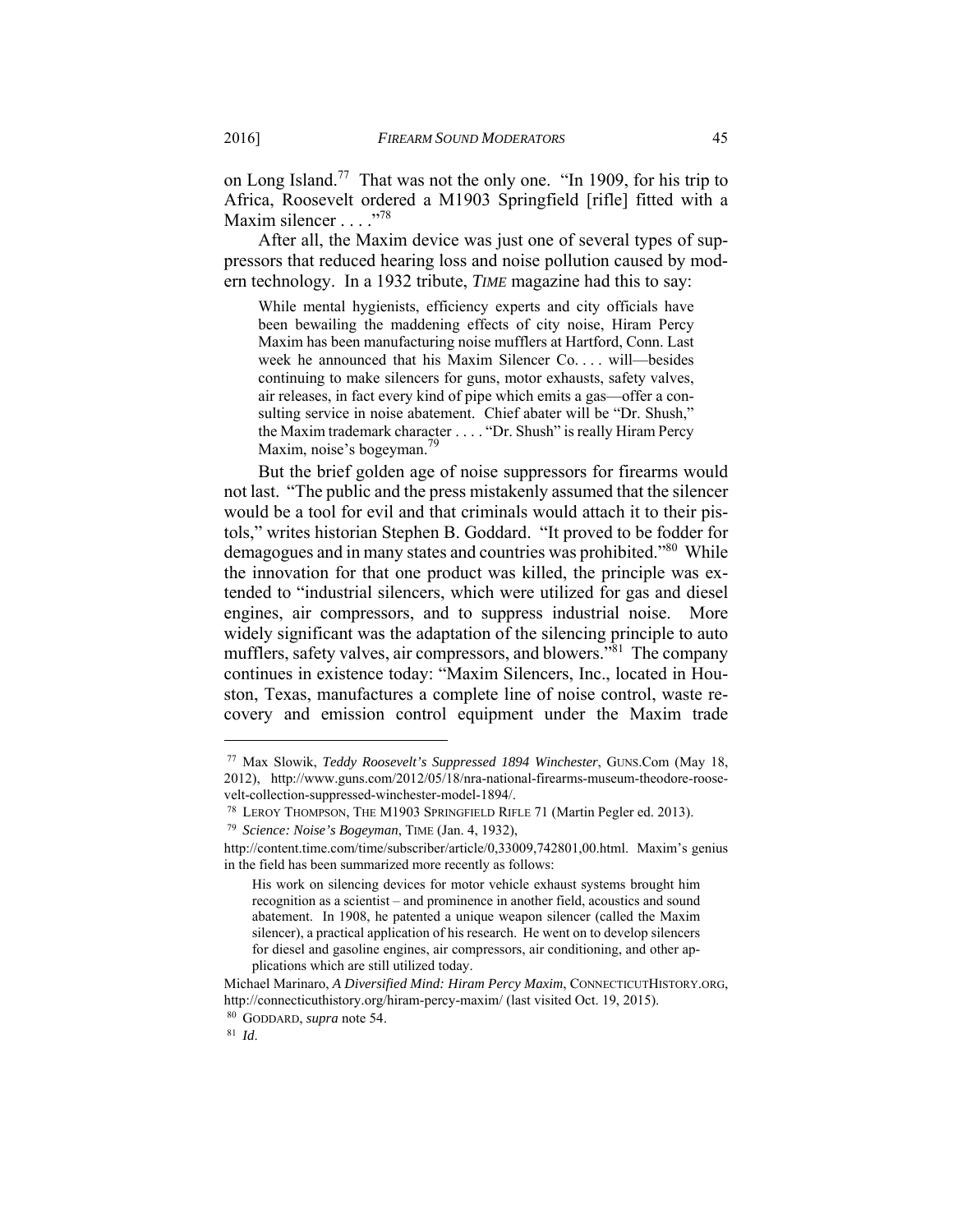name."82

No doubt some criminals made limited use of suppressors, just as they used firearms and automobiles on an infinitely wider basis to perpetuate their misdeeds. Yet a popular book on the history of the gun in America uncovered nothing more than three 1920s news articles stating that Chicago police found that some lawbreakers had ordered Maxim catalogues and that New York hoodlums developed an interest in the devices.<sup>83</sup> It has also been said that suppressors were used by hungry poachers during the Depression to obtain food.<sup>84</sup>

The predominant use of Maxim's invention was undoubtedly by law-abiding citizens. That would not stop a new breed of Luddites from virtually banning the device without much thought in the sausagemaking legislative process.

## *B. How Suppressors Ended Up in the National Firearms Act of 1934 but Pistols and Revolvers Did Not*

The earliest attempts to restrict firearms at the federal level were aimed at handguns. In 1924, Senator John K. Shields (a Democrat from Tennessee) introduced a bill to prohibit importation and restrict interstate commerce of pistols.<sup>85</sup> He supported the bill in part with a report claiming that "we, the dominant race," must suppress "the carrying by colored people of a concealed deadly weapon, most often a pistol.<sup>386</sup> It continued: "Neither do we need pistols for the protection of our homes. If we need a firearm to repel a burglar, a sawed-off shotgun with its load of buckshot is far more deadly and surer than the pistol."<sup>87</sup>

A more modest enactment did pass in 1927 providing that "pistols, revolvers, and other firearms capable of being concealed on the person are hereby declared to be nonmailable . . . .<sup>88</sup> Representative Miller, the author of the bill, stated that it did not apply to the "shotgun, the

<sup>82</sup> MAXIM SILENCERS, INC., http://www.maximsilencers.com/about\_us.html (last visited Oct. 19, 2015) ("Maxim offers silencers and mufflers designed to meet the most demanding applications and most strenuous requirements for engine or turbine exhaust noise control, silencing of high pressure vent application, economical recovery of waste heat, and effec-

tive control of exhaust emissions.").<br><sup>83</sup> LEE KENNETT & JAMES LAVERNE ANDERSON, THE GUN IN AMERICA: THE ORIGINS OF A NATIONAL DILEMMA 202 (1975).<br><sup>84</sup> *See J.* DAVID TRUBY, THE QUIET KILLERS 18 (1992) ("I knew a few Depression era

people who owed a lot of poached meals to Hiram Maxim."). 85 *See* 65 CONG. REC. 3945 (1924). Shields had played a major role in killing an anti-

lynching bill in 1922. NAACP, *The Dyer Anti-Lynching Bill*, THIRTEENTH ANNUAL REPORT FOR THE YEAR 1922, 17, 24 (1923). 86 65 CONG. REC. 3946 (1924). 87 *Id.*

<sup>88</sup> Act of Feb. 7, 1927, ch. 75, Pub. L. No. 69-583, 44 Stat. 1059.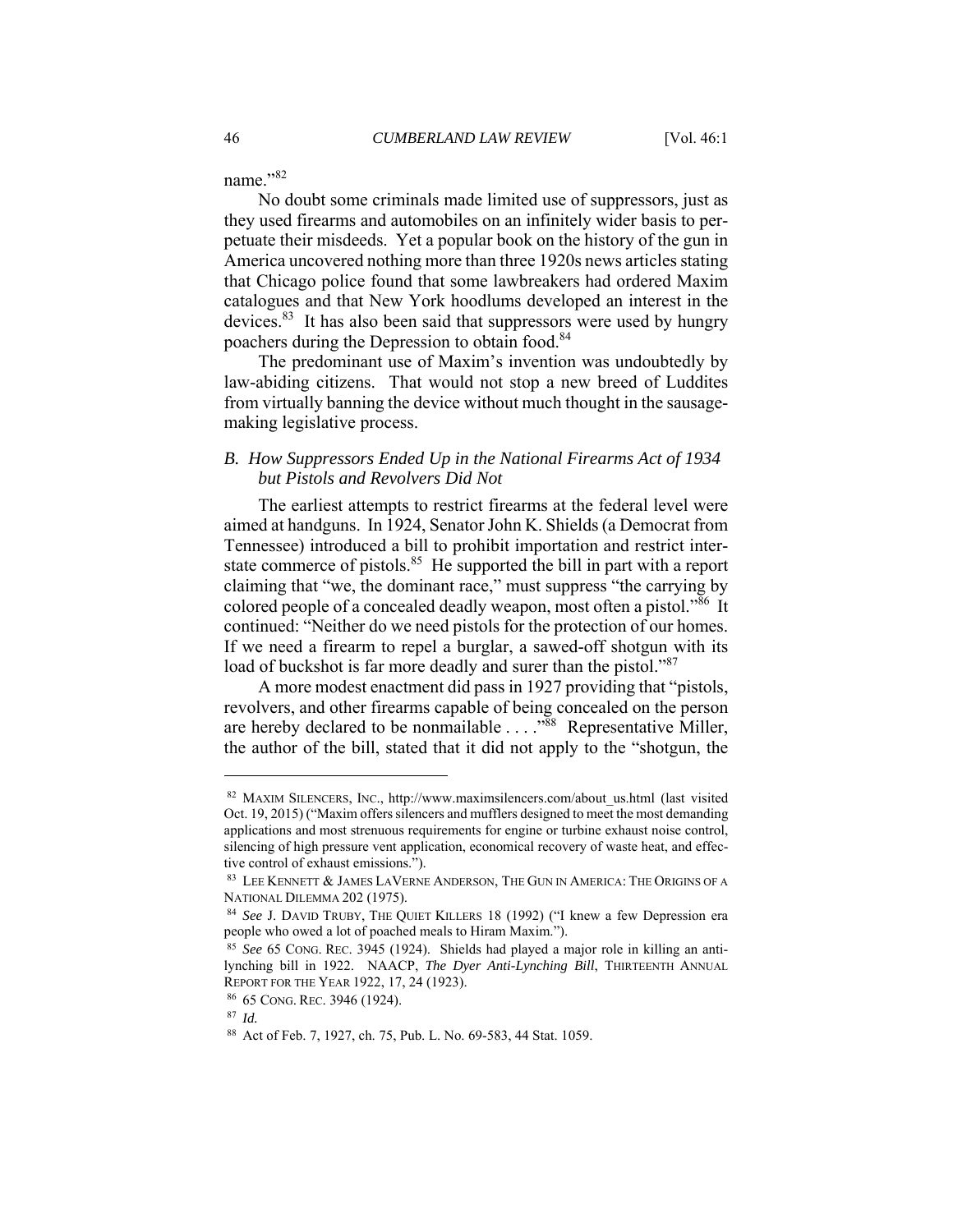rifle, or any firearm used in hunting or by the sportsman."89 Representative McKeown asked: "Is there anything in this bill that will prevent the citizens of Oklahoma from buying sawed-off shotguns to defend themselves against these bank-robbing bandits?" To which Representative Blanton replied: "That may come next. Sometimes a revolver is more necessary than a sawed-off shotgun."<sup>90</sup>

A hearing was held in 1930 on several bills which were modeled from alcohol Prohibition legislation. The bills severely restricted interstate commerce in pistols, revolvers, machine guns, and "shotguns, or rifles which have had their barrels sawed off or shortened" (without specifying a length), and allowed states to prohibit entry thereof within their borders.<sup>91</sup> Silencers were not mentioned.

Besides gangsters, reference was made to "a danger of . . . the communists acquiring machine guns, . . . and using them whenever it suits their revolutionary plans." $92$ <sup>7</sup> Rep. Hamilton Fish, Jr., a New York Republican, suggested that Congress had a "right to stretch the constitutional provisions . . . even if it were aimed solely against the communists," to which Rep. George Huddleson, an Alabama Democrat, replied: "You stretch the Constitution this way and then somebody else stretches it the other way—what is the use of a constitution, anyhow?"<sup>93</sup> The bills died.

The National Firearms Act ("NFA") of 1934<sup>94</sup> was the first federal law of significance that restricted firearms. For items under its narrow definitions of the term "firearm," registration was required, and a tax of \$200 was imposed for making and transfer thereof.

The initial NFA bill, H.R. 9066, would have defined "firearm" to mean "a pistol, revolver, shotgun having a barrel less than sixteen inches in length, or any other firearm capable of being concealed on the person, a muffler or silencer therefor, or a machine gun."95 A muffler or silencer for a firearm *not* capable of being concealed on the person,

 $89\,$  66 CONG. REC. 727 (1924).<br><sup>90</sup> *Id.* at 729. Blanton argued that the bill would not "stop a single thug or a single bootlegger or a single murderer from carrying firearms unlawfully," expressed Second Amendment concerns, and hoped that "every woman in America will learn how to use a revolver." *Id.* at 727–28.

<sup>91</sup> *Firearms: Hearing on H.R. 2569, H.R. 3665, H.R. 6606, H.R. 6607, H.R. 8633, and H.R.11325 Before a Subcommittee of the H. Comm. on Interstate & Foreign Commerce*, 71st Cong. 1–3, 7 (1930).

<sup>&</sup>lt;sup>92</sup> *Id.* at 14 (statement of Rep. John E. Nelson).<br><sup>93</sup> *Id.* at 17 (statement of Hon. Hamilton Fish, Jr.).<br><sup>94</sup> National Firearms Act, ch. 757, 48 Stat. 1236 (1934) (codified as amended at 26 U.S.C. §§ 5801–5872 (2012)).

<sup>95</sup> *National Firearms Act: Hearings on H.R. 9066 Before the H. Comm. on Ways & Means*, 73rd Cong. 1 (1934) [hereinafter *National Firearms Act Hearings*].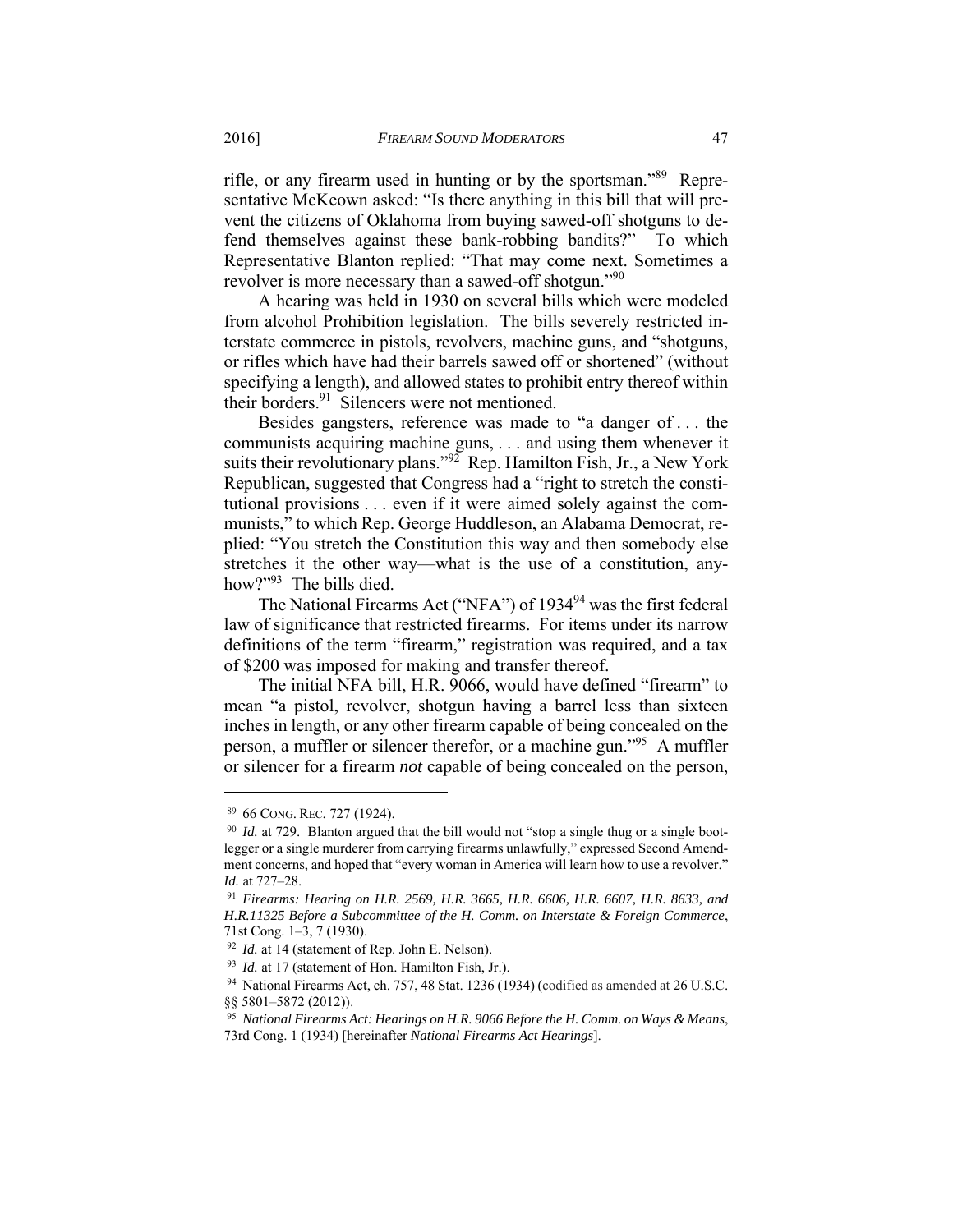such as a rifle or shotgun, was not included.

Attorney General Homer Cummings was the first witness in the hearings before the House Committee on Ways and Means, and he assured members that the bill would not affect "the ordinary shotgun or rifle."96 But revolvers, pistols, "sawed-off" shotguns, and machine guns must be taken from "roving criminals" like John Dillinger.<sup>97</sup>

Apparently to set a limit on what can be considered a "firearm capable of being concealed on the person," Rep. Harold Knutson, a Minnesota Republican, suggested adding a rifle with a barrel under eighteen inches, so as not to "make it impossible for our people to keep arms that would permit them to hunt deer."98 No one suggested that rifles with short barrels were a crime problem.

While much crime was committed with handguns, Rep. Claude A. Fuller of Arkansas pointed to "resentment on behalf of all law-abiding people to be regulated too much, especially about pistols."<sup>99</sup> In response to his suggestion to remove pistols and revolvers from the bill and make "as strong a law as possible for sawed-off shotguns and machine guns," Attorney General Cummings warned against any such "half-way measures."100 Chairman Robert L. Doughton of North Carolina asked why rifles and shotguns did not suffice for self-defense, and James A. Frear of Wisconsin thought that "the average person who carries a revolver" lived in "places that Dillinger and men of his type are found."101

In the extensive hearings up to this point, not one word was said about criminal misuse of mufflers or silencers for concealable weapons. In response to the opposition to including pistols and revolvers in the bill, a draft substitute bill was put in the record that would have defined "firearm" as "a pistol or revolver of more than .22 caliber rim fire, a shotgun or rifle having a barrel less than 18 inches in length, or any other firearm capable of being concealed on the person, a firearm muffler or firearm silencer, or a machine gun."<sup>102</sup> This extended coverage from mufflers or silencers for concealable weapons, to any firearm muffler or silencer, including for rifles and shotguns.

Assistant Attorney General Joseph B. Keenan explained that .22 caliber rimfire pistols could be removed because they were used for

<sup>&</sup>lt;sup>96</sup> *Id.* at 5 (statement of Homer Cummings, Attorney General of the United States).<br><sup>97</sup> *Id.* at 9.<br><sup>98</sup> *Id.* at 13.<br><sup>99</sup> *Id.* at 21–22.<br><sup>100</sup> *Id.* at 22.<br><sup>101</sup> *National Firearms Act Hearings, supra* note 95, at 48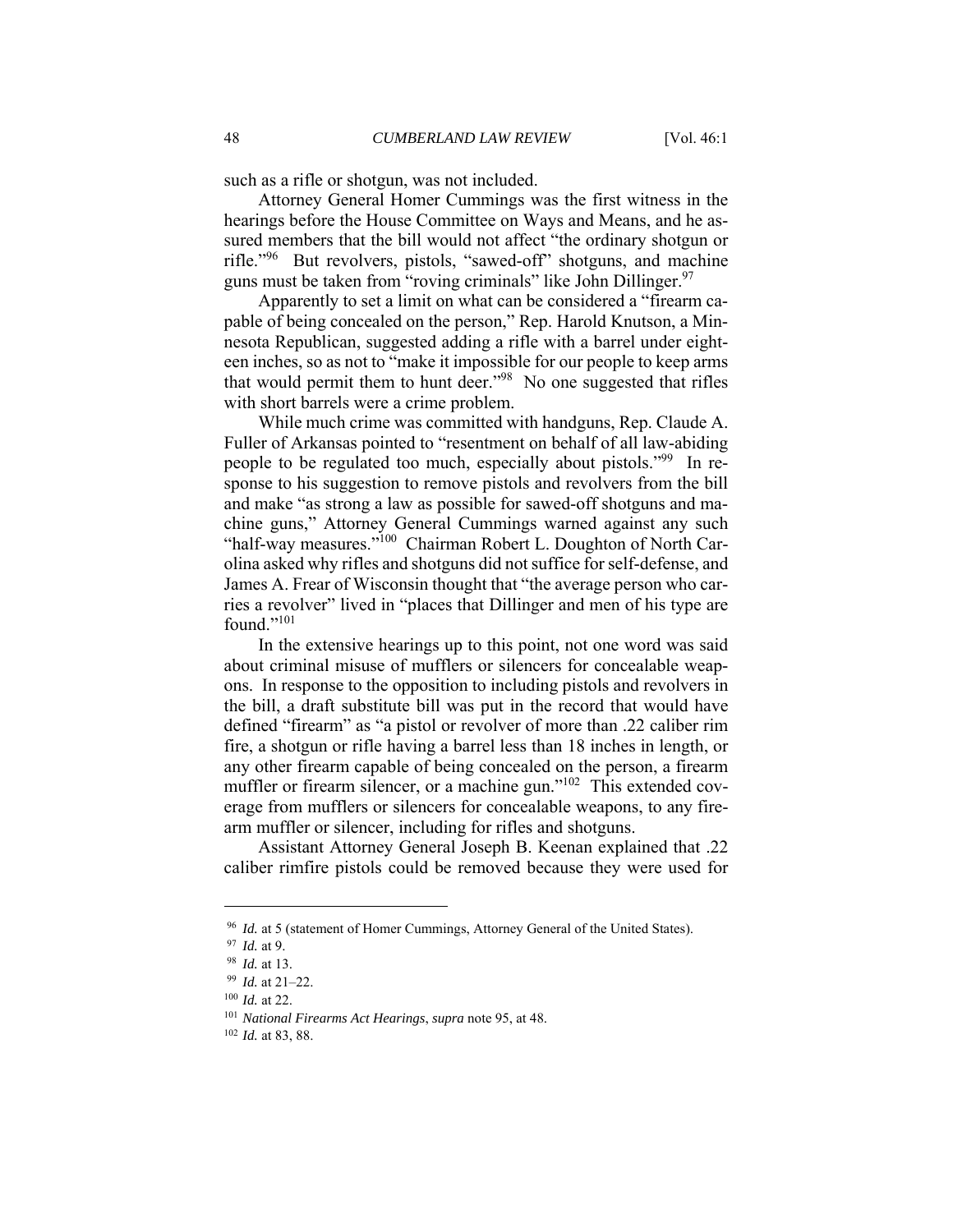target practice and were not as formidable as other firearms.<sup>103</sup> But all other pistols must be restricted. In raids against gangsters, "we usually find the machine gun, but we always find a half dozen or 8 or 10 Colt automatics or some easily concealable firearm."104 The Chairman joked that "[t]he wooden pistol seems to have been used with great effect"105—a reference to Dillinger's escape from jail with a fake pistol a couple of months earlier.<sup>106</sup>

In further discussion, Rep. Fuller suggested that a man who carried "a sawed-off shotgun or machine gun, or a silencer" would do so "for an unlawful purpose." $107$  That was the only vague reference in the entire hearings to a silencer being possessed for an unlawful purpose. Again, criminal use of pistols, revolvers, and machine guns dominated the hearings. $108$ 

Maj. Gen. Milton A. Reckord, Executive Vice President of the National Rifle Association, testified in support of bills to punish criminals who possessed or used any kind of firearm, but added that the NRA would not oppose the pending bill if three words were deleted: "pistols and revolvers."109

On behalf of the Justice Department, Keenan pushed back hard, pointing out that criminals had been apprehended with pistols.<sup>110</sup> Reckord rejoined that "it is going to be another Volstead Act" (the Prohibition law), as citizens would not register pistols and revolvers and "you are going to legislate 15 million sportsmen into criminals  $\dots$ ."<sup>111</sup> Charles V. Imlay, a member of the National Conference of Commissioners on Uniform State Laws, warned not to repeat "the same unhappy condition that you had under the Volstead Act, where liquors were contraband, and where any transfer of the liquor necessitates either a violation of the law or a very elaborate system of espionage and control."<sup>112</sup>

The hearings closed without a single reference to any incident of

<sup>103</sup> *Id.* at 90 (statement of Joseph B. Keenan, Assistant Attorney General of the United States).

<sup>104</sup> *Id.* at 100.<br><sup>105</sup> *Id.* at 101.<br><sup>106</sup> See Chad Love, *Dillinger's Fake Pistol Sells For \$20K*, FIELD AND STREAM: FIELD NOTES (May 11, 2010), http://www.fieldandstream.com/blogs/guns/2010/05/dillingersfake-pistol-sells-20k. Dillinger escaped on March 3, 1934. *Id.* 

<sup>107</sup> *National Firearms Act Hearings*, *supra* note 95, at 111.<br>
<sup>108</sup> *Id. passim.*<br>
<sup>109</sup> *Id.* at 115.<br>
<sup>110</sup> *Id.* at 117–18.<br>
<sup>111</sup> *Id.* at 123.<br>
<sup>112</sup> *Id.* at 141.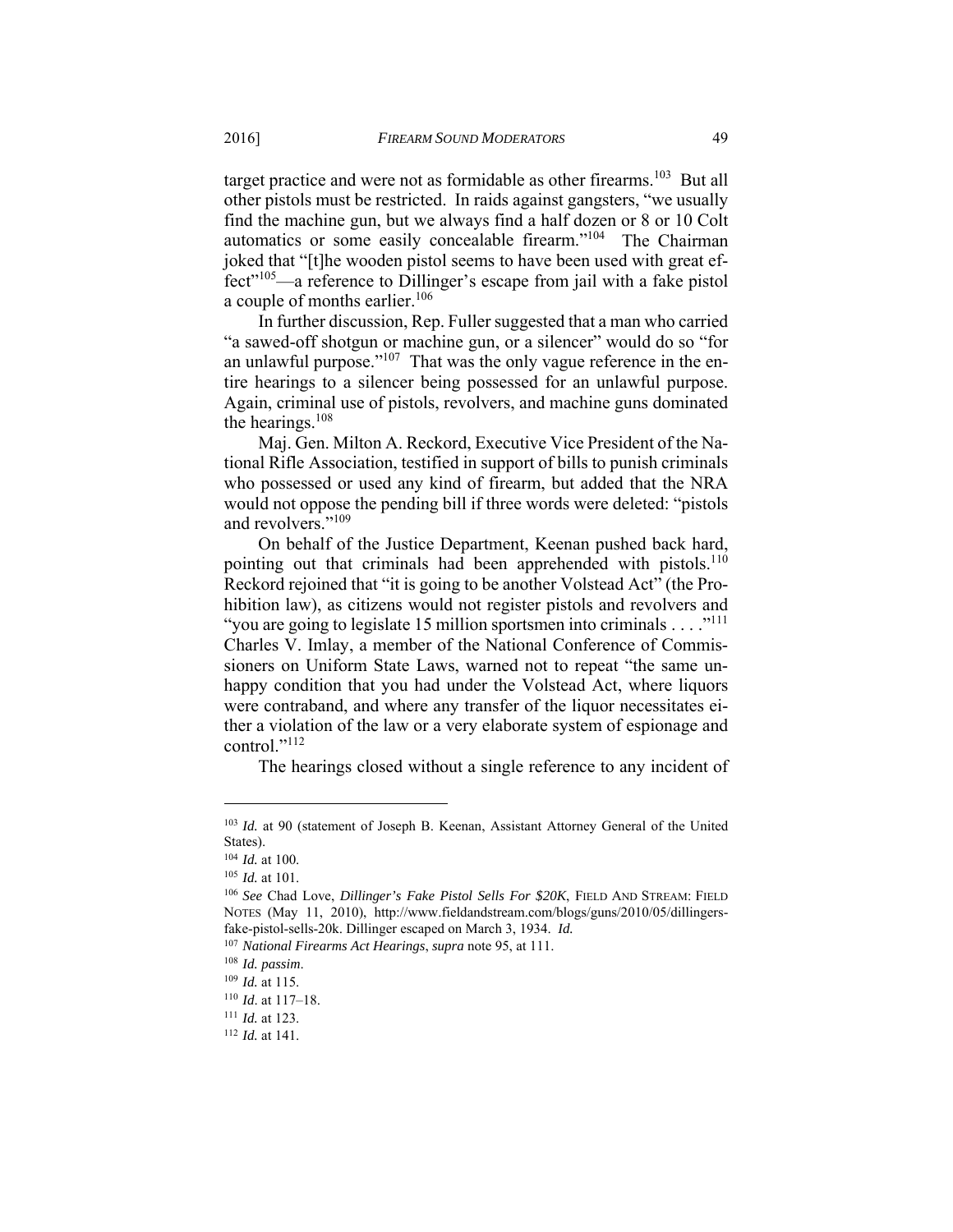the criminal misuse of a muffler or silencer, and the only reference to one in a negative light being Rep. Fuller's offhand inclusion of them with firearms being carried for an unlawful purpose.<sup>113</sup> The hearing record amounted to 166 pages. The handwriting was on the wall: more was said about criminal misuse of pistols and revolvers than any other weapon, but too many people possessed them such that they could not be subjected to strict regulation without creating another unworkable Prohibition. Machine guns and "sawed-off" shotguns, with were repeatedly condemned as criminal tools, and mufflers and silencers, which were not and which were virtually unmentioned, could be restricted because they did not have large constituencies.

Attorney General Cummings explained that the constitutional basis of the bill was the taxing power. Congress had no inherent police power to deal with local crime, but it had the power to tax and to require registration in order to administer the tax.<sup>114</sup> The transfer tax of  $\hat{\$200}$ was decided on because that was the average cost of a machine gun, and a  $100\%$  tax would thereby be imposed.<sup>115</sup> If that was considered prohibitive, its comparison with the average price of a suppressor at \$5 or so would have been off the charts. In 1934, \$200 was equivalent to over \$3,500 today,<sup>116</sup> and the average annual family income in this period was \$1,524.117

The Second Amendment was raised by Rep. David J. Lewis of Maryland, who "never quite understood how the laws of the various States have been reconciled with the provision in our Constitution denying the privilege to the legislature to take away the right to carry arms." Cummings responded that "a statute absolutely forbidding any human being to have a machine gun" might involve a constitutional question, but it was proper to tax machine guns and to require a license showing payment of the tax.<sup>118</sup>

Assistant Attorney General Keenan repeatedly averred that Congress had no power to ban ownership of machine guns.<sup>119</sup> Nor could it prohibit the manufacture or sale of pistols.<sup>120</sup> Rep. Fred M. Vinson of Kentucky asked: "It is because of that lack of power that you appear in

<sup>&</sup>lt;sup>113</sup> National Firearms Act Hearings, supra note 95, at 111.<br><sup>114</sup> *Id.* at 6–8, 28, 86–87, 102 (remarks of Keenan).<br><sup>115</sup> *Id.* at 12.<br><sup>116</sup> U.S. INFLATION CALCULATOR, http://www.usinflationcalculator.com/ (last visited 21, 2015).

<sup>117</sup> Bureau of Labor Statistics, *100 Years of U.S. Consumer Spending: Data for the Nation, New York City, and Boston* 1, 20 tbl.11 (2006), http://www.bls.gov/opub/uscs/1934-36.pdf. <sup>118</sup> *National Firearms Act Hearings, supra* note 95, at 19. <sup>119</sup> *Id.* at 101–02. <sup>120</sup> *Id.*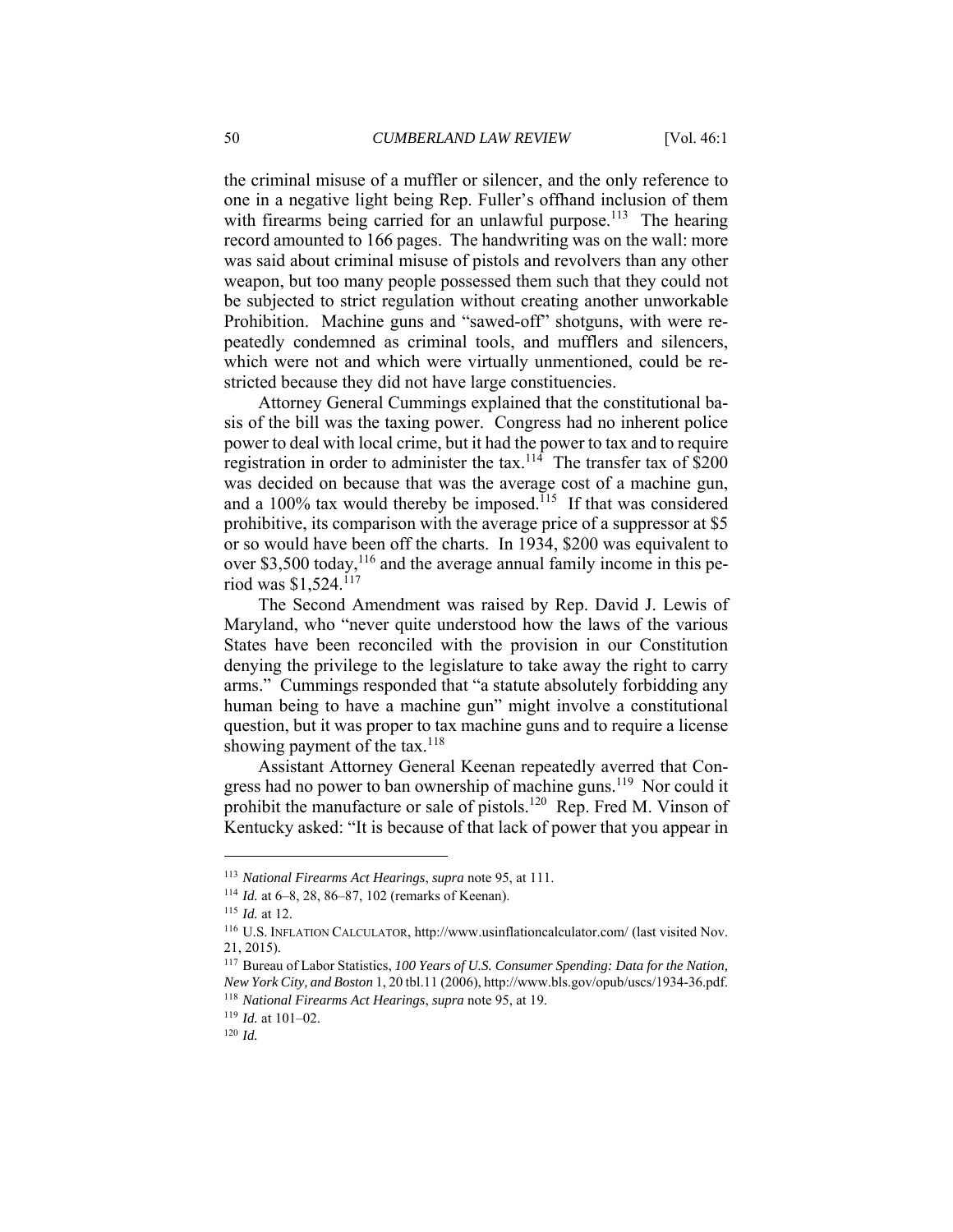support of the bill to do something indirectly through the taxing power which you cannot do directly under the police power?" Keenan responded that this was approved by the Supreme Court decisions on the Harrison Anti-Narcotics Act.<sup>121</sup>

Senate hearings were held on several firearm bills, one of which would have restricted, *inter alia*, "any other firearm capable of being concealed on the person; a firearm muffler or firearm silencer . . . .  $\cdot$ <sup>122</sup> Karl T. Frederick, President of the National Rifle Association, testified that "the term 'muffler or silencer' should be followed by the word 'therefor', because, in its general sense, the term 'muffler or silencer' is too broad."<sup>123</sup> Other than that, nothing substantive about silencers was mentioned in the Senate hearings.

H.B. 9741, the bill that would pass, dropped the inclusion of pistols and revolvers as "firearms." The House Ways and Means Committee report on the bill, which the Senate Finance Committee report repeated verbatim, made reference to depriving the gangster of the machine gun, averring that "limiting the bill to the taxing of sawed-off guns and machine guns is sufficient," and that it was unnecessary "to include pistols and revolvers and sporting arms."124 No mention was made of silencers or the other firearms that were included. The constitutional basis of the NFA was explained as follows:

In general this bill follows the plan of the Harrison Anti-Narcotic Act and adopts the constitutional principle supporting that act in providing for the taxation of firearms and for procedure under which the tax is to be collected. It also employs the interstate and foreign commerce power to regulate interstate shipment of fire-arms and to prohibit and regulate the shipment of fire-arms into the United States.<sup>125</sup>

In the scant debate on the House floor, one member stated that "the primary purpose of the bill is to stop gangsters from getting hold of machine guns."<sup>126</sup> There was no Senate debate of substance.<sup>127</sup> Again, not one word was uttered about any need to restrict noise suppressors.

<sup>121</sup> *Id.* at 101; s*ee* Nigro v. United States, 276 U.S. 332 (1928) (upholding law under tax power).

<sup>122</sup> *To Regulate Commerce in Firearms: Hearings on S. 885, S. 2258, and S. 3680 Before a S. Comm. on Commerce*, 73d Cong. 5 (1934).<br><sup>123</sup> *Id.* at 89 (statement of Karl T. Frederick, President, National Rifle Association of Amer-

ica).

<sup>124</sup> H.R. REP. NO. 1780, 73d Cong., 2d Sess. 1 (1934); *see also* S. REP. NO. 1444, 73rd Cong., 2d Sess. 1 (1934).

<sup>&</sup>lt;sup>125</sup> H.R. REP. No. 1780, at 2. The two commerce provisions restricted import and carrying an unregistered firearm in interstate commerce. *See* National Firearms Act, ch. 757, 48 Stat. 1236, 1239 (1934).

<sup>126 78</sup> CONG. REC. 11400 (daily ed. June 13, 1934) (statement of Congressman Connery). 127 *See id.* at 11400–12555.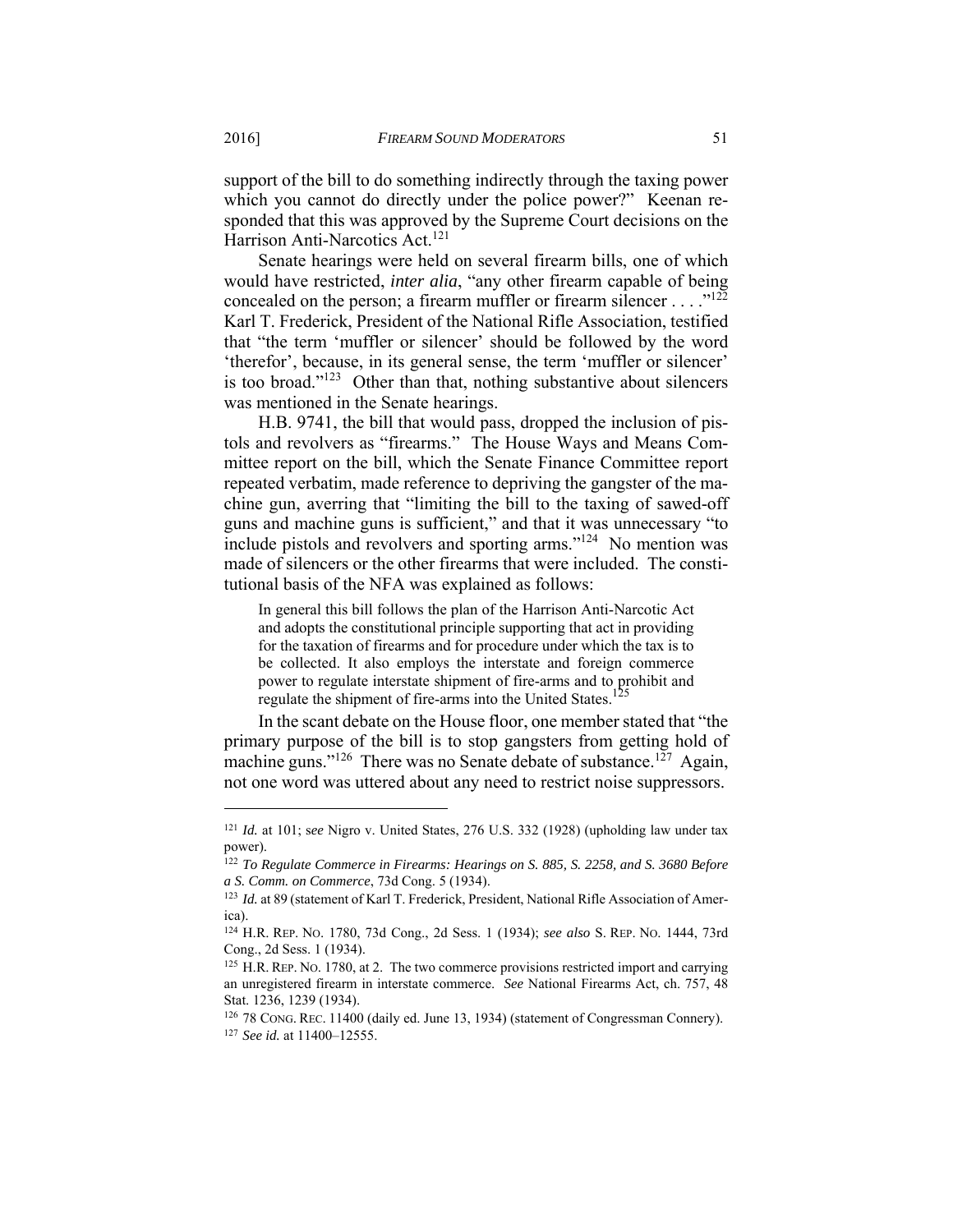As passed, the NFA including the following definition:

 The term "firearm" means a shotgun or rifle having a barrel of less than eighteen inches in length, or any other weapon, except a pistol or revolver, from which a shot is discharged by an explosive if such weapon is capable of being concealed on the person, or a machine gun, and includes a muffler or silencer for any firearm whether or not such firearm is included within the foregoing definition.<sup>128</sup>

Thus, without any discussion of the need to restrict noise suppressors of any kind, the original bill's restrictions on suppressors for concealable firearms only were expanded to include all silencers, including those for rifles and shotguns. While few may have recognized it, gun owners were destined to continue suffering from hearing loss.

## *C. The Supreme Court Rejects Any Presumption that Inclusion of a Firearm in the NFA Implied that it has an "Evil" Character*

In the 1937 case of *Sonzinsky v. United States*, the Supreme Court upheld the provision of the NFA imposing "a \$200 annual license tax on dealers in firearms."<sup>129</sup> Relying on the Tenth Amendment, the defendant argued "that the present [NFA] levy is not a true tax, but a penalty imposed for the purpose of suppressing traffic in a certain noxious type of firearms, the local regulation of which is reserved to the states because not granted to the national government."<sup>130</sup> The Court found the NFA on its face to be a revenue measure and nothing more, explaining:

The case is not one where the statute contains regulatory provisions related to a purported tax in such a way as has enabled this Court to say in other cases that the latter is a penalty resorted to as a means of enforcing the regulations. . . . Nor is the subject of the tax described or treated as criminal by the taxing statute. . . . Here Section 2 contains no regulations other than the mere registration provisions, which are obviously supportable as in aid of a revenue purpose. On its face it is only a taxing measure. . . .<sup>131</sup>

In other words, the NFA was a revenue measure only, and did not purport to exercise any general criminal power not delegated to Congress under the Constitution. Moreover, the Court refused to speculate into any reasons why Congress might have taxed certain firearms:

Inquiry into the hidden motives which may move Congress to exercise a power constitutionally conferred upon it is beyond the competency

<sup>128</sup> National Firearms Act, ch. 757, 48 Stat. 1236 (1934) (codified as amended at 26 U.S.C. §§ 5801-5872 (2012)).

<sup>1&</sup>lt;sup>29</sup> Sonzinsky v. United States, 300 U.S. 506, 511 (1937).<br><sup>130</sup> *Id.* at 512.<br><sup>131</sup> *Id.* at 513.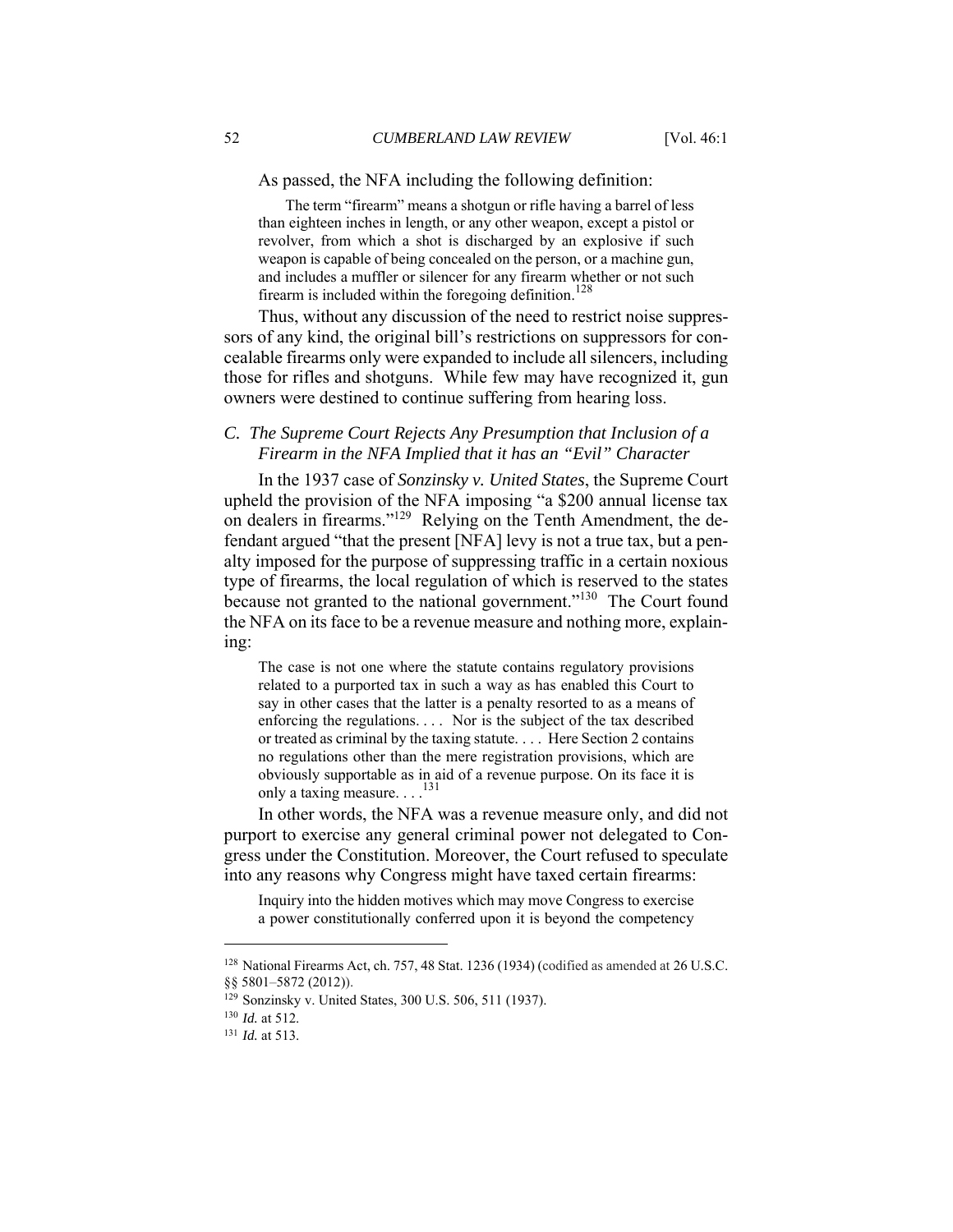of the courts. . . . They will not undertake, by collateral inquiry as to the measure of the regulatory effect of a tax, to ascribe to Congress an attempt, under the guise of taxation, to exercise another power denied by the Federal Constitution. . . .

 Here the annual tax of \$200 is productive of some revenue. We are not free to speculate as to the motives which moved Congress to impose it, or as to the extent to which it may operate to restrict the activities taxed. As it is not attended by an offensive regulation, and since it operates as a tax, it is within the national taxing power. $132$ 

Based on the above, it would seem improper to suggest that the inclusion of noise suppressors as taxable articles in the NFA represented a judgment of Congress that they were somehow "evil" or without appropriate uses in society. *Sonzinsky* involved the annual tax of \$200 on dealers, and the Court thus had no occasion to comment on the \$200 making and transfer taxes for items defined as "firearms," which could perhaps have raised issues of proportionality.<sup>133</sup> As noted above, before the NFA, one could buy a suppressor for \$5. At any rate, *Sonzinsky* remains an established precedent followed by the Court in upholding pure revenue measures concerning areas Congress could not necessarily otherwise regulate.<sup>134</sup>

The NFA was back before the Court when it decided *United States v. Miller* in 1939, a poorly prepared challenge under the Second Amendment.<sup>135</sup> The indictment alleged an unregistered shotgun having a barrel less than eighteen inches in length that was transported in interstate commerce.136 The district court dismissed the indictment as

<sup>132</sup> *Id.* at 513–14. 133 *Id.* at 511. 134 *See* Nat'l Fed'n of Indep. Bus. v. Sebelius, 132 S. Ct. 2566, 2596, 2599–600 (2012) (upholding "Obamacare" under the tax power, not the Commerce Clause). As the Court stated in that case:

Congress's authority under the taxing power is limited to requiring an individual to pay money into the Federal Treasury, no more. If a tax is properly paid, the Government has no power to compel or punish individuals subject to it. . . . But imposition of a tax nonetheless leaves an individual with a lawful choice to do or not do a certain act, so long as he is willing to pay a tax levied on that choice.

*Id.* at 2600. *See also id.* at 2599 (quoting Dep't. of Revenue of Montana v. Kurth Ranch, 511 U.S. 767, 779 (1994) (invalidating a tax on illegal drugs and noting that "there comes a time in the extension of the penalizing features of the so-called tax when it loses its character as such and becomes a mere penalty with the characteristics of regulation and punishment.")).

<sup>135</sup> United States v. Miller, 307 U.S. 174 (1939). Counsel for defendants did not even file a brief or attend oral argument. *See* Brian L. Frye, *The Peculiar Story of United States v. Miller*, 3 N.Y.U.J. L. & LIBERTY 48, 65–68 (2008).<br><sup>136</sup> United States v. Miller, 307 U.S. at 175.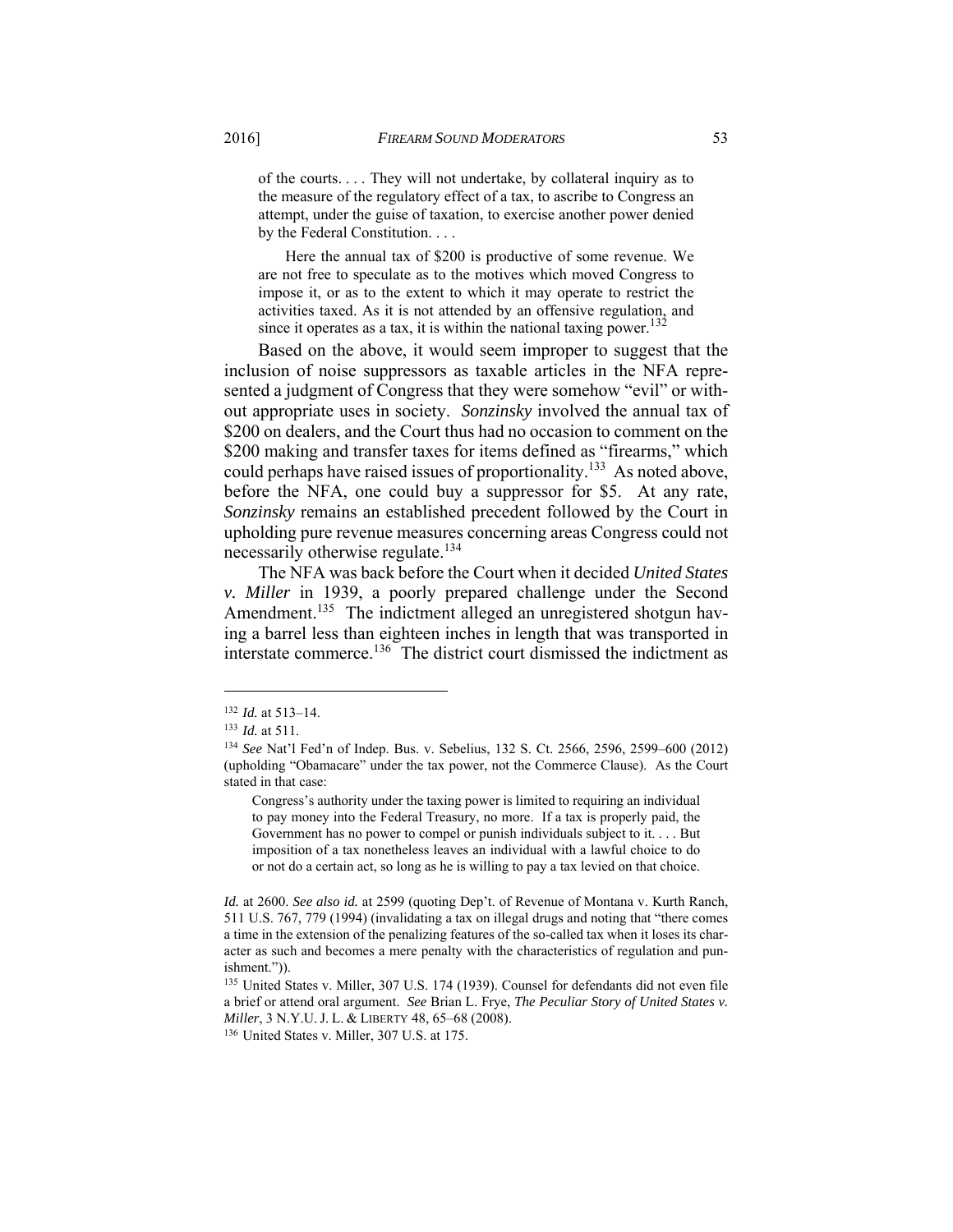facially violative of the Second Amendment, but the Supreme Court reinstated the indictment based on "the absence of any evidence tending to show that possession or use" of such shotgun "has some reasonable relationship to the preservation or efficiency of a well regulated militia," and thus "we cannot say that the Second Amendment guarantees the right to keep and bear such an instrument."<sup>137</sup> In other words, "it is not within judicial notice" that the shotgun "is any part of the ordinary military equipment or that its use could contribute to the common defense."<sup>138</sup>

The above implied that the NFA registration and taxation provisions may be violative of the Second Amendment if the type of firearm is a common military arm. Because the indictment had been dismissed, there was no evidence in the record on the issue, about which judicial notice could not be taken. The Court did not ask whether the defendants were in a militia. However, it noted that the militia originally included "all males physically capable of acting in concert for the common defense," and that they "were expected to appear bearing arms supplied by themselves and of the kind in common use at the time."<sup>139</sup>

It is noteworthy that the Court recognized that "arms" included not only firearms, but also the related items and accessories that made them usable, including ammunition, bayonets, and accouterments.<sup>140</sup> While noise suppressors of the Maxim type had not been invented at the time of the founding, they might have readily fit into the same model had the NFA not intervened.

*Miller* was remanded for further proceedings,<sup>141</sup> but that did not result in the submission in the district court of any evidence that the shotgun in question had militia uses or was in common use such as would render the NFA restrictions violative of the Second Amendment. That was because defendant Miller had been killed, and his co-defendant Layton pled guilty to the charge.<sup>142</sup>

Under the *Miller* test, one might imagine that militia utility and common use of a shotgun with a barrel under eighteen inches might have been arguably demonstrated by reference to the possible use thereof of double barrel shotguns during the Civil War and of pump trench guns in the Great War.<sup>143</sup> As for common lawful use, recall that

<sup>137</sup> *Id.* at 177–78. 138 *Id.* at 178*.*

<sup>139</sup> *Id.* at 179.<br>
140 *Id.* at 180–81.<br>
141 *Id.* at 183.<br>
142 Frye, *supra* note 135, at 68–69.<br>
143 *Id.* at 77–78.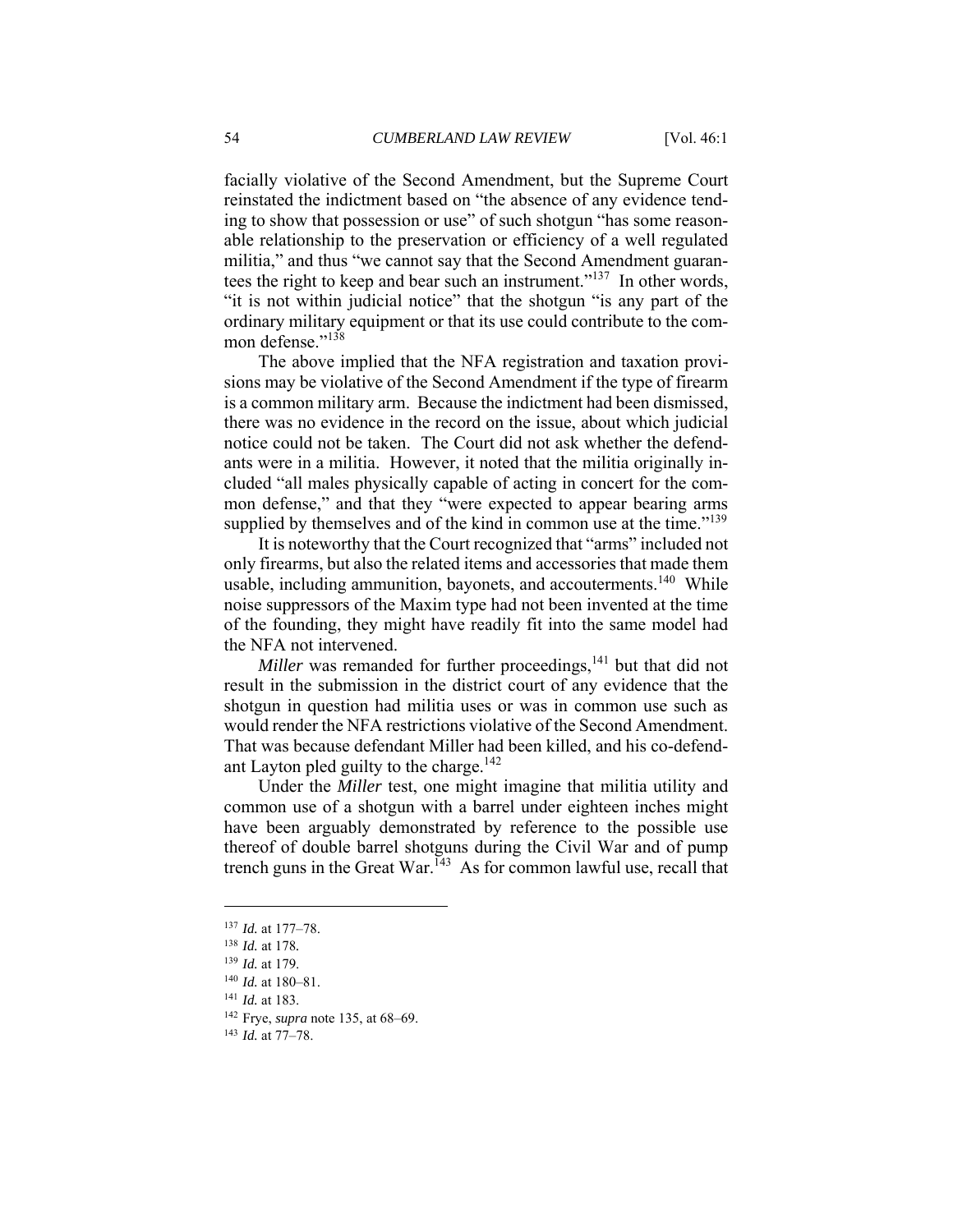some proponents of banning handguns had preached the virtues of using short-barreled shotguns for home defense.

Had a suppressor been involved, the technology was more recent, and its suppression by the NFA rendered it far less in common use than it may have become. Suppressors were initially conceived for sporting use, but were shown to have military use for similar reasons, such as protecting soldiers from harmful noise.<sup>144</sup>

Suppressors received scant or no attention in post-NFA case law, suggesting that they were not in wide use by criminals. The NFA had not defined the relevant terms, but the Treasury Department, which administered the NFA, promulgated the following definition:

The term "muffler" or "silencer" includes any device for silencing or diminishing the report of any portable weapon, such as a rifle, carbine, pistol, revolver, machine gun, submachine gun, shotgun, fowling piece, or other device from which a shot, bullet, or projectile may be discharged by an explosive, and is not limited to mufflers or silencers for "firearms" as defined.<sup>145</sup>

In referring to a device "for" silencing or diminishing a gun's report, an intent requirement was recognized, in that ordinary features of a gun such as barrel length could increase or decrease its report. Treasury recognized this in a Revenue Ruling opining that permanently attaching "a sleeve-type muzzle brake to the muzzle end of a short barreled rifle" to lengthen the barrel would remove the rifle from being an NFA firearm.<sup>146</sup> Depending on its design, a muzzle brake might increase or decrease noise, but its purpose is to reduce recoil. $147$ 

# *D. From the Federal Firearms Act of 1938 to the Gun Control Act of 1968*

Four years after passage of the NFA, Congress enacted the Federal Firearms Act ("FFA") of 1938, which regulated interstate commerce in firearms and required licenses for manufacturers and dealers. It defined "firearm" to include "any weapon . . . which is designed to expel a projectile or projectiles by the action of an explosive and a firearm muffler

<sup>&</sup>lt;sup>144</sup> MAXIM, EXPERIENCES WITH THE MAXIM SILENCER, *supra* note 52, at 16–19.<br><sup>145</sup> Regulations Dealing with Taxes Relating to Machine Guns and Certain Other Firearms, 6 Fed. Reg. 4935 (Sept. 30, 1941).

<sup>146</sup> Rev. Rul. 55-570, 1955-2 C.B. 481 (1955), 1955 WL 10164. That remains ATF's position today: "The ATF procedure for measuring barrel length is to measure from the closed bolt (or breech-face) to the furthermost end of the barrel or permanently attached muzzle device." U.S. DEP'T OF JUSTICE, ATF, NATIONAL FIREARMS ACT HANDBOOK 6 (2009), https://www.atf.gov/firearms/national-firearms-act-handbook.

<sup>147</sup> *See* 132 CONG. REC. H1757-01 (1986) (remarks by Rep. Volkmer).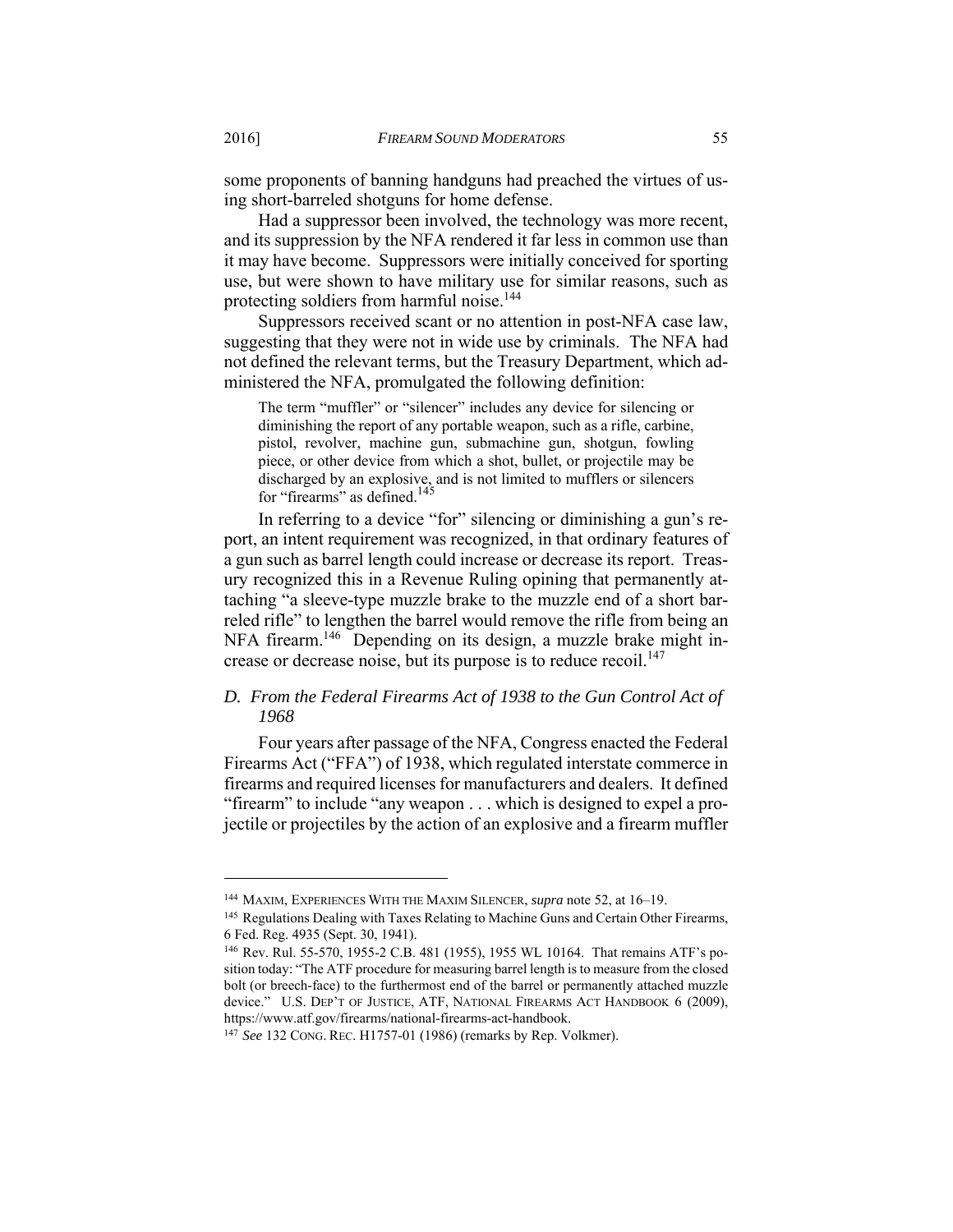or firearm silencer . . . . "<sup>148</sup> Unlawful acts included the receipt of a firearm by a person convicted of a crime of violence or by a fugitive.<sup>149</sup> The scant legislative history included nothing about criminal use of suppressors. $150$ 

There things stood until the turbulent 1960s brought gun-control matters to a head. But among other factors pushing toward a comprehensive gun control law was the invalidation of certain registration requirements of the NFA by the Supreme Court in *Haynes v. United States* (1968). *Haynes* held that requiring registration and then sharing the information with authorities in States where the registered firearms were unlawful violated the privilege against self-incrimination.<sup>151</sup> The Court commented: "We do not doubt . . . that this Court must give deference to Congress' taxing powers, and to measures reasonably incidental to their exercise; but we are no less obliged to heed the limitations placed upon those powers by the Constitution's other commands."152

What became the Gun Control Act ("GCA") of 1968<sup>153</sup> was preceded by several years of hearings, committee reports, and lengthy floor debates. References to the criminal misuse of silencers may as well have been written in invisible ink. Retention of silencers in the NFA in particular was not based on any crime data or substantive discussion, but was simply copied from the 1934 law. Virtually the sole reference to silencers in the 105-page Senate report was to its definition as a firearm, and it said: "This paragraph is existing law."154

Title I of the GCA expanded the 1938 FFA to regulate commerce in firearms far more extensively than before, including increased regulation of the firearms industry and expansion of the categories of prohibited persons. It broadened the definition of "firearm" in various respects, but retained "any firearm muffler or firearm silencer" as part of the definition.<sup>155</sup> Those definitions remain intact today.<sup>156</sup> The NFA was reenacted as Title II of the GCA, and it defined "firearm" in part as "a muffler or silencer for any firearm whether or not such firearm is

<sup>&</sup>lt;sup>148</sup> Federal Firearms Act, ch. 850, 52 Stat. 1250 (1938).<br>
<sup>149</sup> *Id.* at 1251.<br>
<sup>150</sup> *See* S. REP. No. 82, 75th Cong., 1st Sess. (1937).<br>
<sup>151</sup> Haynes v. United States, 390 U.S. 85, 100 (1968).<br>
<sup>152</sup> *Id.* at 98.<br>
<sup>15</sup> scattered sections of 18 and 26 U.S.C.).

<sup>154</sup> S. REP. NO. 1501, 90th Cong., 2d Sess. 45 (1968). 155 § 101, 82 Stat. at 1213. 156 *See* 18 U.S.C. § 921(a)(3)(C) (2012).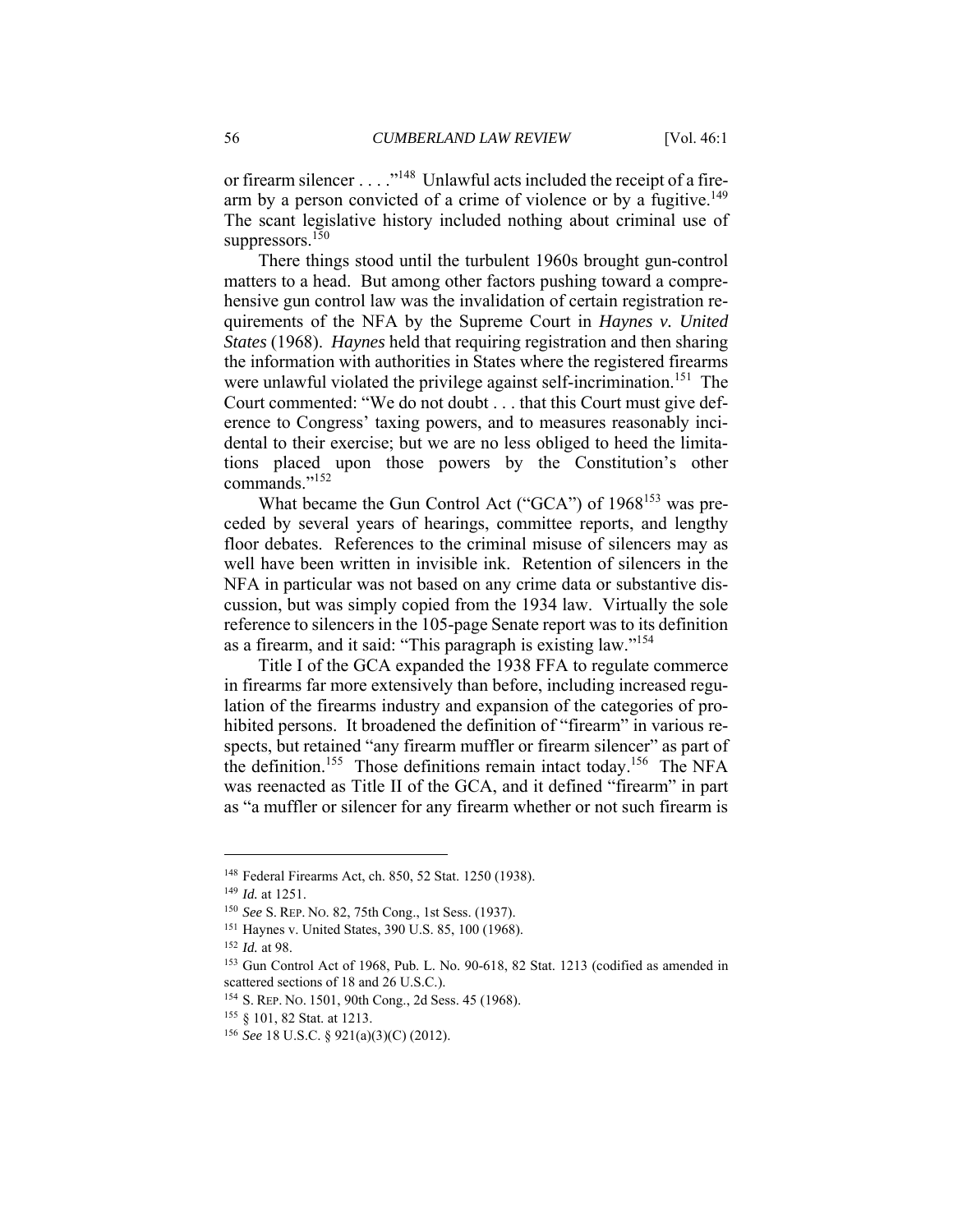included within this definition . . . . .<sup>157</sup>

Congress declared that the purpose of the GCA was "to provide support to Federal, State, and local law enforcement officials in their fight against crime and violence," adding:

[I]t is not the purpose of this title to place any undue or unnecessary Federal restrictions or burdens on law-abiding citizens with respect to the acquisition, possession, or use of firearms appropriate to the purpose of hunting, trapshooting, target shooting, personal protection, or any other lawful activity, and that this title is not intended to discourage or eliminate the private ownership or use of firearms by law-abiding citizens for lawful purposes, or provide for the imposition by Federal regulations of any procedures or requirements other than those reasonably necessary to implement and effectuate the provisions of this title.<sup>158</sup>

While that was easier said than done, the post-GCA judicial decisions on suppressors were concerned more with technical questions involving victimless crimes than with criminal misuse. Two devices a defendant built for an undercover ATF agent which caused only a "slight reduction in the sound level" sufficed to convict for untaxed and unregistered firearms.<sup>159</sup> However, the court cautioned against an overly broad approach:

An example would be a barrel extension or a device to reduce the kick of a weapon which incidentally reduces the noise level. We feel these legitimate attachments would not be covered by the definition of a silencer, in and of themselves, because they do have as one of their primary functions the silencing or reducing of noise. Any such reduction is merely incidental to a legitimate purpose and unavoidable.<sup>160</sup>

Because a silencer lacked a "combination of parts" definition as did certain other firearms, in *United States v. Luce*, an argument was made that an unassembled silencer was not included. A jury instruction was upheld stating that unassembled parts requiring "only a brief and a minimal effort" to assemble a silencer was included.<sup>161</sup> The only crime

<sup>&</sup>lt;sup>157</sup> § 921 (a)(3)(C), 82 Stat. at 1214.<br><sup>158</sup> § 101, 82 Stat. at 1213–14.<br><sup>159</sup> United States v. Schrum, 346 F. Supp. 537, 537–38 (E.D. Va. 1972).<br><sup>159</sup> *Id.* at 540. Similarly, *United States v. Hurd* upheld a jury inst

the interpretation "that the primary purpose of the devices was to stabilize the barrel, reduce recoil and eliminate the flash caused by firing," because if "noise reduction was an incidental function of the devices, the court's instruction clearly required them to find that the devices were not silencers because noise reduction would not have been a primary function." United States v. Hurd, 642 F.2d 1179, 1182 (9th Cir. 1981).<br><sup>161</sup> United States v. Luce, 726 F.2d 47, 48 (1st Cir. 1984). *Accord*, United States v. En-

dicott, 803 F.2d 506, 509 (9th Cir. 1986).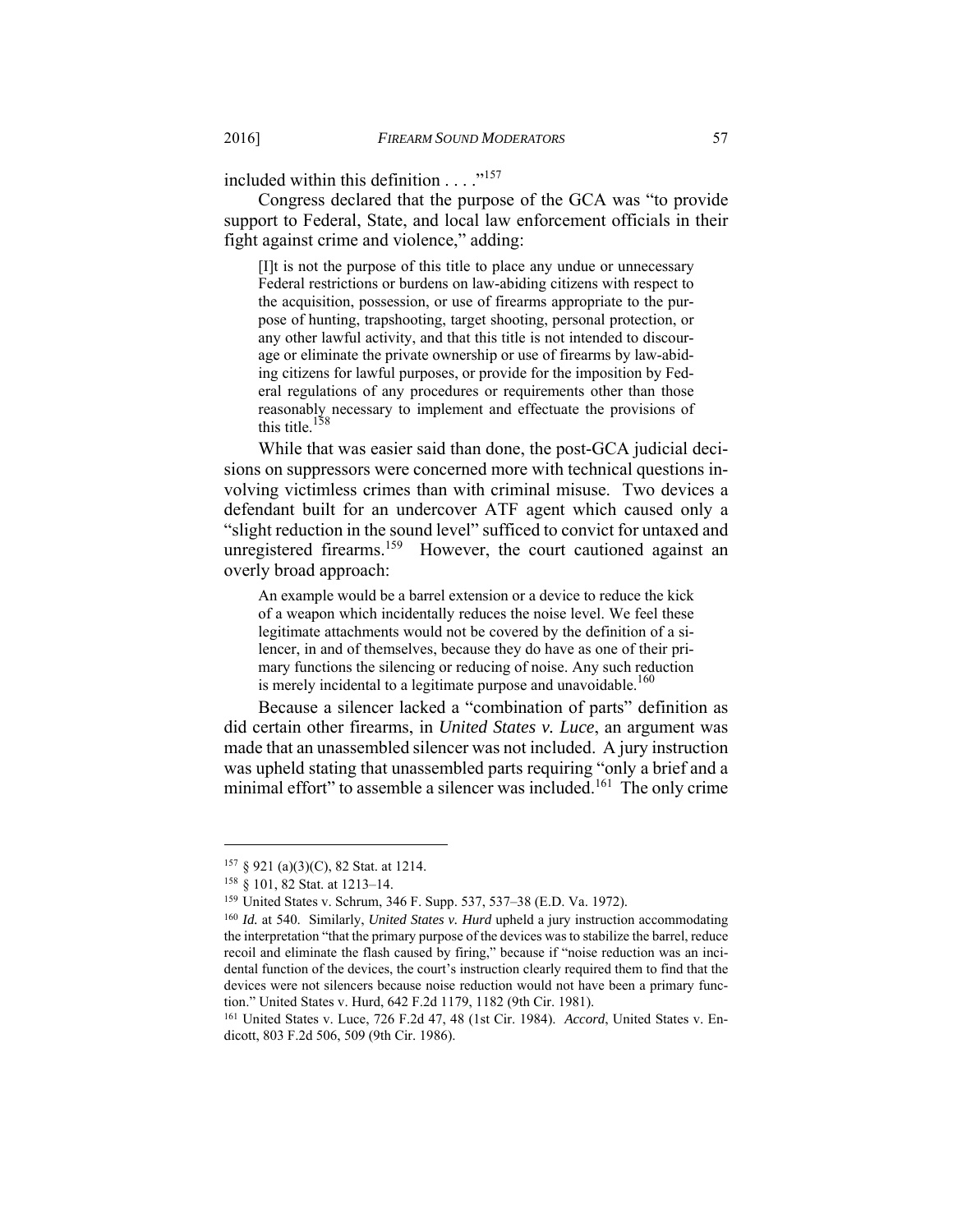was lack of registration, not a violent act.<sup>162</sup>

## *E. Why Would Any Sportsman Want a Silencer? Debates on the Firearm Owners' Protection Act of 1986*

Perceived ATF abuses under the Gun Control Act culminated in passage of the Firearms Owners' Protection Act ("FOPA") of 1986.<sup>163</sup> The Senate passed S. 49 in 1985, and it included no new provisions on suppressors.<sup>164</sup> The House leadership refused to allow H.R. 945, the equivalent bill sponsored by Rep. Harold Volkmer (Democrat of Missouri), to come to a vote until it was finally released by means of a discharge petition.

To head off the broader FOPA bill, the House Judiciary Committee reported H.R. 4332, which imposed new restrictions. The very first provision of the bill would have defined "silencer" or "muffler" as "any device for silencing, muffling, or diminishing the report of a portable firearm, including any part or combination of parts designed or redesigned and intended for such use with a firearm."<sup>165</sup> It would have made it "unlawful for any person to transfer or possess a silencer," except those under governmental authority and those lawfully possessed before the effective date.<sup>166</sup>

The committee report stated that the bill "[b]ans the future sale of silencers and silencers kits,"<sup>167</sup> and that its proposed definition "will help to control the sale of incomplete silencer kits that now circumvent the prohibition on selling complete kits."168 It claimed that silencers were "used in assassinations and contract murders," but provided no data or instances.<sup>169</sup>

House debate in 1986 pitted H.R. 4332, known as the "Hughes bill" (after Rep. Bill Hughes, Democrat, of N.J.), against the Volkmer substitute. In his opening remarks, Volkmer pointed out that "my leg-

<sup>&</sup>lt;sup>162</sup> *Luce*, 726 F.2d. at 47.<br><sup>163</sup> Pub. L. No. 99-308, 100 Stat. 449 (codified at 18 U.S.C. §§ 921–929 (2012)).<br><sup>164</sup> 131 CONG. REC. S9175 (daily ed. July 9, 1985).<br><sup>165</sup> H.R. REP. No. 99-495, at 49 (1986). This is some

FOPA, when it was actually for the bill that FOPA would defeat. The true FOPA report was S. REP. NO. 98-583, 98th Cong., 2d Sess. (1984). *See* Nat'l Rifle Ass'n v. Brady, 914 F.2d 475, 477 n.1 (4th Cir. 1990) ("S. Rep. No. 98–583 accompanied S. 914, the substantially similar predecessor to S. 49, the Senate bill which was the basis for Pub. L. No. 99– 308.").

<sup>&</sup>lt;sup>166</sup> H.R. REP. NO. 99-495, app. at 49.<br><sup>167</sup> *Id.* at 2.<br><sup>168</sup> *Id.* at 21.<br><sup>169</sup> *Id.* at 4.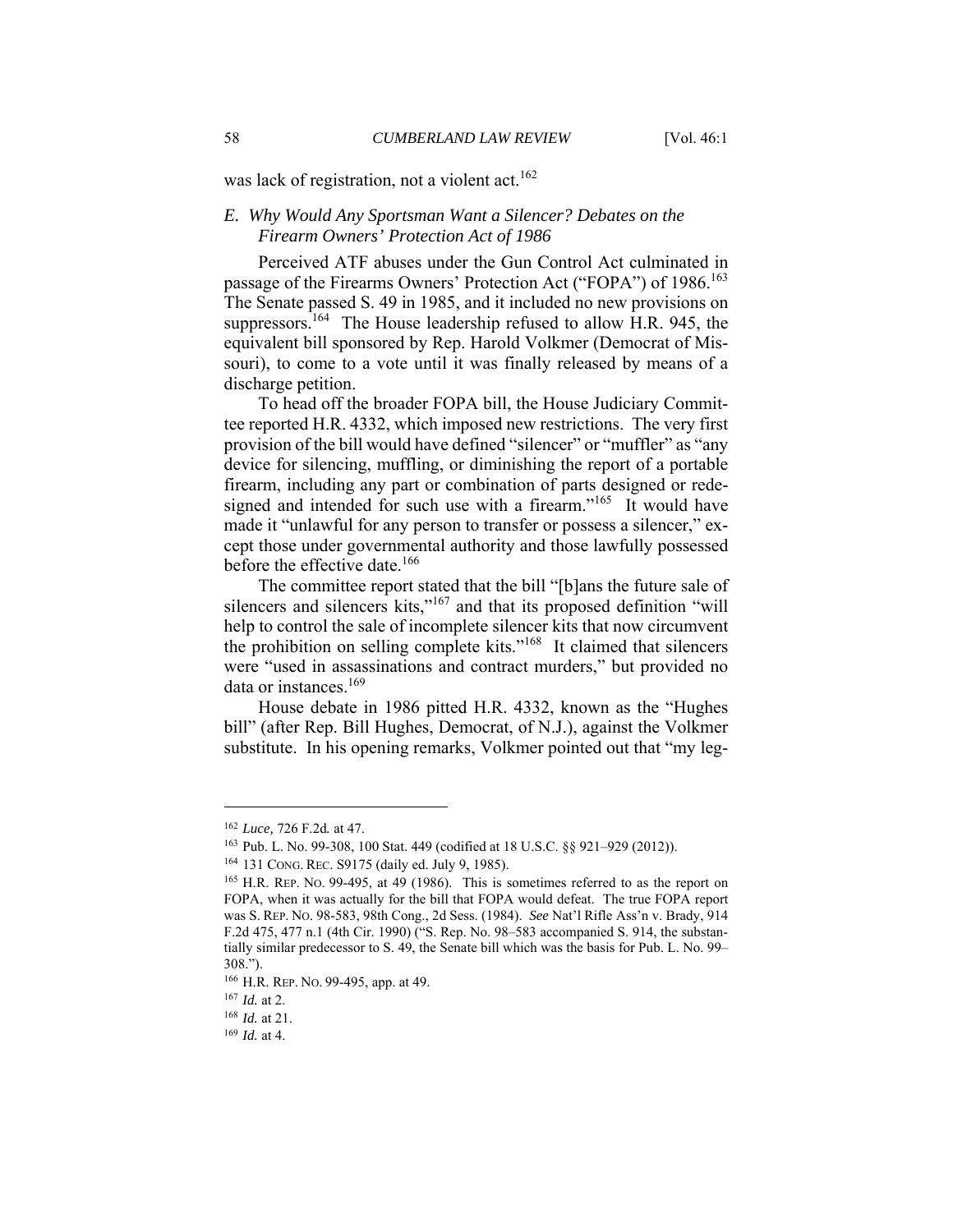islation includes stiff mandatory sentences for the use of firearms, including machinguns and silencers, in relation to violent or drug trafficking crimes  $\dots$ <sup>170</sup> Rep. Smith of Florida favored the H.R. 4332 approach to "prohibit the transfer and possession of silencers not otherwise lawfully possessed. Silencers have absolutely no legitimate sporting purpose."<sup>171</sup>

While that mantra would be repeated over and over, Rep. Dan Lungren of California actually suggested one sporting purpose, although it did not concern the hearing loss of hunters:

I frankly, for the life of me, cannot understand the arguments of anybody that it serves a legitimate sportsman interest to use a silencer. Maybe when you shoot one grouse, you do not want the other grouse to get up and walk away because they hear the noise. Maybe you have some concern about other deer running around when you fire a weapon with a silencer at a particular deer that is in front of you.<sup>172</sup>

That was exactly the reason one hunter gave in support of the Maxim suppressor before passage of the NFA. He thought the device was "a very good thing from the humane standpoint and also for saving the game," for if the first shot only wounded a deer, the noise would not frighten it away, and a second shot could be fired to dispatch the animal. $173$ 

While numerous other issues predominated in the ensuing debates,174 the approaches to suppressors could not have been more stark. The Hughes bill would simply have banned any silencer not lawfully possessed (i.e., registered) before the date of enactment.175 Tellingly, the ban included no element of any nexus with interstate or foreign commerce, which was the jurisdictional hook applicable to all provisions of Title I of the Gun Control Act, even to possession by felons.<sup>176</sup> The Volkmer bill, by contrast, would have increased the mandatory minimum penalty of five years for use of a firearm in a federal crime of violence or drug trafficking crime to ten years "if the firearm is a machinegun or is equipped with a firearm silencer or firearm muffler  $\ldots$  . . . . . 177

Hughes sparked debate on the issue by asking "what sporting

<sup>&</sup>lt;sup>170</sup> 132 CONG. REC. H1652 (daily ed. Apr. 9, 1986).<br><sup>171</sup> *Id.* at H1657.<br><sup>172</sup> *Id.* at H1662.<br><sup>173</sup> MAXIM, EXPERIENCES WITH THE MAXIM SILENCER, *supra* note 52, at 11.<br><sup>173</sup> MAXIM, EXPERIENCES WITH THE MAXIM SILENCER, Legal Perspective, 17 CUMB. L. REV. 585 (1987) (providing a comprehensive analysis).<br><sup>175</sup> 132 CONG. REC. H1672, 1682 (daily ed. Apr. 9, 1986).<br><sup>176</sup> See, e.g., 18 U.S.C. § 922(g)(1) (2012).<br><sup>177</sup> 132 CONG. REC. H1677 (dai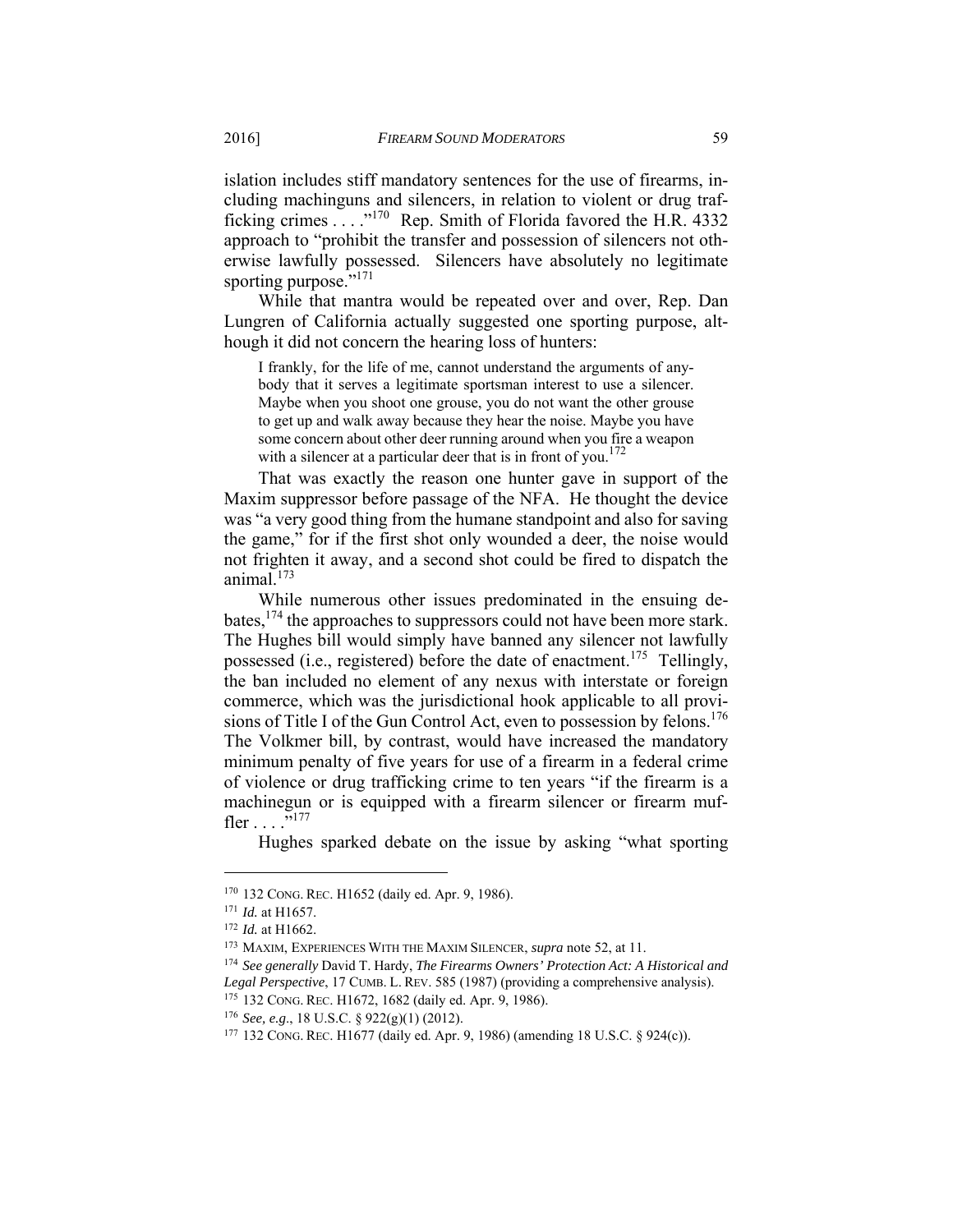value silencers have? . . . The silencer is a contract murder weapon. We find it increasingly in parts of our country in the hands of drug traffickers and organized crime figures."178 He cited no instances. Volkmer asked if he knew "what you have to go through to get a registration for a silencer? . . . You have to have a full background check, and you have to have fingerprints and identification."179 Hughes agreed, but asked if he was "opposed to banning silencers?"<sup>180</sup>

Volkmer rejoined that by banning silencers, "you are not going to stop one crime, because not one crime that has ever been committed in the United States with a silencer has been committed with a registered one, not one. I have the statement of the BATF [Bureau of Alcohol, Tobacco and Firearms] . . . ."181 Hughes did not respond to that, but turned to "do-it-yourself kits at home to build your silencers," asserting that "you can read in publications today all kinds of silencer kits. Who in the world would be opposed to banning silencer kits?"182

Rep. Mario Biaggi, a N.Y. Democrat, asked "how would they [BATF] know" if a crime was committed with a silencer.<sup>183</sup> Regarding whether a registered silencer had ever been used in a crime, Rep. Lungren said that "I, frankly, do not care whether that is true or not. I still ask, what legitimate sports interest is served by selling silencers?"184 Rep. Morrison of Connecticut heard no reason "why it would be that silencers need to be legalized;"<sup>185</sup> and Rep. Torricelli of New Jersey saw no "legitimate reason" to have a silencer in one's home.<sup>186</sup>

The Hughes bill would have defined a firearm silencer or muffler as "any device for silencing, muffling, or diminishing the report of a portable firearm, including any part or combination of parts designed or redesigned and intended for such use with a firearm."187 The definition in the Volkmer bill evolved somewhat during the proceedings, and ended up being the one that would pass:

The terms "firearm silencer" and "firearm muffler" mean any device for silencing, muffling, or diminishing the report of a portable firearm,

<sup>178</sup> *Id.* at H1684. 179 *Id.*

<sup>180</sup> *Id.* 181 *Id.*

<sup>182</sup> *Id.*

<sup>183</sup> *See* 132 CONG. REC. H1688 (daily ed. Apr. 9, 1986) (statement of Rep. Biaggi). Because registered silencers were the issue, BATF would have known if it had been traced.<br><sup>184</sup> *Id.* at H1689 (statement of Rep. Lungren).<br><sup>185</sup> *Id.* at H1695 (statement of Rep. Morrison). Note that silencers were already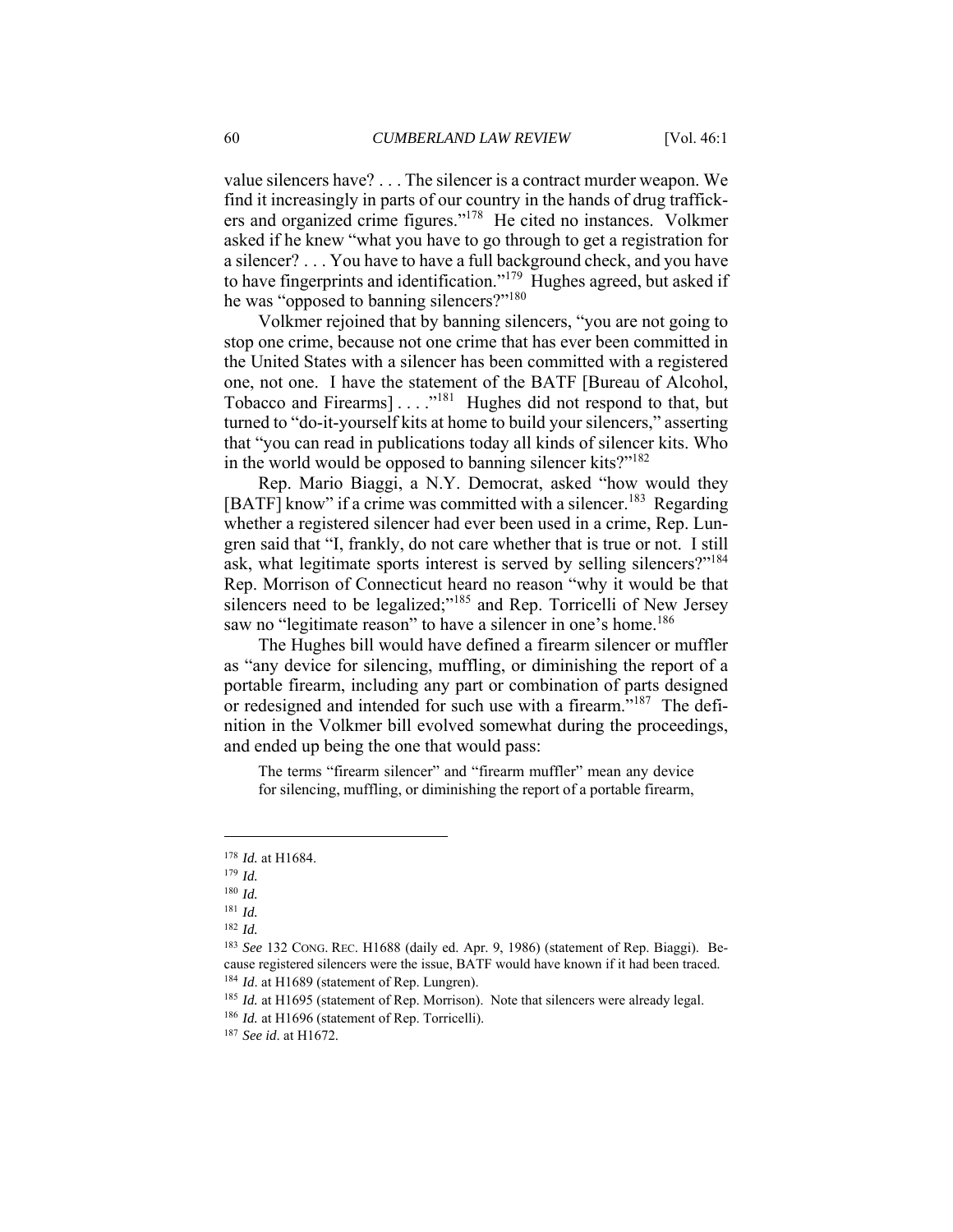including any combination of parts, designed or redesigned, and intended for use in assembling or fabricating a firearm silencer or firearm muffler, and any part intended only for use in such assembly or fabrication.188

The above third clause distinguished the two alternatives— Hughes would have included a part "intended" for use, while Volkmer required that a part be "intended *only*" for use. Under the latter, a dualuse part would not be included.

When the big vote came, the Volkmer substitute—which then became H.R. 4227—handily won out over the Hughes bill.<sup>189</sup> A colloquy then ensued to clarify the definition of a silencer. Noting the reference to "any device for silencing," Rep. Larry Craig of Idaho asked whether "this term is designed to change the current interpretation. For example, according to BATF, the current law does not include conventional chokes, muzzle breaks [*sic*], flash hiders, and compensators that are not designed or altered to be silencers, even though these devices may quash sound in addition to their other lawful purposes." Volkmer responded:

My substitute, as modified by the McCollum amendment, does not change existing law. No conventional choke, muzzle breaks, flash hiders, or compensators will fit within the definition of silencer in the substitute because they are not "devices for silencing \* \* \*." Each of these devices has a common sporting purpose totally apart from muffling sound. If someone modified these legitimate devices however for the purpose of silencing, then the modified device would be a silencer.<sup>190</sup>

The debates over suppressors were striking more for what was not said instead of what was said. Supporters of a prohibition on suppressors argued that they lacked sporting purposes, and none were suggested other than Lungren's statement that a first shot would scare the game away. It never occurred to anyone to raise the subject of endemic hearing loss of hunters and target shooters. Hughes asserted criminal misuse of suppressors, but gave no data or instances. Volkmer supporters were content to rely on the total lack of misuse of registered silencers, and to support criminal misuse with enhanced penalties.

In conclusion, the Firearms Owner's Protection Act ("FOPA") adopted a three-prong definition of silencer, which it also incorporated

<sup>188 132</sup> CONG. REC. H1754 (daily ed. Apr. 10, 1986). *See also* 132 CONG. REC. H1675 (daily ed. Apr. 9, 1986) (as proposed); *id*. at H1700 (amendment offered by Rep. McCollum of Florida).

<sup>189 132</sup> CONG.REC. H1752 (daily ed. Apr. 10, 1986) (committee of whole); *see id.* at H1753 (Volkmer substitute became "H.R. 4332, as passed by the House."); *id.* at H1757 ("A similar House bill (H.R. 4332) [the Hughes bill] was laid on the table."). 190 *Id.* at H1757.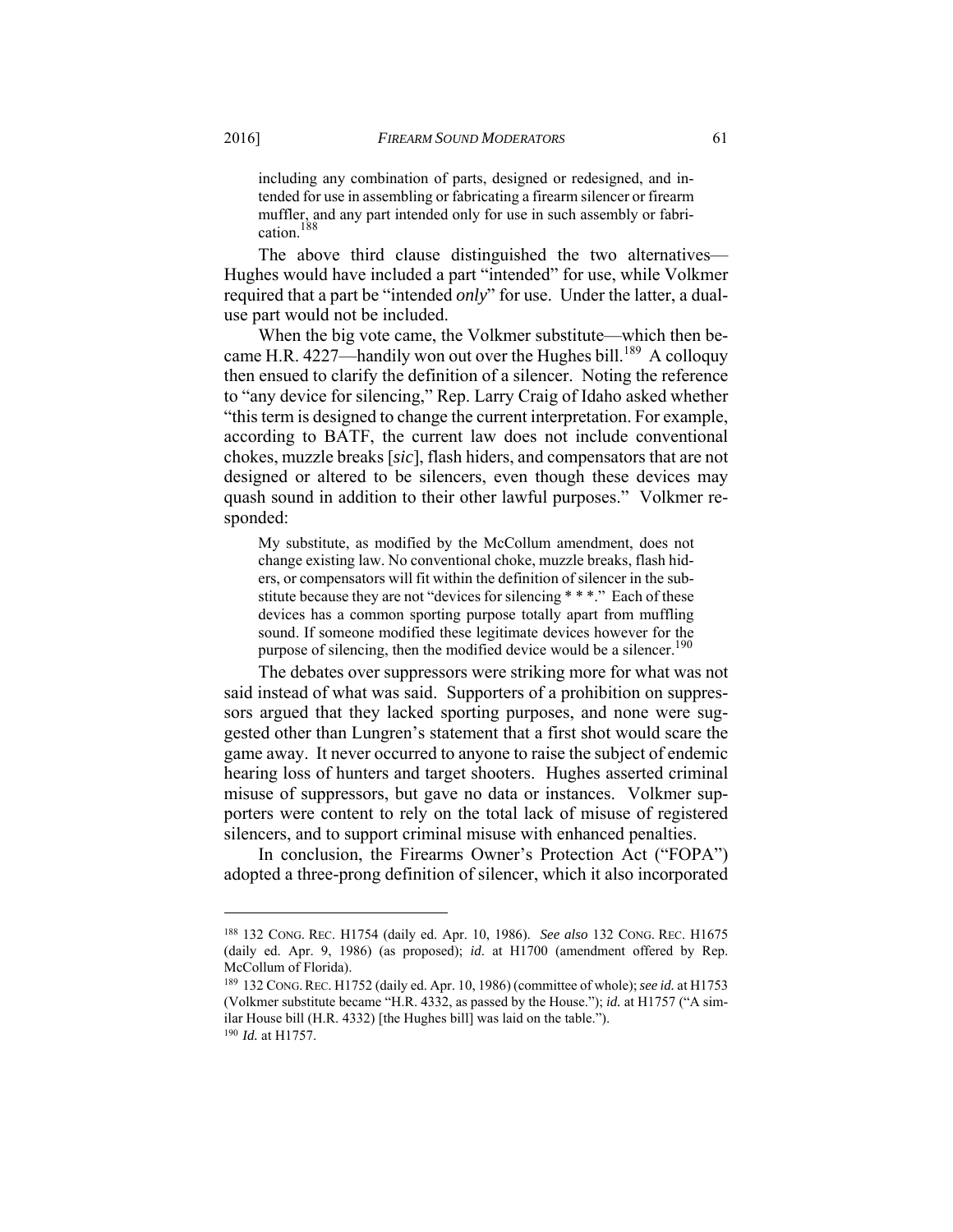into the National Firearms Act.<sup>191</sup> Those provisions remain current.<sup>192</sup> FOPA also provided an enhanced penalty of ten years imprisonment for using a firearm equipped with a silencer in a federal crime of violence or drug trafficking crime, or twenty years for a second offense.<sup>193</sup> In 1988, this was increased to thirty years for a first offense and life imprisonment for a second offense.<sup>194</sup>

Finally, as a matter of context and interpretation of FOPA's provisions, the findings of Congress are worth consideration:

The Congress finds that—

 $-$ (1) the rights of citizens

(A) to keep and bear arms under the second amendment to the United States Constitution;

(B) to security against illegal and unreasonable searches and seizures under the fourth amendment;

(C) against uncompensated taking of property, double jeopardy, and assurance of due process of law under the fifth amendment; and

(D) against unconstitutional exercise of authority under the ninth and tenth amendments; require additional legislation to correct existing firearms statutes and enforcement policies; and

(2) additional legislation is required to reaffirm the intent of the Congress, as expressed in section 101 of the Gun Control Act of 1968, that "it is not the purpose of this title to place any undue or unnecessary Federal restrictions or burdens on law-abiding citizens with respect to the acquisition, possession, or use of firearms appropriate to the purpose of hunting, trapshooting, target shooting, personal protection, or any other lawful activity, and that this title is not intended to discourage or eliminate the private ownership or use of firearms by law-abiding citizens for lawful purposes."<sup>195</sup>

<sup>191</sup> FOPA, Pub. L. No. 99-308, §§ 101, 109, 100 Stat. 449, 451 (1986) (codified at 18 U.S.C. §§ 921–929 (2012)).

<sup>&</sup>lt;sup>192</sup> See 18 U.S.C. § 921(a)(24) (2012); 26 U.S.C. § 5845(a)(7) (2012).<br><sup>193</sup> FOPA, § 104, 100 Stat. at 457.<br><sup>194</sup> See Anti-Drug Abuse Act of 1988, Pub. L. No. 100-690, § 6460, 102 Stat. 4181 (1988).<br><sup>195</sup> FOPA. § 1(b). 1 F.2d 1041, 1048 (Fed. Cir. 1991) ("This admonition . . . requires us to decline the government's invitation to expand the definition of 'rifle' to encompass the Contender pistol and carbine conversion kit. The government admits that both pistol and carbine are intended and primarily used for the legitimate purposes of hunting and target shooting.").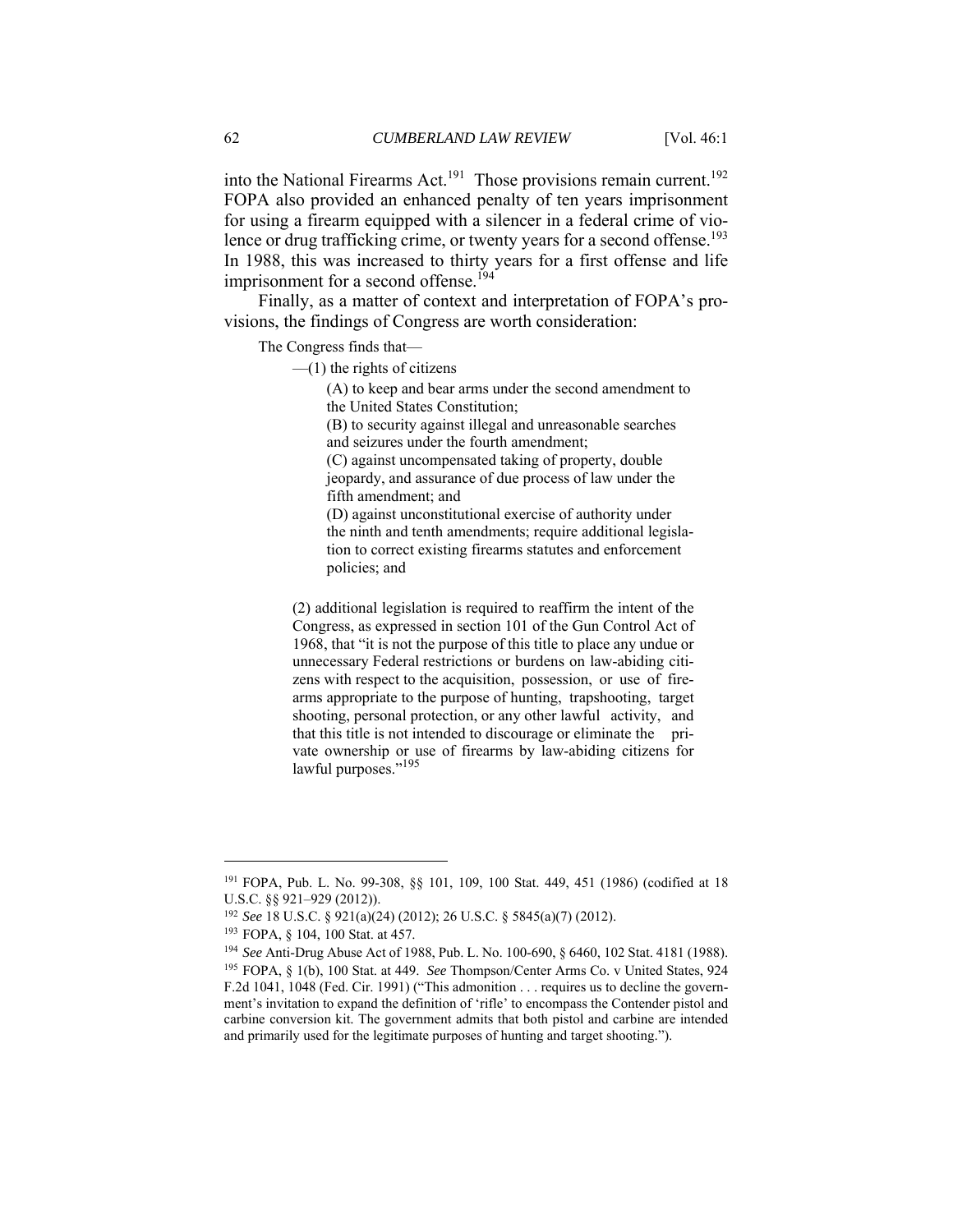#### *F. An Overview of Restrictions*

What is striking about silencers being subjected to NFA restrictions in 1934, and retained there in the enactments of the GCA in 1968 and FOPA in 1986, is that no actual data or information was ever presented as to the use of silencers for either lawful or criminal purposes. When first proposed to be included in an initial NFA bill, only mufflers or silencers for concealable weapons would have been restricted. Pistols and revolvers—the predominant types of concealable weapons—were removed from a substitute bill, which was expanded to include mufflers or silencers for all firearms, including non-concealable rifles and shotguns. No one suggested why.

When mufflers and silencers were included along with all ordinary firearms in the Federal Firearms Act of 1938, it was not suggested that they be removed from the NFA. Nor did it occur to Congress in the GCA and FOPA revisions to remove noise suppressors from the same NFA categories as machineguns and bombs. Legislators appear to have been oblivious to whether significant criminal misuse existed, as well as to the lawful sporting and other uses, protection against hearing loss, and reduction of noise pollution.

### III. CRIMINAL MISUSE OF SOUND MODERATORS?

In asking whether criminalizing the possession of suppressors could be upheld under Congress's power to regulate activities that substantially affect interstate commerce, the Eighth Circuit reviewed all of the committee reports for the 1934, 1968, and 1986 legislation, concluding "that Congress made no legislative findings, either explicit or implicit, from which we may reliably conclude that the intrastate possession of silencers imposes 'substantial burdens,' . . . on interstate commerce."196 The court upheld the NFA under the taxing power, not the commerce power.<sup>197</sup>

A federal district court noted that "it is difficult to determine what exactly Congress was concerned about in deciding to regulate silencers at the federal level."198 An Ohio court added that "despite public and media misimpressions, the use of suppressors in gun crimes generally and in homicides specifically is extremely infrequent . . . . .<sup>"199</sup> Both re-

<sup>196</sup> United States v. Hall, 171 F.3d 1133, 1140 (8th Cir. 1999) (citing United States v. Lopez, 514 U.S. 549, 562 (1995)).

<sup>&</sup>lt;sup>197</sup> *Id.* at 1142.<br><sup>198</sup> Innovator Enters., Inc. v. Jones, 28 F. Supp. 3d 14, 23 (D.C. Cir. 2014).<br><sup>199</sup> State v. Langlois, 2 N.E.3d 936, 957 (Ohio Ct. App. 2013).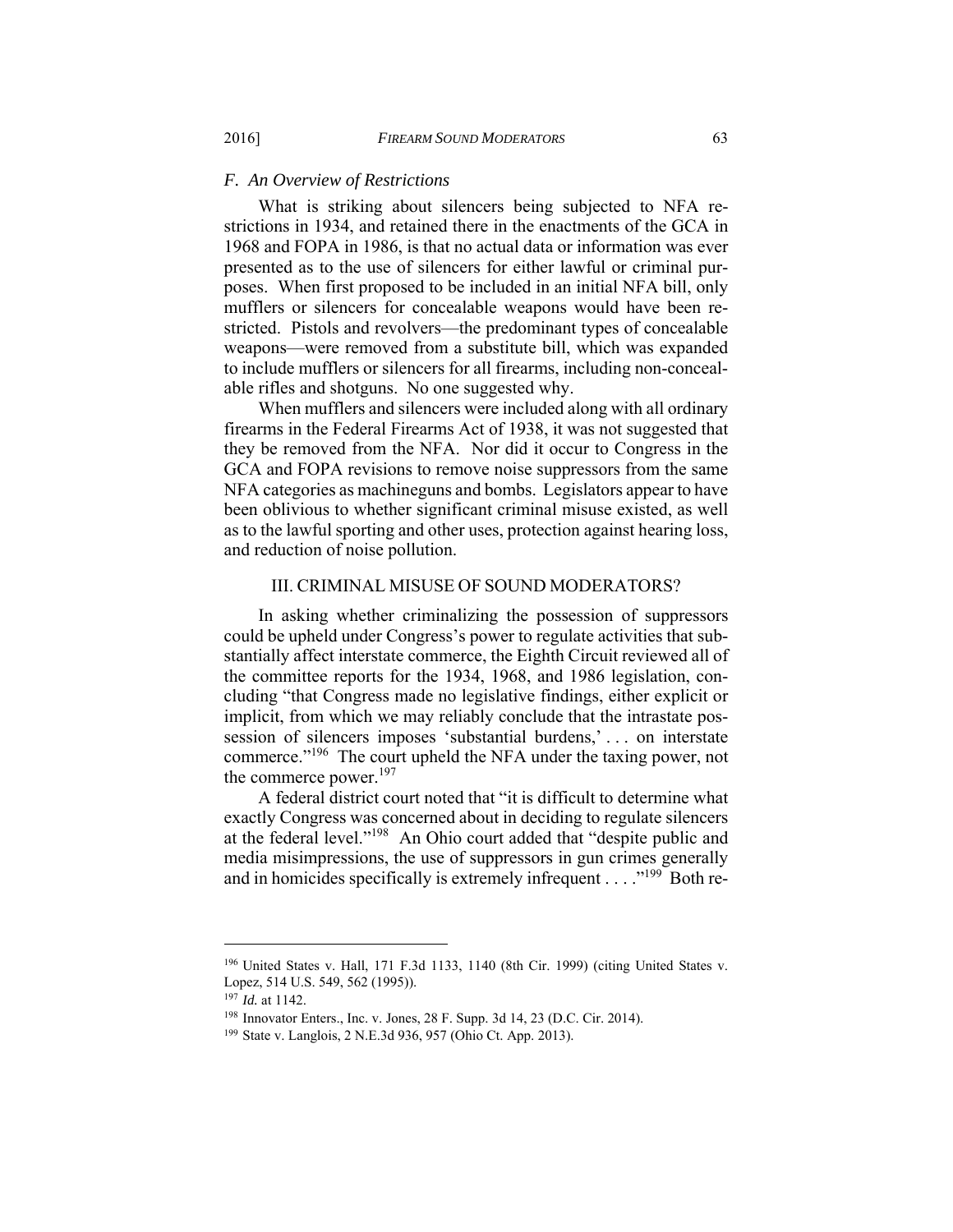lied on the only pertinent study: Paul A. Clark's "Criminal Use of Firearm Silencers," published in the *Western Criminology Review*. 200

Clark's review of the federal and state court data found that "there only appear to be about 30 federal prosecutions involving silencers each year, and it is very unlikely that there are more than 200 state and federal prosecutions per year involving silencers."201 Clark examined all federal cases using the word "silencer" from 1995 through 2005 in Lexis and Westlaw. He found 136 cases of convictions for possession, eight enhanced sentences, two plea-bargained to lesser charges, seven in which the evidence was suppressed, seven not resulting in charges, and seven acquittals.<sup>202</sup> Clark concluded that "more than 80 percent of federal silencer charges are for non-violent, victimless crimes."203 For the ten-year period, only four federal cases were reported of a silencer being used in a murder. $204$ 

Using the same methodology but limiting the study to 2000–2004, Clark found only eighteen silencer cases in California state courts out of some 25,000 criminal cases. Only four or five defendants actually used a silencer in a crime, and nine of the eighteen were possessory offenses. Three or four silencers were used in homicides out of the 1,700 reported prosecutions for homicide for the five-year period.<sup>205</sup>

Clark concludes, quite simply: "The data indicates that use of silenced firearms in crime is a rare occurrence, and is a minor problem."<sup>206</sup>

Two judicial opinions on suppressors are noteworthy in illustrating the enigma of overcriminalization. *United States v. Crooker* involved "a device designed to muffle the sound of an airgun," which is not a "firearm," but which could be adapted for use on a firearm.<sup>207</sup> When testing the silencer, an ATF agent was able to attach it to the testing pistol by threading an "adapter" that it supplied to both the barrel and the silencer.<sup>208</sup> The court noted that "the statute by its terms" requires something more than a potential for adaptation and knowledge

<sup>200</sup> *See Innovator Enters., Inc.*, 28 F. Supp. 3d at 23; *Langlois*, 2 N.E.3d at 957; Paul A. Clark, *Criminal Use of Firearm Silencers*, 8 WESTERN CRIMINOLOGY REV. 44 (2007). 201 Clark, *supra* note 200, at 47–48. 202 *Id.* at 50. 203 *Id.* at 51. 204 *Id.*

<sup>205</sup> Clark, *supra* note 200, at 53. 206 *Id.* at 44. 207 United States v. Crooker, 608 F.3d 94, 95 (1st Cir. 2010). (describing the device as "a cylinder made of black metal with a hole running through it, threading that allowed attachment to the muzzle of the airgun and baffles inside."). 208 *Id.* at 96.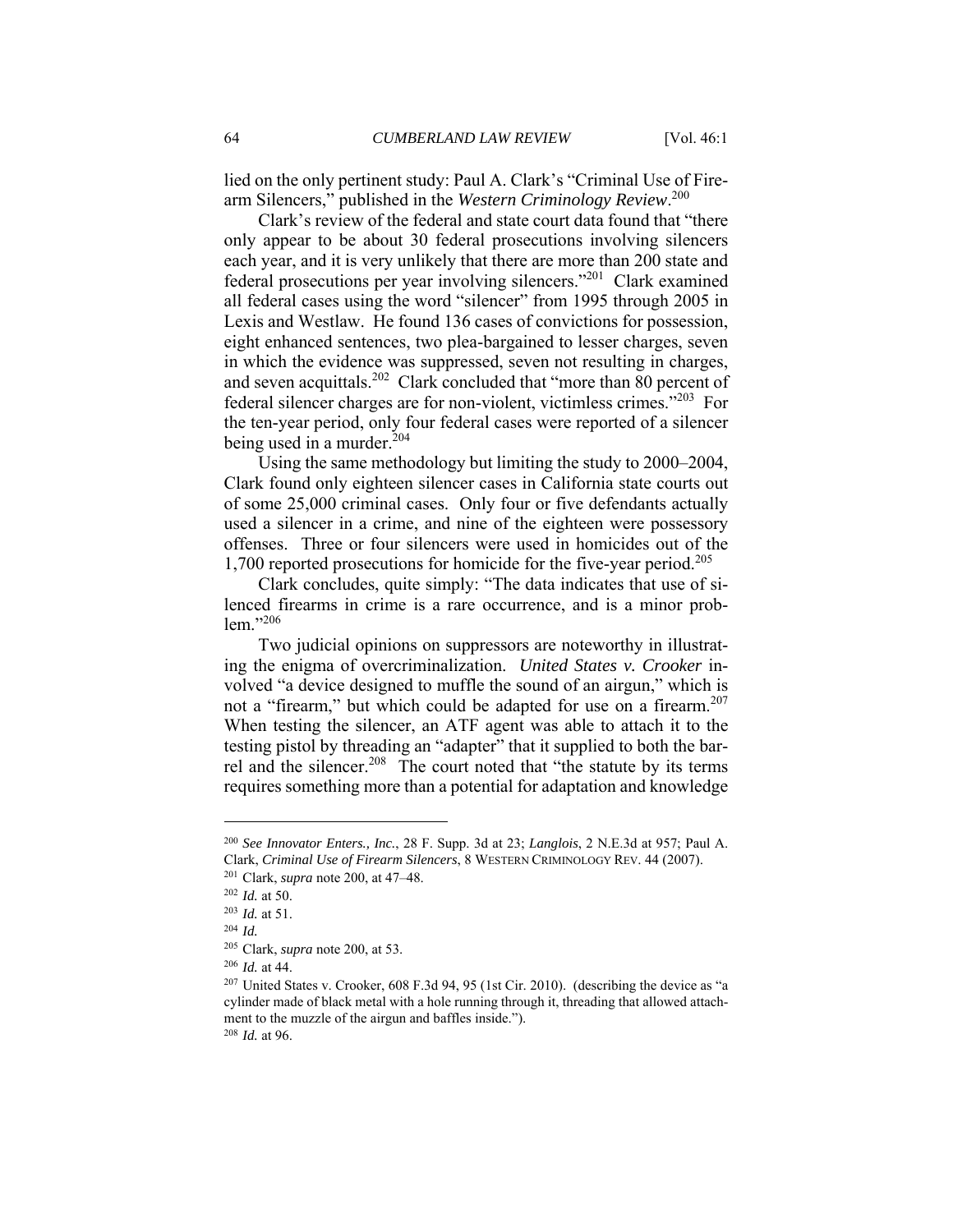of it. The statute does not refer either to capability or adaptation; it speaks of a device 'for' silencing or muffling. The ordinary connotation of the word is one of purpose."209

No evidence existed that "either Crooker or the maker of the airgun silencer intended that it be used to silence a firearm;" noting the statute's further phrases "intended for use" and "intended only for use," the court "view[ed] all three tests as gradations of purpose made more rigorous as the statute extends from a self-sufficient device to a collection of parts to a single part."<sup>210</sup> Intent to use, not objective capability of use or knowledge of such capability, was critical, for otherwise the definition "could also extend to a soda bottle or even a potato. The peculiar problem of silencers is that many objects, including relatively innocent ones, have some capacity to muffle the sound of a shot." $211$ Thus, "the range of physical objects that *can* muffle a firearm is so large and of so many alternative uses that some filtering restriction is needed to prevent overbreadth and possibly vagueness." $^{212}$ 

Defendant Crooker was incarcerated until the above decision. The U.S. Court of Federal Claims awarded him \$172,465.75 for having served 1,259 days imprisonment for an unjust conviction.<sup>213</sup>

The second opinion did not have a happy ending. The Tenth Circuit, in *United States v. Webb* (1995), found no reason for a downward sentencing departure where, among other factors, the defendant made two suppressors from "[o]ld toilet paper tubes and stuffing from some old stuffed animals."214 It did not matter that it may have been "unrealistic to expect defendant to stamp an identification number on a toilet paper roll used as the exterior covering of the silencer," or that "Congress intended the Firearms Act to punish criminality qualitatively different from defendant's behavior," it was improper to sentence the defendant to probation when the Sentencing Guidelines range from

<sup>209</sup> *Id.* at 97. 210 *Id.*

<sup>211</sup> *Id. See* Reply Brief of Defendant-Appellant Michael Crooker, United States v. Crooker, No. 07-1964 (1st Cir. Feb. 3, 2009) 2009 WL 6841493, at \*19–21 (citing cases in which a potato, pillow, motorcycle muffler, and a plastic bottle were used as silencers; e*.*g., United States v. Williams, 547 F.3d 1187, 1194 (9th Cir. 2008) (potato)). A potato can be used as a silencer by simply hollowing out one end, inserting the gun barrel into the hole, and firing. *See* Dorch v. Smith, No. Civ.01-CV-71206-DT, 2002 WL 32598987, at \*1–3 (E.D. Mich. 2002).

<sup>212</sup> *Crooker*, 608 F.3d at 98. ATF has opined that a permanently-affixed silencer for a paintball gun is not a "firearm silencer" because "the device is not one for diminishing the report of a portable firearm." ATF Ruling 2005-4, ATF, https://www.atf.gov/files/regulations-rulings/rulings/atf-rulings/atf-ruling-2005-4.pdf.<br><sup>213</sup> Crooker v. United States, 119 Fed. Cl. 641, 658 (2014).<br><sup>214</sup> United States v. Webb, 49 F.3d 636, 639 (10th Cir. 1995) (internal quotations omitted).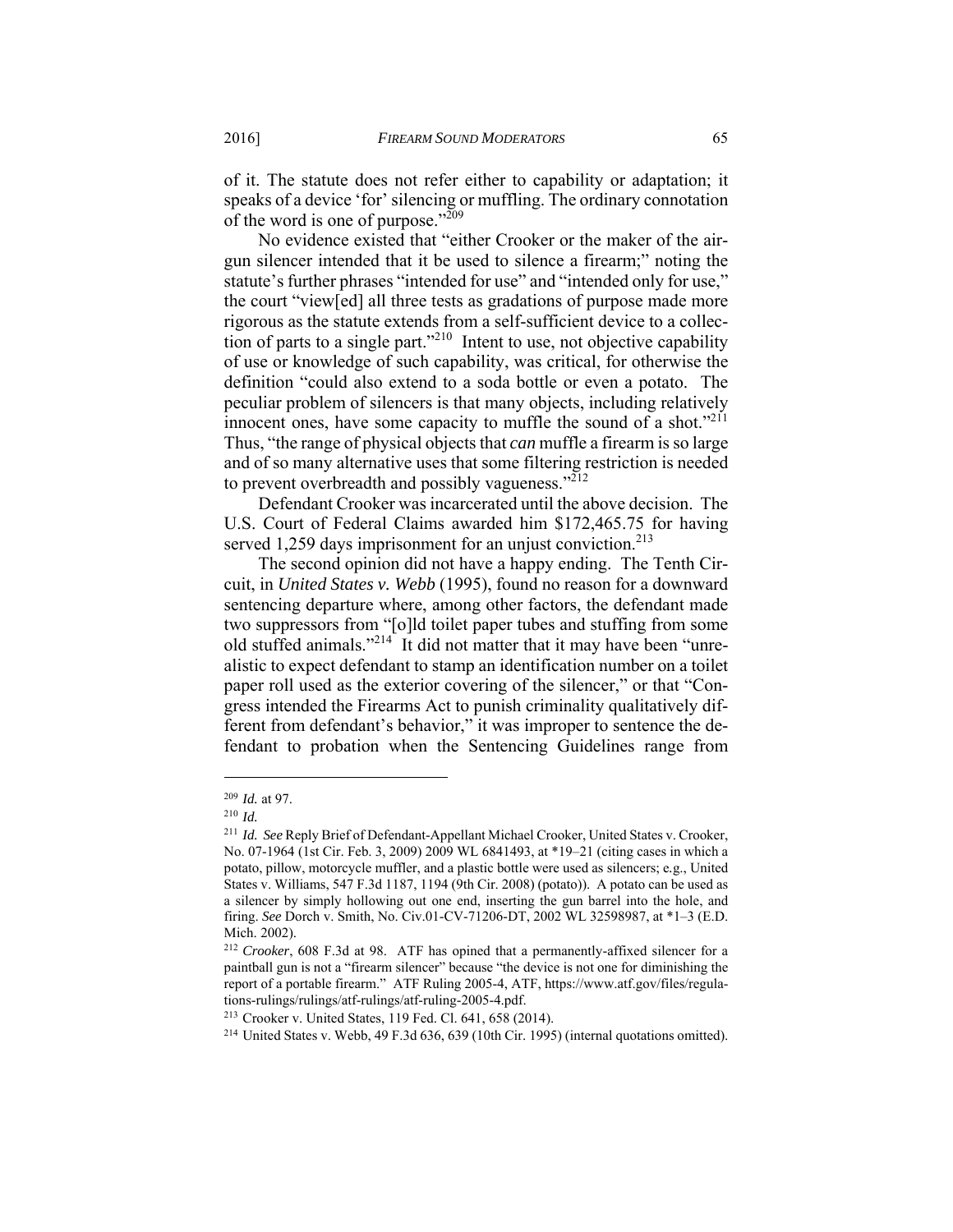twenty-seven to thirty-three months imprisonment.<sup>215</sup> The court made no reference or discussion about the defendant's intent to use the tubes for an unlawful purpose.

Typical criminal cases involve whether an item is a firearm silencer or some other device, such as a muzzle brake,  $2^{16}$  compensator,  $2^{17}$ or flash suppressor.<sup>218</sup> A district court in a civil case held that ATF acted arbitrarily, capriciously, and contrary to law in classifying an item claimed to be a muzzle brake as a silencer.<sup>219</sup> Since "firearm silencer" is defined in a criminal statute, whether the case is civil or criminal, no deference to agency opinion is warranted, and any ambiguity must be construed in accord with the rule of lenity.<sup>220</sup>

Such cases as the above suggest that the NFA restrictions involving technical, paperwork violations, without any criminal purpose but with stringent felony penalties, are misplaced. That is particularly the

<sup>&</sup>lt;sup>215</sup> *Id.* at 637, 640.<br><sup>216</sup> "A muzzle brake is a device attached to the muzzle (exit end) of a gun barrel to reduce perceived recoil and barrel 'bounce' that occurs when the gun is fired." Vais Arms, Inc. v. Vais, 383 F.3d 287, 288 n.1 (5th Cir. 2004). "Muzzle brake. Device at the muzzle end usually integral with the barrel that uses the emerging gas behind a projectile to reduce recoil." MICHAEL E.BUSSARD &STANTON L.WORMLEY,JR., NRA FIREARMS SOURCEBOOK 439 (John Zent ed., 2006). "Recoil" means: "The rearward movement of a firearm resulting from firing a cartridge or shotshell. Sometimes informally called 'kick.'" *Id.* at 450. The term "muzzle jump" means: "The generally upward motion of the muzzle of a firearm which occurs upon firing." *Id.* at 439.<br><sup>217</sup> "Compensator: A device attached to the muzzle end of the barrel that utilizes propelling

gases to reduce recoil. Also, see *muzzle brake*." BUSSARD & WORMLEY, *supra* note 216, at 418. *See* United States v. Syverson, 90 F.3d 227, 232 (7th Cir. 1996) (item "would not have done much, if anything, to reduce the recoil of a firearm," but it "did reduce the report of a pistol, albeit slightly").

<sup>218 &</sup>quot;Flash suppressor: A muzzle attachment designed to reduce muzzle flash (also called 'flash hider.')." BUSSARD &WORMLEY*,*supra note 216, at 426. *See* United States v. Klebig, 600 F.3d 700, 719 (7th Cir. 2009) (issue of whether the defendant "intended to use the oil filter that was taped to the barrel of a long gun as a silencer rather than as a flash suppressor").

<sup>219</sup> Innovator Enters., Inc. v. Jones, 28 F. Supp. 3d 14, 25, 30 (D.C. Cir. 2014) (stating in response to ATF's claim that a device was a silencer because it had three out of eight physical characteristics consistent with those on silencers: "A mouse is not an 'elephant' solely because it has three characteristics that are common to known elephants: a tail, gray skin, and four legs.").

<sup>220</sup> United States v. Thompson/Center Arms Co*.*, 504 U.S. 505, 517–18 (1992) (pistol, shoulder stock, and long barrel held not to be a rifle with barrel under 16 inches); United States v. Apel, 134 S. Ct. 1144, 1151 (2014) ("[W]e have never held that the Government's reading of a criminal statute is entitled to any deference"); FCC v. Am. Broad. Co., 347 U.S. 284, 296 (1954) (rejecting "one construction" of a criminal statute for the agency "and another for the Department of Justice"); F. J. Vollmer Co., v. Higgins, 23 F.3d 448, 452 (D.C. Cir. 1994) (rifle held not to be machinegun).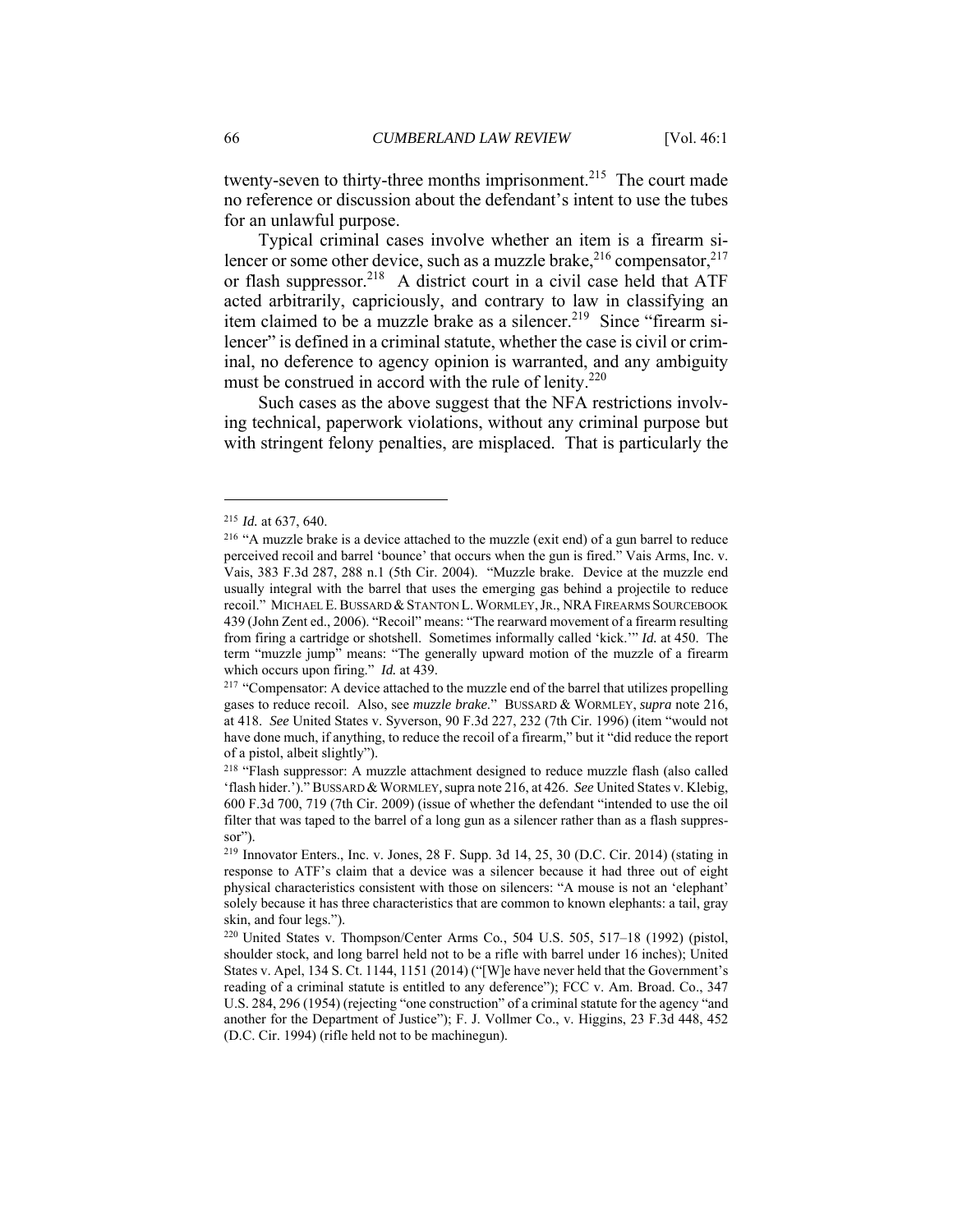case given the GCA's ban on possession by prohibited persons and enhanced penalties for use of a suppressor in a federal crime of violence or drug trafficking offense.<sup>221</sup>

# IV. DOES THE SECOND AMENDMENT PROTECT POSSESSION AND USE OF SUPPRESSORS?

The Second Amendment provides: "A well regulated Militia, being necessary to the security of a free State, the right of the people to keep and bear Arms, shall not be infringed." In ordinary linguistic usage, a noise suppressor is a device that, like a scope, bipod, or magazine, enhances the utility of an "arm," and indeed it is defined as a "firearm" in the GCA. There does not appear ever to have been any discussion of whether the Second Amendment might protect the possession and use of suppressors. What basis might exist in support of such protection?

The Supreme Court's 2008 decision in *District of Columbia v. Heller* suggests that the Second Amendment should be read to provide some protection for noise suppressors. The Court interpreted the term "arms" to mean the same now as in 18th-century dictionaries, to include "weapons of offence, or armour of defence"—specifically mentioning "bows and arrows," the quintessential quiet weapon of the day.<sup>222</sup> Bows and arrows had that advantage over firearms for hunting, a purpose for which, along with militia and self-defense, Americans at the founding "valued the ancient right."<sup>223</sup>

Maxim's device need not have been invented by the time of the founding: "Some have made the argument, bordering on the frivolous, that only those arms in existence in the 18th century are protected by the Second Amendment. . . . [T]he Second Amendment extends, prima facie, to all instruments that constitute bearable arms, even those that were not in existence at the time of the founding." $224$  Even so, it is noteworthy that air rifles, which are far quieter than firearms, were being made in the 18th century. Meriwether Lewis carried a Girandoni repeating air rifle in the Lewis and Clark expedition of 1803–1806.<sup>225</sup>

<sup>&</sup>lt;sup>221</sup> See supra Part II. E.–F.<br><sup>222</sup> District of Columbia v. Heller, 554 U.S. 570, 581 (2008).<br><sup>223</sup> Id. at 599.<br><sup>224</sup> Id. at 582.<br><sup>225</sup> See Robert D. Beeman, *New Evidence on the Lewis and Clark Air Rifle—an "Assault Rifle" of 1803*, THE BEEMAN'S PRIVATE WEBSITE, http://www.beemans.net/lewis-assaultrifle.htm (last visited Oct. 21, 2015). "The weapon's advantages included a high rate of fire, no smoke, relatively low recoil, and less noise than a musket." Mike Markowitz, *The Girandoni Air Rifle*, DEFENSEMEDIANETWORK (May 14, 2013), http://www.defensemedianetwork.com/stories/the-girandoni-air-rifle/.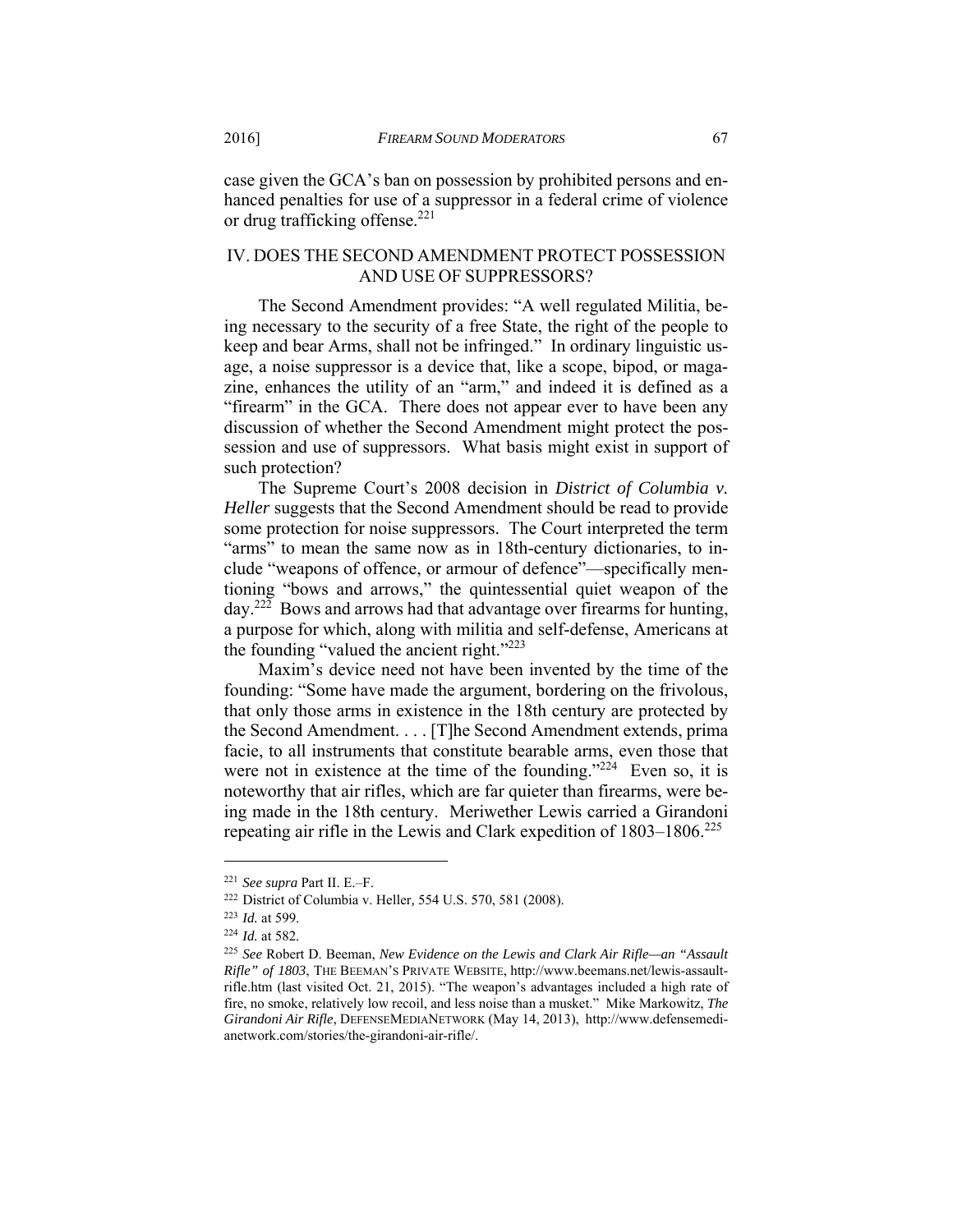Regarding the arms protected by the Second Amendment, *Heller* interpreted the reference in *Miller* to "ordinary military equipment" consistent with its further reference to arms "of the kind in common use" that militiamen would supply themselves.<sup>226</sup> *Heller* thus "read *Miller* to say only that the Second Amendment does not protect those weapons not typically possessed by law-abiding citizens for lawful purposes, such as short-barreled shotguns."227

The common-use test presents a quandary for noise suppressors, in that passage of the NFA in 1934 inhibited the common use of the product by Americans on Depression-era budgets. However, *Heller* does not imply that mere listing in the NFA in itself would cause an arm to lose Second Amendment protection. It goes on to say that the common-use test "is fairly supported by the historical tradition of prohibiting the carrying of 'dangerous and unusual weapons.'"<sup>228</sup> That referred to the carrying of certain arms in a manner that terrified the people, such as by creating an affray.<sup>229</sup> That is made even clearer by *Heller*'s further references to military weapons that would be unusual in civilian society:

It may be objected that if weapons that are most useful in military service—M-16 rifles and the like—may be banned, then the Second Amendment right is completely detached from the prefatory clause. . . . It may well be true today that a militia, to be as effective as militias in the 18th century, would require sophisticated arms that are highly unusual in society at large. Indeed, it may be true that no

#### *Id.*

<sup>226</sup> *Heller,* 554 U.S. at 624 (quoting *Miller*, 307 U.S. at 179). *Heller*, explained: Read in isolation, *Miller*'s phrase 'part of ordinary military equipment' could mean that only those weapons useful in warfare are protected. That would be a startling reading of the opinion, since it would mean that the National Firearms Act's restrictions on machineguns (not challenged in *Miller*) might be unconstitutional, machineguns being useful in warfare in 1939.

<sup>227</sup> *Id.* at 625. That statement is dictum, as short-barreled shotguns were not before the Court in *Heller*. *Id.* Recall that some advocates of banning handguns had offered "sawedoff" shotguns as the better alternative for home defense. *See supra* notes 87, 90 and accompanying text. Had the *Miller* remand resulted in fact-finding instead of a guilty plea, defendant Layton would have been entitled to attempt to show both military utility and common use. *See Heller*, 554 U.S. at 625; United States v. Miller, 307 U.S. 174, 178, 183 (1939).

<sup>228</sup> *Heller,* 554 U.S. at 627. 229 *Id. Heller* cites, *inter alia*, 4 WILLIAM BLACKSTONE, COMMENTARIES 149 (1769) ("The offense of *riding* or *going armed*, with dangerous or unusual weapons, is a crime against the public peace, by terrifying the good people of the land"); O'Neill v. State, 16 Ala. 65, 67 (1849) ("if persons arm themselves with deadly or unusual weapons for the purpose of an affray, and in such manner as to strike terror to the people, they may be guilty of this offence, without coming to actual blows"). The offense thus involved "going armed" with such weapons to terrify others, not merely possessing them.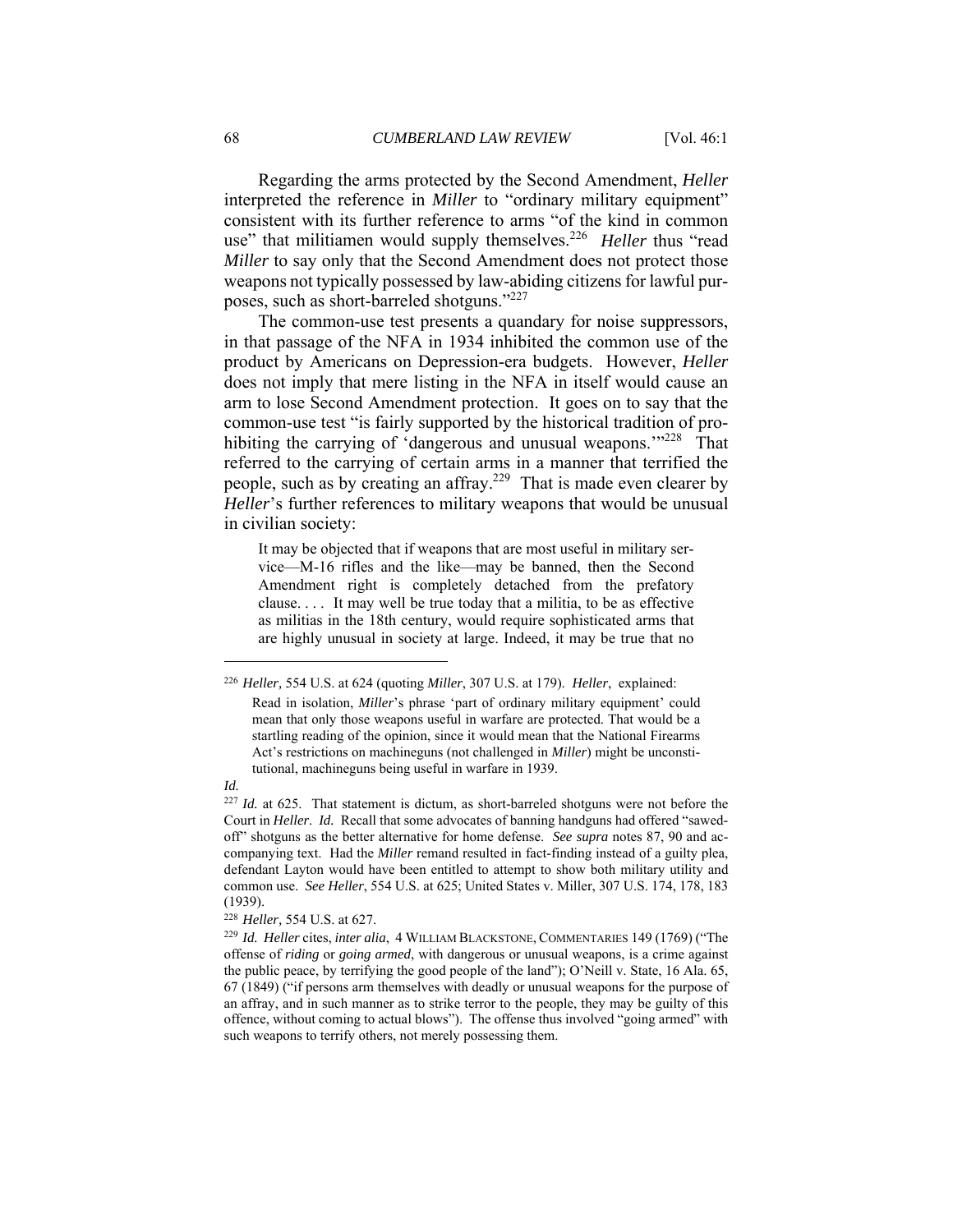amount of small arms could be useful against modern-day bombers and tanks. But the fact that modern developments have limited the degree of fit between the prefatory clause and the protected right cannot change our interpretation of the right.<sup>230</sup>

A mere noise suppressor does not even come close to being in the same class as the above military weapons. By itself, it is not even a weapon. Attached to a firearm, it protects the hearing of the user, reduces noise that may be bothersome to others, and has advantages in hunting. Like any firearm, it may have military applications as well, but has inherent benefits in civilian life.

Explaining why it is not "permissible to ban the possession of handguns so long as the possession of other firearms (*i.e*., long guns) is allowed," *Heller* analyzes the utility of the handgun for self-defense: it is easy to store and to be accessible, it cannot be easily wrestled away by an attacker, it requires little upper-body strength to lift and aim, and it can be held in one hand while the other hand dials the police.<sup>231</sup> Legitimate advantages could also be listed for a suppressor, whether used for sporting purposes or for self-defense—reduction of noise, recoil, and muzzle rise immediately come to mind.

A basis for severe restrictions on suppressors could not be found in the suggestion that any feature of a firearm that decreases the sound of its report has no Second Amendment protection. Could Congress ban firearms with longer barrels because they make less noise, and require shorter barrels because they are louder? Could low velocity .22 caliber rimfire ammunition be prohibited because it is far quieter than, say, .30.06 caliber ammunition? How about a ban on a .30-30 suppressed rifle, which has a report louder than a .22 rifle that is not suppressed? Sloganeering about gangsters aside, no principled argument has been advanced as to why a firearm loses Second Amendment protection once it is fitted with a suppressor.

*Heller* rejected Justice Breyer's "judge-empowering 'interest-balancing inquiry[,]'" which would have upheld the handgun ban based on the extent of violence committed with handguns: "The very enumeration of the right takes out of the hands of government—even the Third Branch of Government—the power to decide on a case-by-case basis whether the right is *really worth* insisting upon."<sup>232</sup> "[T]he enshrinement of constitutional rights necessarily takes certain policy choices off the table," including "the absolute prohibition of handguns held and

<sup>&</sup>lt;sup>230</sup> Heller, 554 U.S. at 627–28. The "prefatory clause" refers to the Second Amendment's declaration about a well regulated militia. *Id.* at 595. 231 *Id.* at 629. 232 *Id.* at 634.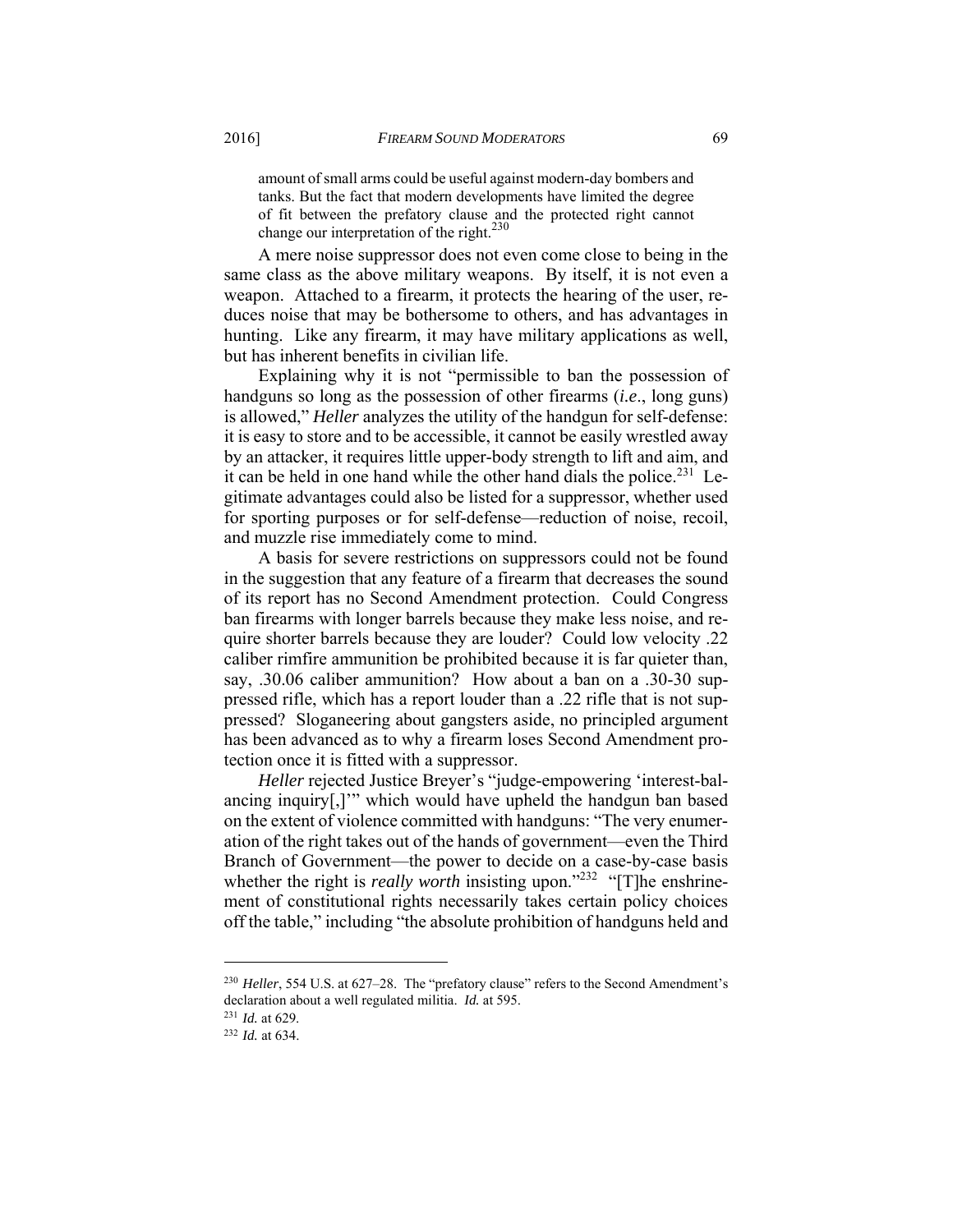used for self-defense in the home."<sup>233</sup>

In dissent, Justice Breyer relied on extensive legislative findings, including a committee report that presented "statistics strongly correlating handguns with crime. Of the 285 murders in the District in 1974, 155 were committed with handguns."234 He added: "Handguns are involved in a majority of firearm deaths and injuries in the United States."<sup>235</sup> It is noteworthy that similar concerns regarding firearm deaths were discussed at length in Congress in support of handgun restrictions in the NFA in  $1934^{236}$  and in support of general firearm restrictions in the GCA in  $1968$ ,<sup>237</sup> but minimal data has been presented about criminal misuse of suppressors. A ban on suppressors would not be supported under Breyer's "interest-balancing inquiry."

Breyer also criticized the majority ruling that the Second Amendment protects arms that are "typically possessed by law-abiding citizens for lawful purposes."238 He suggested that, if Congress and the States repealed restrictions on machineguns and they became popular for self-defense, the Court would have to find that the Second Amendment protects machineguns.<sup>239</sup> "In essence, the majority determines" what regulations are permissible by looking to see what existing regulations permit."240 This far-fetched example overlooks, of course, that no such repeal is conceivable, and that handguns have been lawfully possessed by Americans since colonial times.

Still, Breyer's argument counsels against an inflexible rule under which an arm is interpreted to have no Second Amendment protection on the sole basis that restrictions have existed for some period of time. NFA restrictions on certain items are not based on any precedent from the founding period and have not been supported by actual crime data. Once handguns were removed from the NFA bill in 1934, it made little sense to include certain other concealable firearms under the NFA. For instance, pistols with smooth bores are in the NFA's "any other weapon" category, while pistols with rifled bores are not.<sup>241</sup>

<sup>233</sup> *Id.* at 636. 234 *Id.* at 695 (Breyer, J., dissenting). 235 *Id.* at 697. 236 *National Firearms Act: Hearing on H.R. 9066 Before H. Comm. On Ways & Means,* 73d Cong. 94 (1934).

<sup>237</sup> *E.g*., S. REP. NO. 90-1501, at 22 (1968) ("In 1967, 7,700 citizens were murdered by gunmen in the United States.").

<sup>&</sup>lt;sup>238</sup> Heller, 554 U.S. at 720.<br><sup>239</sup> Id. at 720–21.<br><sup>240</sup> Id. at 721.<br><sup>241</sup> 26 U.S.C. § 5845(e) (2012). Similarly, while neither short-rifled arms (handguns) nor long-rifled arms (rifles with barrels at least 16 inches in length) are NFA firearms, medium-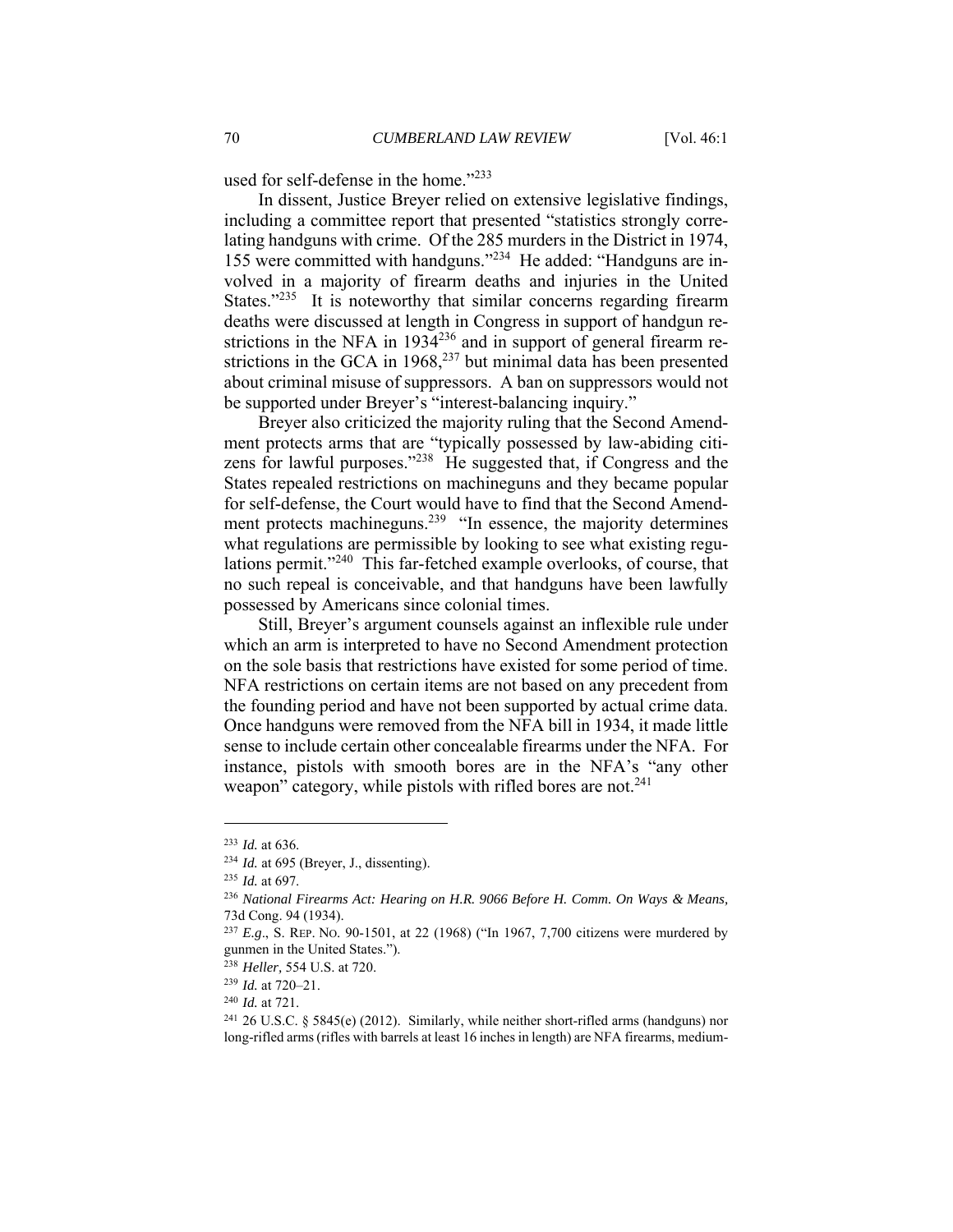Are noise suppressors "typically possessed by law-abiding citizens for lawful purposes?"<sup>242</sup> Despite the onerous NFA restrictions, 792,282 silencers were registered with ATF as of  $2015^{243}$  But for their inclusion in the NFA in 1934, they would be possessed in far greater numbers. Constitutional rights are not defined by what the legislature restricts or does not restrict. Some arms may be constitutionally protected if they *would have been* "typically possessed by law-abiding citizens for lawful purposes" *but for restrictive legislation*.<sup>244</sup> Possession and use of a firearm that does not injure or ruin one's hearing is an obvious candidate for such analysis.

In *McDonald v. City of Chicago* (2010), the Supreme Court held that the Second Amendment is incorporated into the Fourteenth Amendment and is thus applicable to the States, thereby invalidating Chicago's handgun ban.<sup>245</sup> Rejecting the argument that "the Second" Amendment differs from all of the other provisions of the Bill of Rights because it concerns the right to possess a deadly implement and thus has implications for public safety," the Court noted: "All of the constitutional provisions that impose restrictions on law enforcement and on the prosecution of crimes fall into the same category."246 Concurring, Justice Scalia noted that incorporation of rights through the due process clause of the Fourteenth Amendment cannot be restricted to "only rights that have *zero* harmful effect on *anyone*. Otherwise even the First Amendment is out."<sup>247</sup>

Again dissenting, Justice Breyer asked: "What sort of guns are necessary for self-defense? Handguns? Rifles? Semiautomatic weapons?"248 His further query could be applied to the NFA: "When do registration requirements become severe to the point that they amount to an unconstitutional ban?"<sup>249</sup> While Justice Breyer would have deferred to the legislature,<sup>250</sup> these are legitimate questions applicable to suppressors. Can a firearm with reduced noise facilitate self-defense? Of course. Do the NFA registration requirements amount to a ban?

rifled arms (rifles with barrels under 16 inches) are. 26 U.S.C. § 5845(a)(3) (2012). 242 *Heller*, 554 U.S. at 625. 243 BUREAU OF ALCOHOL, TOBACCO, FIREARMS AND EXPLOSIVES, FIREARMS COMMERCE IN

THE UNITED STATES ANNUAL STATISTICAL UPDATE 2015, U.S. DEP'T JUSTICE 15 (2015), https://www.atf.gov/file/89561/download.

<sup>&</sup>lt;sup>244</sup> *Heller*, 554 U.S. at 625.<br><sup>245</sup> McDonald v. City of Chicago, 561 U.S. 742, 791 (2010).<br><sup>246</sup> *Id.* at 782–83.<br><sup>247</sup> *Id.* at 799 (Scalia, J., concurring).<br><sup>248</sup> *Id.* at 923 (Breyer, J., dissenting).<br><sup>248</sup> *Id.* at

<sup>250</sup> *Id.*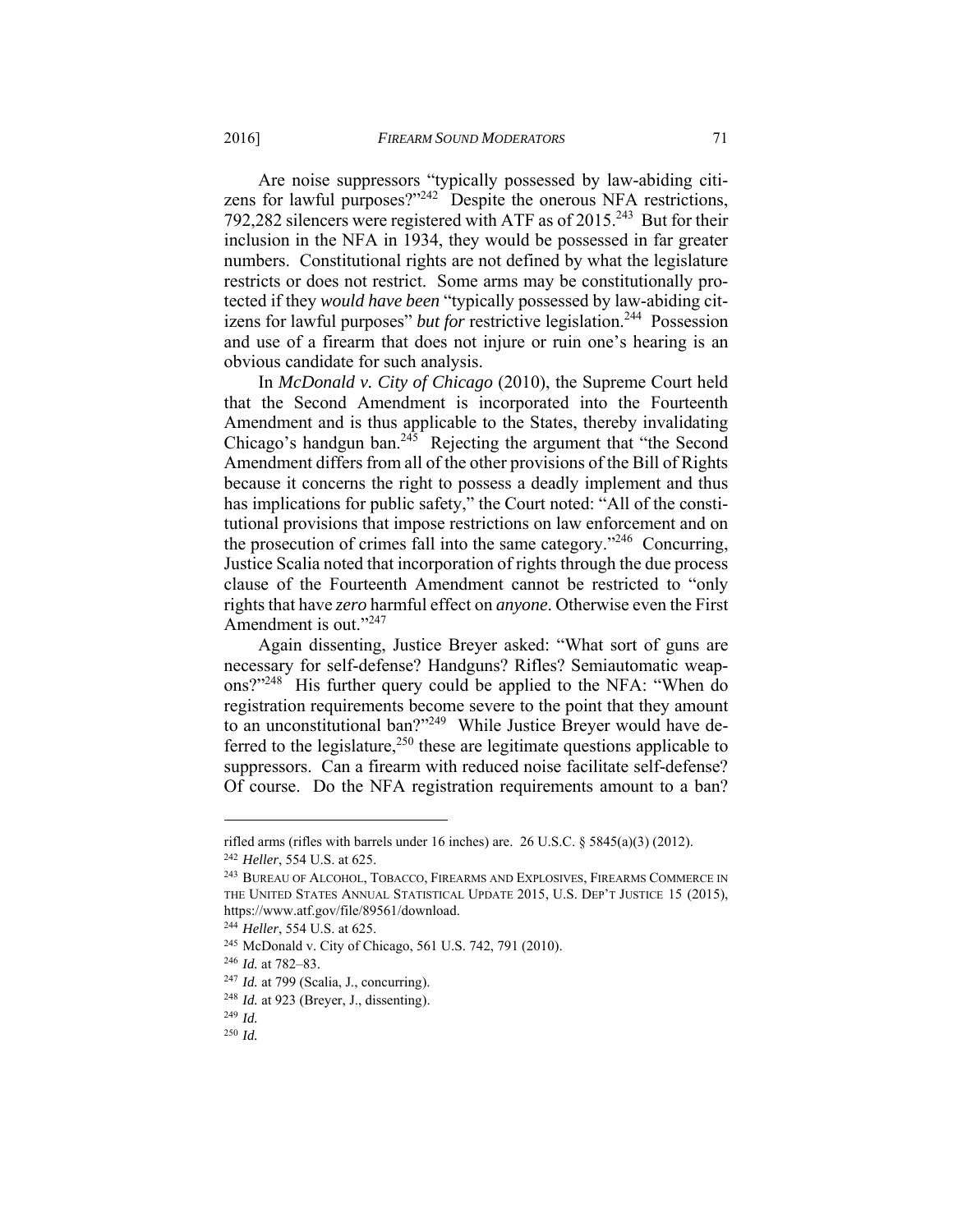For the majority of the population, yes; for an increasing minority, no.

"No determination of what rights the Constitution of the United States covers would be complete, of course, without a survey of what *other* countries do," Justice Scalia quipped in his *McDonald* concurrence.251 Writing for the Court, Justice Alito rejected the assumption that "because such countries as England, Canada, Australia, Japan, Denmark, Finland, Luxembourg, and New Zealand either ban or severely limit handgun ownership, it must follow that no right to possess such weapons is protected by the Fourteenth Amendment."<sup>252</sup>

In his dissenting opinion, Justice Stevens wrote:

the experience of other advanced democracies, including those that share our British heritage, undercuts the notion that an expansive right to keep and bear arms is intrinsic to ordered liberty. Many of these countries place restrictions on the possession, use, and carriage of firearms far more onerous than the restrictions found in this Nation.<sup>253</sup>

That "the United States is an international outlier in the permissiveness of its approach to guns" compared to such countries as England, Canada, and Japan, "suggest[s] that this Court may not need to assume responsibility for making our laws still more permissive."254

While the above discussion strayed from the meaning of the Second and Fourteenth Amendments, it would be instructive to look at the laws of some European countries, which might be suggested as superior models for the United States, on what are generally called "noise moderators" in those nations.<sup>255</sup> In some European nations, suppressors are far more readily available than the laws in the United States would allow.

The United Kingdom poses an instructive example, for it has no equivalent of the Second Amendment. As the Home Office states: "Gun ownership is a privilege, not a right. Firearms control in the UK is among the toughest in the world . . . ."256 Acquisition of a firearm requires a firearm certificate from local police which may be issued for "good reason," including work, sport, or leisure.<sup>257</sup> But once a person is qualified to have a firearm, it's a cinch to obtain a suppressor:

Sound moderators are subject to certificate control as "items designed

<sup>&</sup>lt;sup>251</sup> McDonald, 561 U.S. at 800 (Scalia, J., concurring).<br><sup>252</sup> Id. at 781.<br><sup>253</sup> Id. at 895 (Stevens, J., dissenting).<br><sup>254</sup> Id. at 896.<br><sup>255</sup> See infra APPENDIX for a summary of such models.<br><sup>256</sup> Home Office, Guide on https://www.gov.uk/government/uploads/system/uploads/attachment\_data/file/417199/ Guidance on Firearms Licensing Law v13.pdf.

<sup>257</sup> *Id.* at 5–6.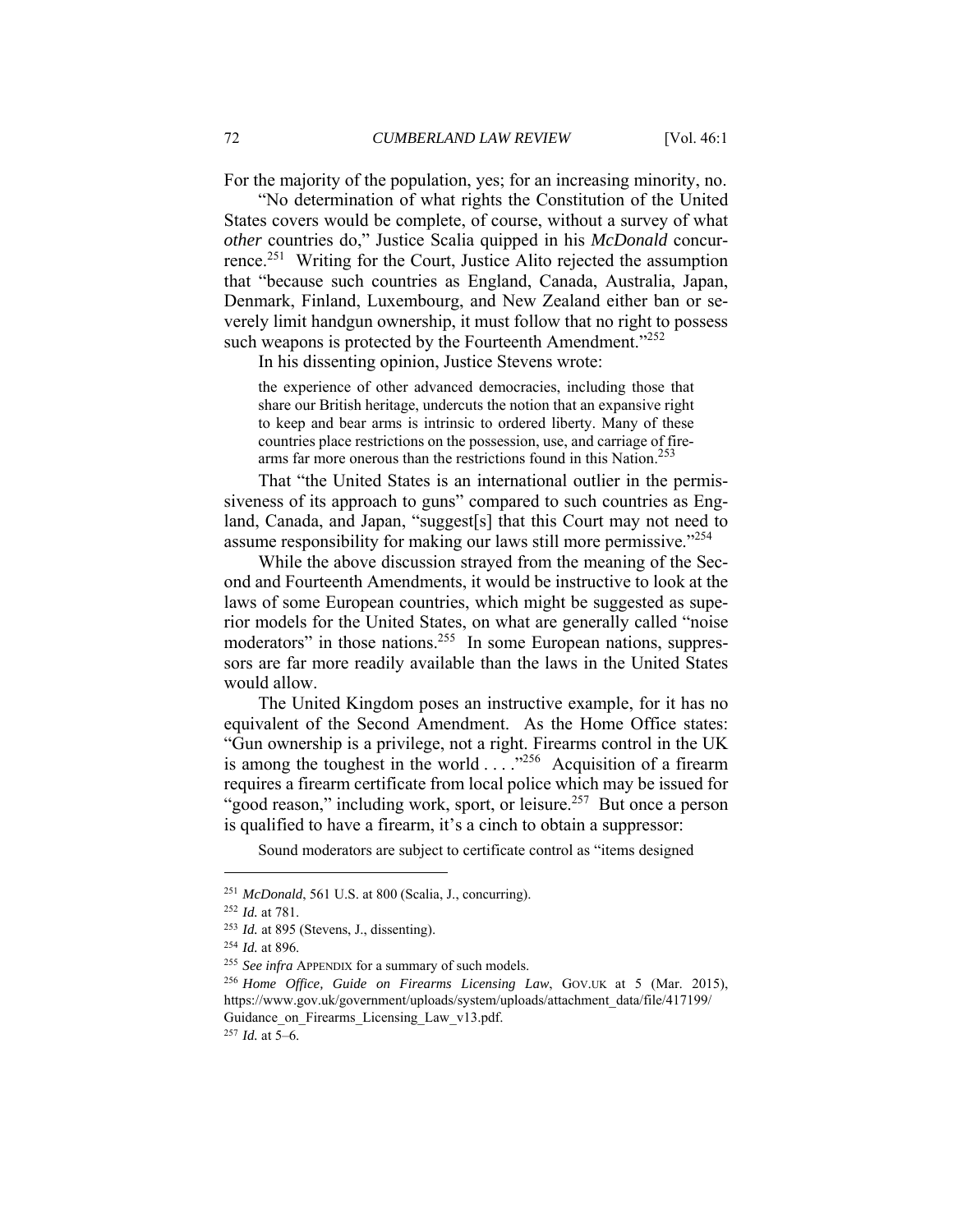to reduce the noise or flash of a firearm". Sound moderators are often used for shooting game, deer, or vermin. In the case of the latter, they might facilitate more effective pest control. They are appropriate for reducing hearing damage to the shooter, or to reduce noise nuisance, for example, for deer control in urban parks, or close to residential properties, or to reduce recoil of the rifle. "Good reason" to possess a rifle for shooting game, vermin or deer should normally imply "good reason" to possess a sound moderator.<sup>258</sup>

However, "an integral sound moderator, that is one that is part of the firearm, does not require separate authorisation."<sup>259</sup> Finally, the Home Office adds: "Some target shooting events where fire and movement is conducted on field firing ranges may require the use of sound moderators, for example, where hearing protection may impede the shooter and where voice commands need to be heard or given by the shooter for safety and continuity."<sup>260</sup>

Widely advertised on the internet for sale in the U.K., a .22 suppressor sells for just £44.10, and a set of spare baffles to repair a suppressor may be ordered online for £7.23.261 Try doing that in the United States, and one would face ten years imprisonment under the NFA.<sup>262</sup>

In Finland, sound moderators were unregulated until 2011.263 Today, a suppressor is defined as a firearm part, purchase of which requires the buyer to show a firearm ownership permit to the seller.<sup>264</sup>

Also not traditionally regulated in France, currently one need only provide a copy of one's gun permit, or gun declaration and hunting license, when sending a gun to be fitted with a suppressor, and the gunsmith can do the work and send it back to the owner.<sup>265</sup>

In Ireland, an authorization to possess a silencer may be granted to the holder of a firearm certificate.<sup>266</sup> Mail your gun with a copy of

<sup>&</sup>lt;sup>258</sup> *Id.* at 119.<br><sup>259</sup> *Id.* at 120.<br><sup>260</sup> *Id.* at 120.<br><sup>261</sup> T.W. CHAMBERS & Co., https://www.gunspares.co.uk/products/23987/Airgun-Silencers/ (last visited Oct. 24, 2015).<br><sup>262</sup> 26 U.S.C. § 5871 (2012).<br><sup>263</sup> *See, e.g.*, DAN BAUM, GUN GUYS: A ROAD TRIP 45 (2013). *Cf.* Ampuma-aselaki [Fire-

arms Act] Jan. 9, 1998, as amended (Fin.) (firearm suppressors not specifically addressed), https://www.finlex.fi/en/laki/kaannokset/1998/en19980001.pdf. 264 *See* Ampuma-aselaki [Firearms Act] Sept. 1, 1998, as amended, Feb. 11, 2011, c. 1 §

<sup>3,</sup> https://www.finlex.fi/fi/laki/ajantasa/1998/19980001#L1P12. 265 *See, e.g.*, Moderateurs De Son Ou "Silencieux" [Moderators or It's "Silent"], ATELIER

SAINT ETIENNE-TOULOUSE, http://www.ateliersaintetienne31.fr/moderateurs-de-son-ou-silencieux.html (last visited Oct. 23, 2015).

<sup>&</sup>lt;sup>266</sup> Firearms and Offensive Weapons Act 1990 (Republic of Ireland), Part II,  $\S$  7(1), http://www.irishstatutebook.ie/eli/1990/act/12/enacted/en/html (last updated Oct. 31, 2012).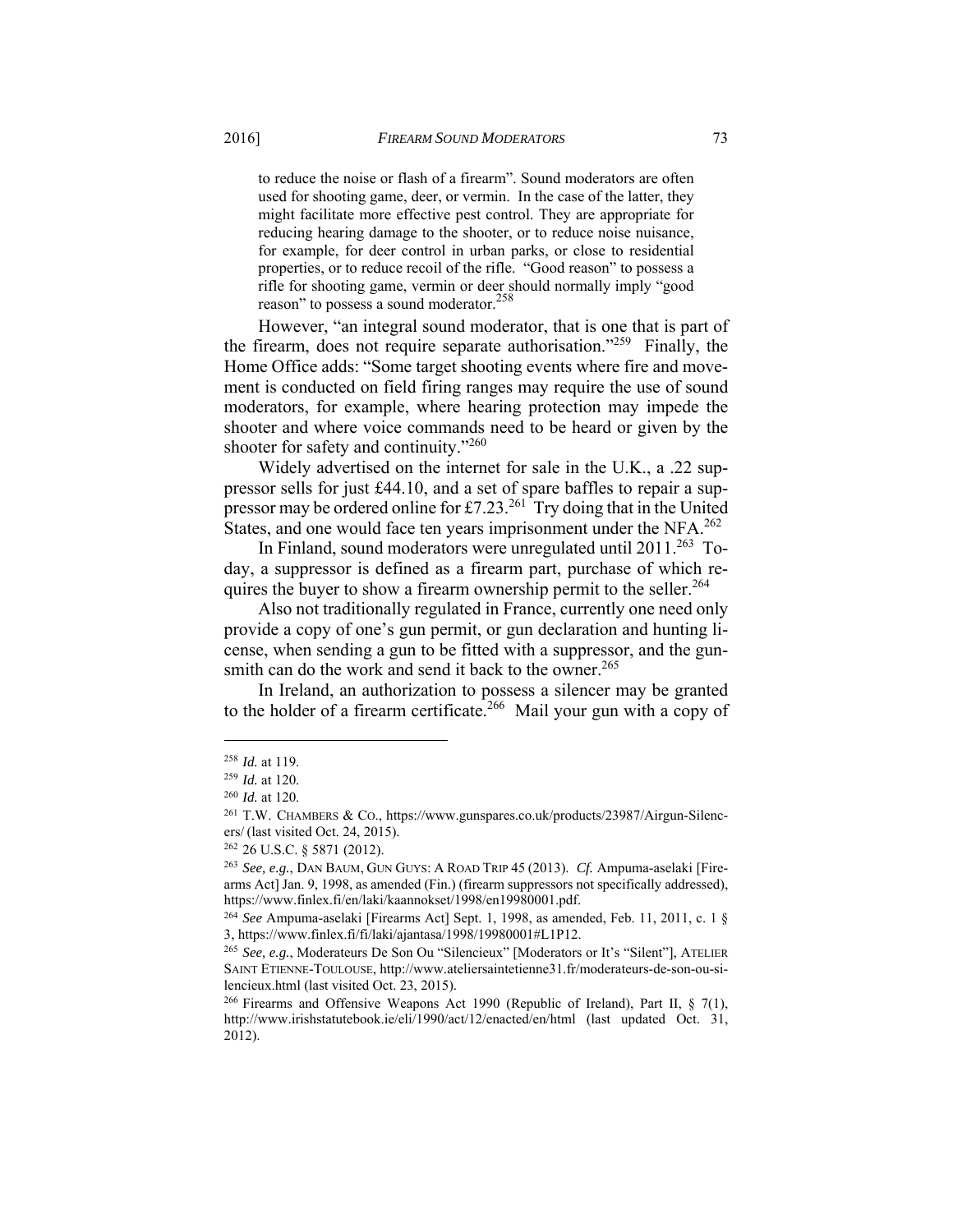the firearm authorization to a store such as the Sportsden, and it will install the suppressor and send it back "free next day delivery" if the order is over 100 Euro.<sup>267</sup>

In Norway, a suppressor may be ordered under such terms as the following: "When purchasing mufflers the customer must show ID and firearms license just like the purchase of ammunition. Fax copy or scanned documents are also accepted."<sup>268</sup>

Again, while the laws of other countries are irrelevant to the meaning of the U.S. Constitution, the liberal approach to sound moderators in several European nations suggest that the United States has overcriminalized them. There is no record of widespread use of suppressors in crime in Europe, but that could be said for the United States as well.

#### CONCLUSION: A CALL FOR DIALOGUE

Noise suppressors have clear public health benefits and should be removed from the onerous registration and taxation provisions of the National Firearms Act. More than sufficient regulation would be continued under the Gun Control Act, including prohibitions on possession and misuse by criminals and other prohibited persons, and regulatory requirements for lawful commerce together with the same background checks that are required for actual firearms.

Suppressors for modern devices from firearms to automobiles were invented to reduce noises that harm or annoy both users and persons in the vicinities of such use. Firearm suppressors were subjected to the provisions of the National Firearms Act in 1934 without evidence of significant criminal misuse, and the restrictions were extended without further thought when the NFA was revised in the Gun Control Act of 1968. However, the GCA prohibited felons from possession of suppressors, and the Firearms Owners' Protection Act of 1986 severely punished criminal misuse of suppressors. Even though criminal misuse is markedly low, those provisions are more than adequate.

Suppressors are accessory parts to firearms that make the discharge thereof safer for the health of the users and less of a nuisance to the community. As such, persuasive reasons exist to consider suppressors as having protection under the Second Amendment, in that they enhance the ability of the people to exercise their right to keep and bear arms in a manner that does not damage their hearing or annoy others.

<sup>267</sup> Terms and Conditions, SPORTSDEN.IE, http://www.sportsden.ie/tandc (last visited Oct. 25, 2015).

<sup>268</sup> *See, e.g.*, ARTEMIS AS, http://artemisas.mamutweb.com/Shop/List/Lyddemper/19/1 (follow "Terms for the purchase of weapons" hyperlink) (last visited Oct. 25, 2015).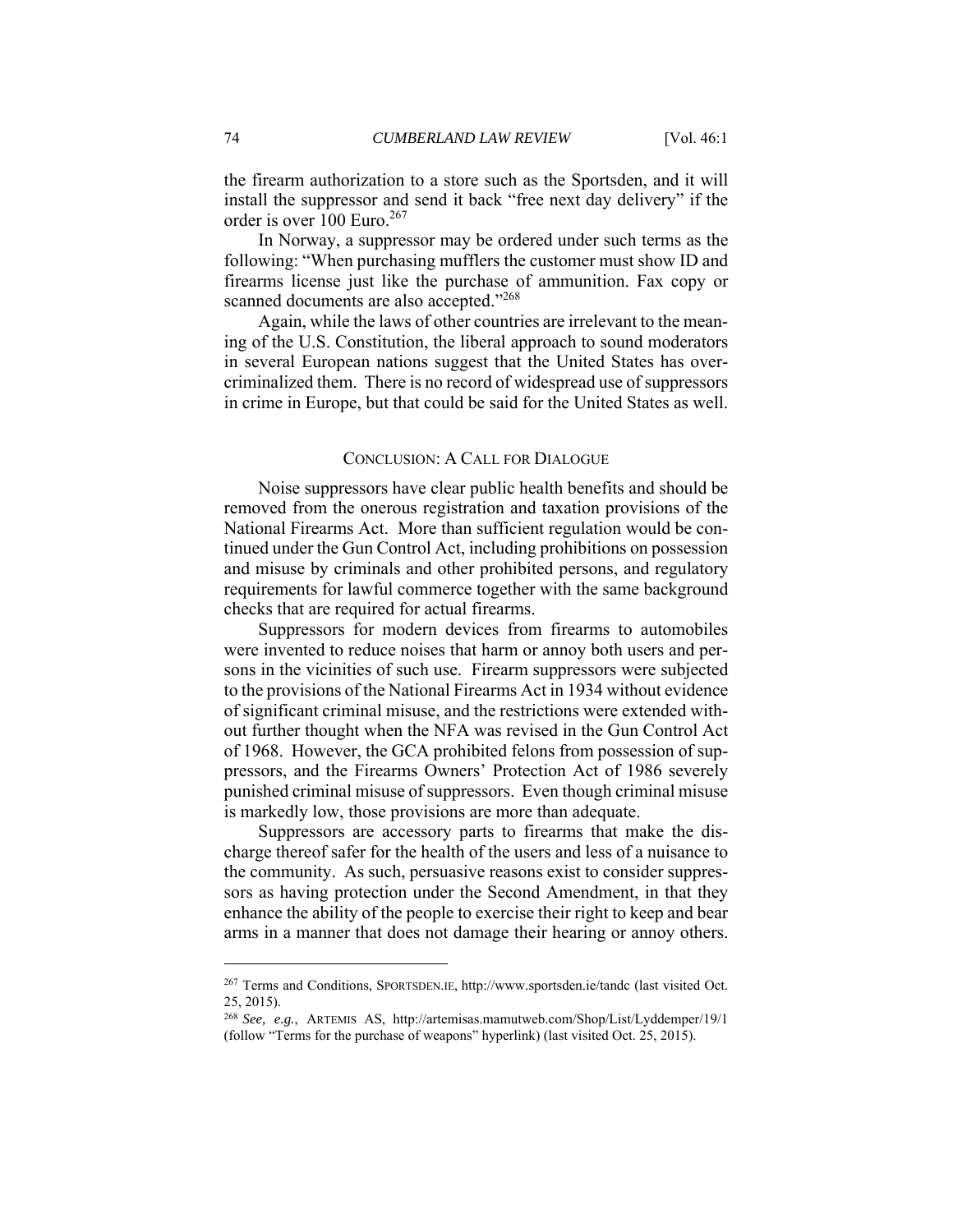The more liberal approach to suppressor ownership in Europe suggests that it is not the crime problem it is perceived to be in the United States.

At the very least, a scholarly dialogue on the subject is overdue. The criminal law should not be based on legislative sausage-making that had no basis to begin with and that thrives only in the fantasies of gangster films. If criminalization based on paperwork violations applicable to the general public is supposedly the only deterrent to a criminal onslaught, let the proponents come forward with facts and data. If a design feature for a firearm that enhances the ability to exercise one's right to keep and bear arms without injuring one's hearing is *not* protected by the Second Amendment, a serious basis must be articulated for that position.

The *Heller* Court concluded that "since this case represents this Court's first in-depth examination of the Second Amendment, one should not expect it to clarify the entire field . . . . "<sup>269</sup> This would be a good opportunity to begin a dialogue on whether suppressors that reduce harmful noise on firearms may have some protection under the Second Amendment. And regardless of the possible outcome of that issue, it would also be timely to consider whether the NFA restrictions serve any beneficial purpose in view of the GCA provisions aimed at criminals and criminal misuse.

<sup>269</sup> District of Columbia v. Heller, 554 U.S. 570, 635 (2008).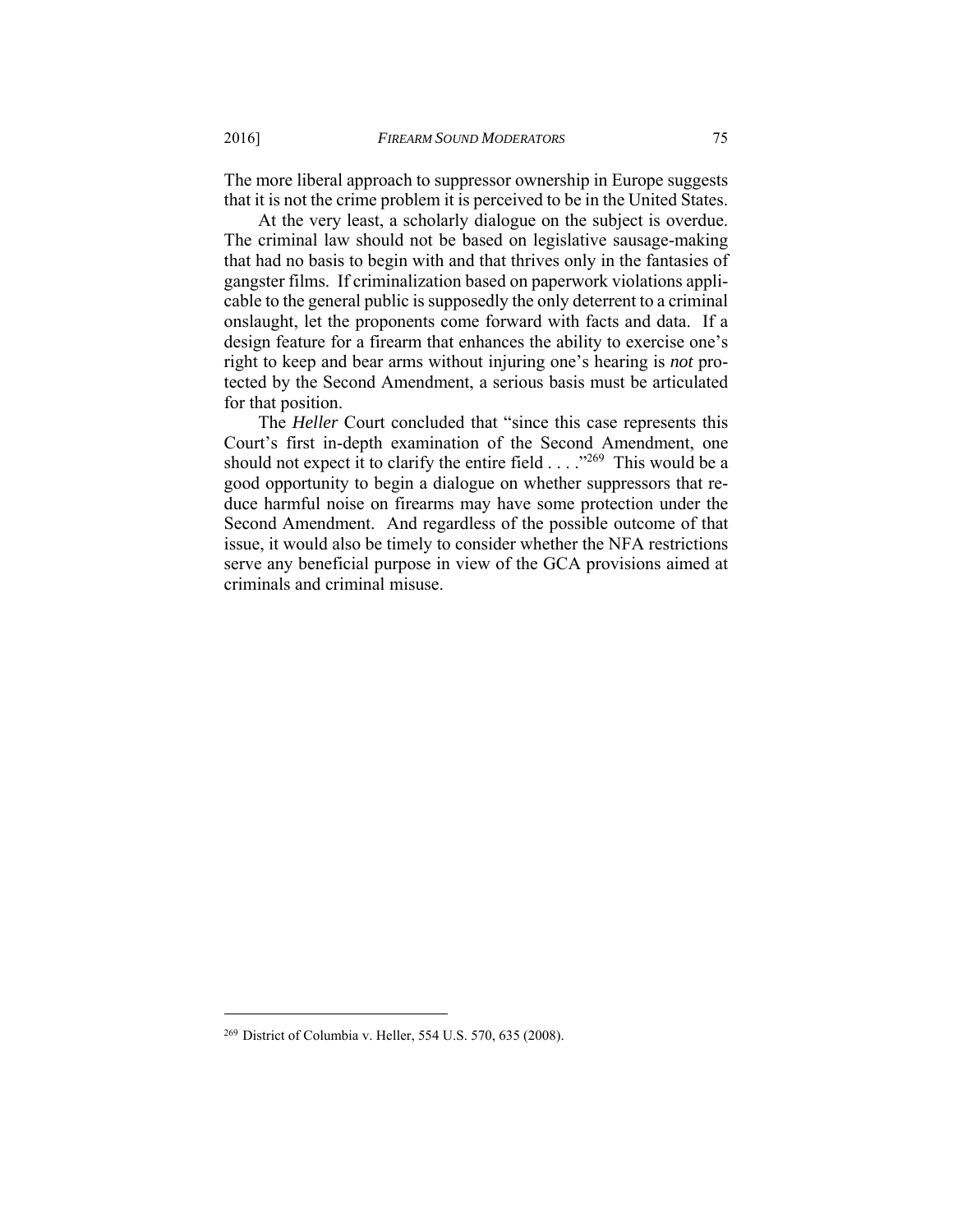# APPENDIX: SELECTED EUROPEAN LAWS ON SOUND MODERATORS

The sources of the following include secondary summaries, actual texts of laws that could be located, advertisements by suppressor vendors in the selected countries, and other internet sources. While this author takes responsibility for any inaccuracies, it is hoped that others will dig deeper and provide further clarification for all aspects of the subject.

## DENMARK

A firearm and a suppressor may be possessed under license or authorization.<sup>270</sup> As of 2014, use of suppressors for hunting is lawful.<sup>271</sup>

#### FINLAND

In Finland, sound moderators were unregulated until 2011.<sup>272</sup> Today, a suppressor is defined as a firearm part, purchase of which requires the buyer to show a firearm ownership permit to the seller.<sup>273</sup>

#### FRANCE

Sound moderators, as they are called in France, are widely available, with prices as low as twenty-five Euros for a basic .22 model.<sup>274</sup> Transfer and possession were traditionally unrestricted. To comply with an EU directive, suppressors became subject to regulation in  $2013.<sup>275</sup>$  A moderator is considered to be part of the gun and thus is subject to the same regulations as the gun on which it is installed. A handgun, semiauto rifle over 7.65 mm, and some shotguns require an authorization, so one merely provides a copy of that document and an ID when sending in a gun to be fitted with a moderator. For a double-

<sup>270</sup> Consolidated Act no. 1316 [The Weapons and Explosives Act] Nov. 26, 2007, http://www.unodc.org/doc/enl/2010/Denmark\_Weapons\_and\_Explosives\_Act\_R-10- 44.pdf.

<sup>271</sup> *See* Consolidation Act no. 878, ch. 1, § 1 (June 26, 2010) https://www.retsinformation.dk/Forms/R0710.aspx?id=162966. (removing suppressor language); BAUM, *supra*  note 263, at 45.

<sup>272</sup> *See, e.g.*, BAUM,*supra* note 263, at 45. *Cf.* Ampuma-aselaki [Firearms Act], *supra* note 263.

<sup>273</sup> *See* Ampuma-aselaki [Firearms Act], *supra* note 263. 274 *See Silencers in Europe: A Review*, ROGUESCI.ORG (May 11, 2008, 7:10 PM), http://parazite.nn.fi/roguesci/index.php/t-6131.html. 275 *New Gun Law in France: Decree Passed*, PROTEGOR (Aug. 4, 2013),

http://www.protegor.net/blog/2013/08/nouvelle-loi-sur-les-armes-en-france-le-decret-estpasse/.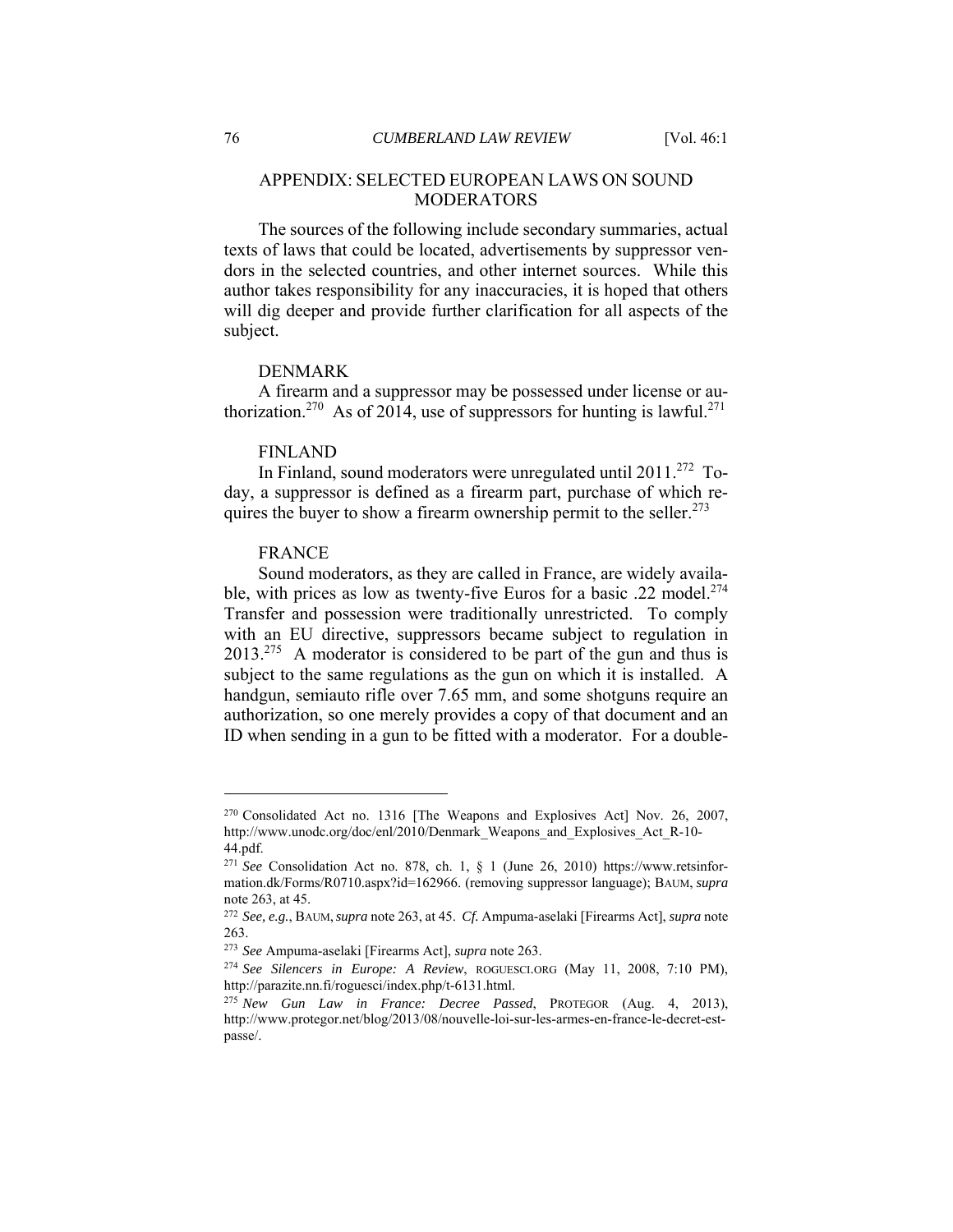barrel hunting shotgun, one provides copies of one's shotgun declaration to the prefecture and hunting license.<sup>276</sup>

### GERMANY

All firearms are registered, as are suppressors.<sup>277</sup> Suppressors are allowed for hunting and may be required for professional hunters and certain others for hearing protection and noise pollution.<sup>278</sup> Authorization to obtain suppressors varies. $279$ 

## IRELAND

An authorization to possess a silencer may be granted to the holder of a firearm certificate.<sup>280</sup> They are widely sold in gun shops, such as is exemplified in the following sample ad from Sportsden, "Ireland's Premier Outdoor Sports Store: The classic Parker-Hale .22 calibre sound moderator has been in continuous production for over 50 years and has not been bettered. Special Price €39.99. We offer free next day delivery on all orders over  $\epsilon$ 100."<sup>281</sup>

## ITALY

A suppressor is defined as a firearm part and is subject to the same regulations as apply to a barrel, slide, and other parts.<sup>282</sup> It is lawful to possess and to use except for hunting.283

#### NORWAY

Suppressors may be freely transferred and possessed if the person has a gun license. A wide selection may be ordered online under such terms as the following: "When purchasing mufflers the customer must show ID and firearms license just like the purchase of ammunition. Fax

<sup>276</sup> *See, e.g.*, Moderateurs De Son Ou "Silencieux" [Moderators or It's "Silent"], *supra* note 265.

<sup>&</sup>lt;sup>277</sup> Cf. WaffG [Weapons Act], Oct. 11, 2002, FEDERAL LAW GAZETTE at 3970 2003 I, as amended, Annex. 1, p.1 (Ger.).

<sup>278</sup> *See, e.g.*, *Weapons Legislation*, ROEDALE PRECISION, http://wp.roedale.de/en/hauptmenue/schiesslaermminderung/faqs/gesetzeslage-waffenrecht/ (last visited Oct. 25, 2015). 279 *Id. See also* MARTIN R. MASON, ARPLATFORM FIREARMS & CALIBERS 311 (First \$trike 2015).

<sup>280</sup> *See* Firearms and Offensive Weapons Act 1990 (Republic of Ireland), *supra* note 266. 281 *Parker-Hale .22 Calibre Sound Moderator*, SPORTSDEN.IE, http://www.sportsden.ie/parker-hale-22-calibre-sound-moderator.html (last visited Oct. 25, 2015). 282 Decreto Legislativo 26 ottobre 2010 [Legislative Decree No. 204 October 26, 2010],

n.204, O.J. Dec. 10, 2010, n. 288 (It.), http://www.earmi.it/diritto/leggi/Decreto%20legislativo%202010.htm.

<sup>283</sup> MASON, *supra* note 279.